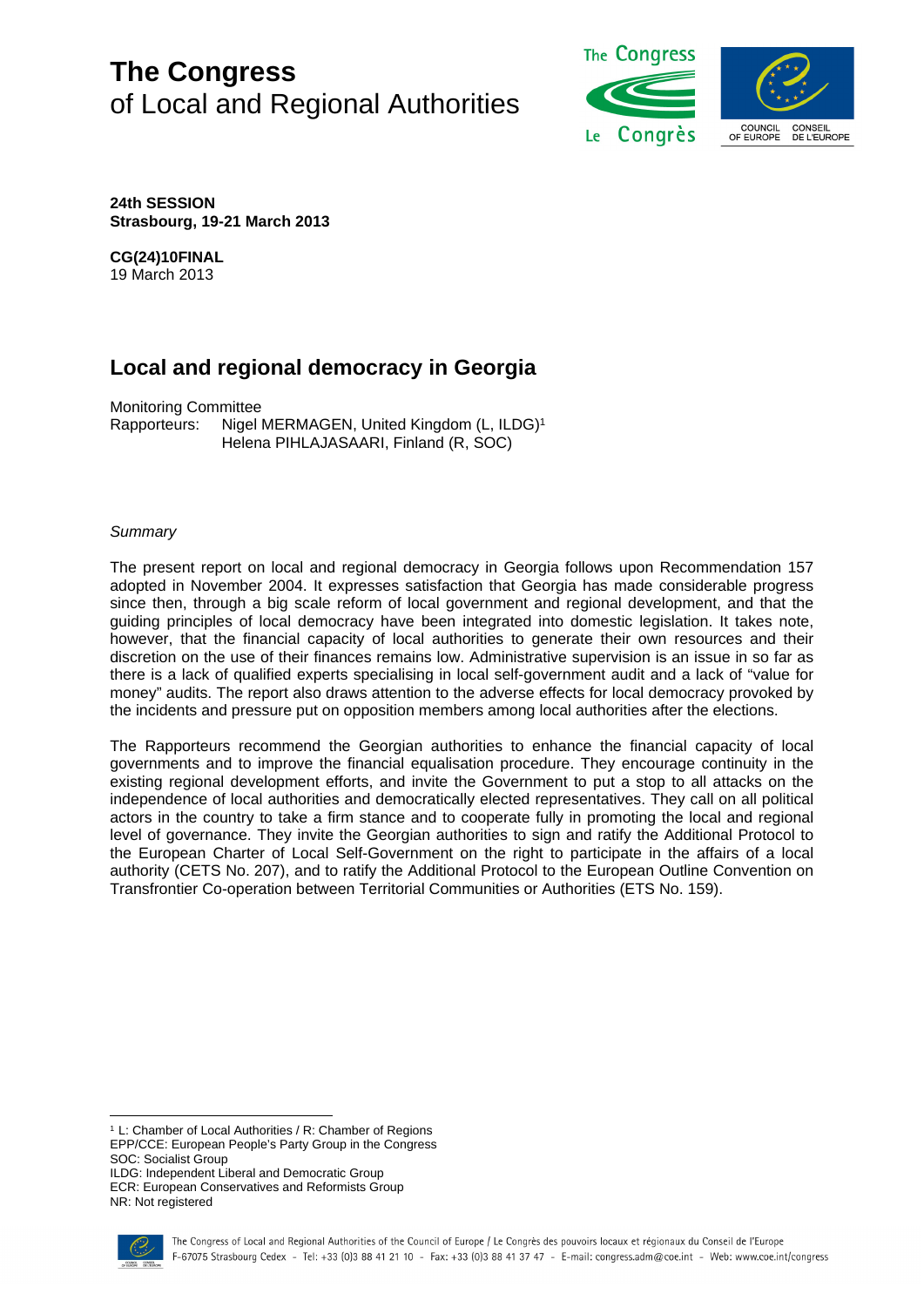# **Local and regional democracy in Georgia**

# **RECOMMENDATION 334 (2013)<sup>2</sup>**

1. The Congress of Local and Regional Authorities of the Council of Europe refers to:

*a.* Article 2, paragraph 1.*b* of Statutory Resolution (2011)2 of the Committee of Ministers of the Council of Europe relating to the Congress, which provides that one of the aims of the Congress shall be "to submit proposals to the Committee of Ministers in order to promote local and regional democracy";

*b.* Article 2, paragraph 3 of Statutory Resolution (2011)2 of the Committee of Ministers of the Council of Europe relating to the Congress, stipulating that "The Congress shall prepare on a regular basis country-by-country reports on the situation of local and regional democracy in all member states and in states which have applied to join the Council of Europe, and shall ensure, in particular, that the principles of the European Charter of Local Self-Government are implemented'';

*c*. Resolution 307 (2010) REV on Procedures for monitoring the obligations and commitments entered into by the Council of Europe member states in respect of their ratification of the European Charter of Local Self-Government;

*d*. Recommendation 219 (2007) on the status of capital cities, Recommendation 132 (2003) on municipal property in the light of the principles of the European Charter of Local Self-Government and Resolution 299 (2010) of the Congress on Follow-up by the Congress of the Council of Europe Conference of Ministers responsible for Local and Regional Government (Utrecht, Netherlands, 16-17 November 2009);

*e*. the previous recommendation on local and regional democracy in Georgia (157 (2004));

*f.* the explanatory memorandum on local democracy in Georgia drawn up, following an official visit to Georgia from 10 to 12 June 2012.

2. The Congress recalls that:

*a.* Georgia signed the European Charter of Local Self-Government on 26 October 2004 and ratified it on 8 December 2004 with entry into force on 1 April 2005, with "reservations" on Article 4 paragraph 6, Article 5, Article 6 paragraph 2, Article 9 paragraph6 and Article 10 paragraphs 2 and 3;

*b.* Georgia has not signed the Additional Protocol to the European Charter of Local Self-Government on the right to participate in the affairs of a local authority;

c. A Congress delegation<sup>3</sup> carried out a monitoring visit to Georgia from 10 to 12 June 2012 visiting Batumi, Tbilisi and Rustavi;

<sup>&</sup>lt;sup>2</sup> Debated and adopted by the Congress on 19 March 2013, 1<sup>st</sup> Sitting (see document  $CG(24)10$ , explanatory memorandum), rapporteurs: Nigel Mermagen, United Kingdom (L, ILDG) and Helena Pihlajasaari, Finland (R, SOC).

<sup>3</sup> Upon decision of the Monitoring Committee, Mr Ian Micallef (Rapporteur for local democracy, Malta, EPP/CD) and Ms Helena Pihlajasaari (Rapporteur for regional democracy, Finland, SOC) were appointed Rapporteurs for Georgia and instructed to prepare and submit the report on local and regional democracy in Georgia. They were assisted by Mr Ilija Todorovski, consultant and member of the Group of Independent Experts on the European Charter of Local Self-Government. Following the termination of Mr Ian Micallef's mandate as a member of the Congress in October 2012, the current recommendation is presented by Mr Nigel Mermagen (Rapporteur for local democracy, United Kingdom, ILDG) and Ms Pihlajasaari.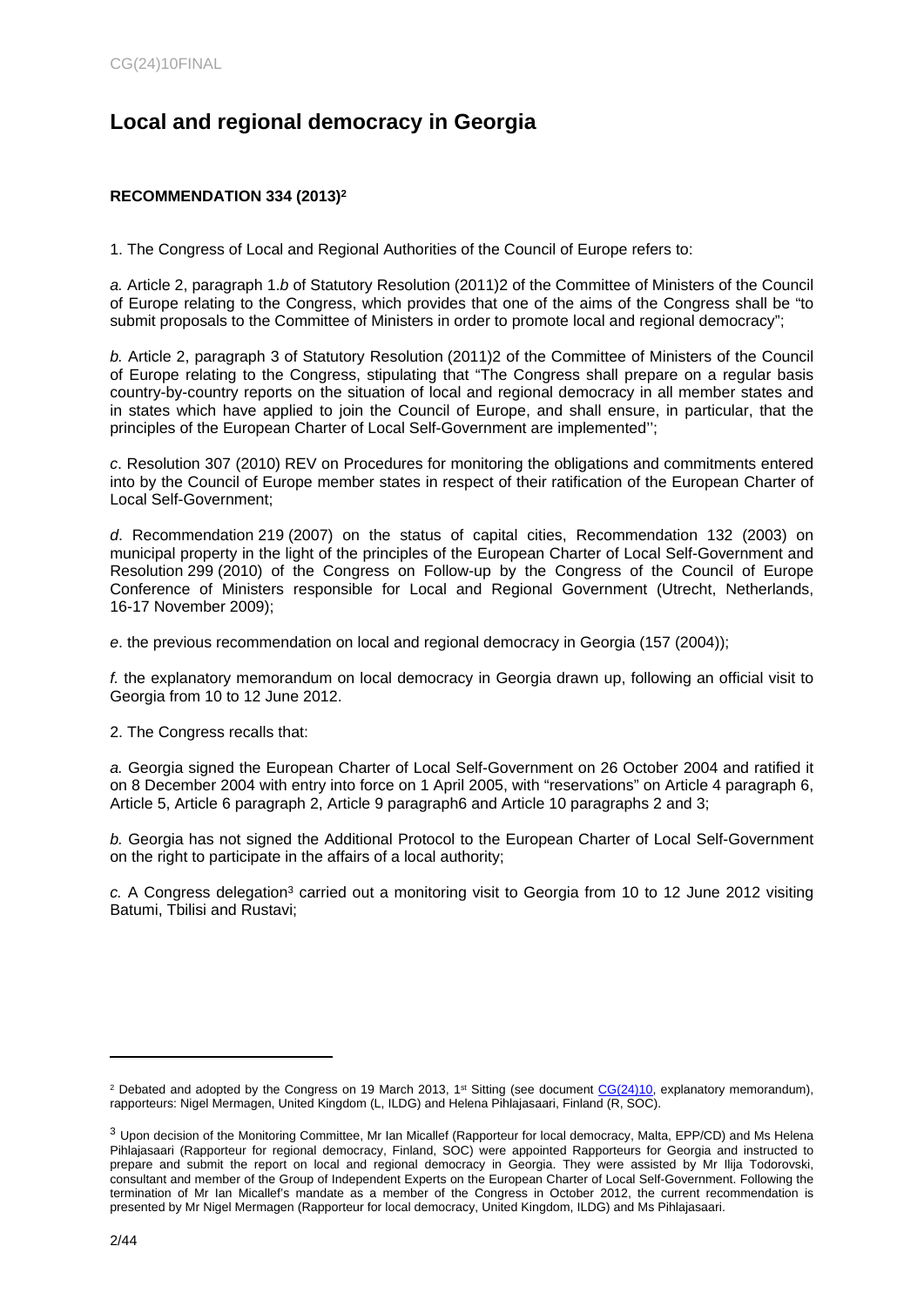*d.* The Rapporteurs of the Congress carried out a fact-finding visit in Georgia on 27 and 28 February 2013.<sup>4</sup>

3. The Rapporteurs wish to thank the Permanent Representation of Georgia to the Council of Europe and the Georgian authorities at central, regional and local levels, the National Association of Local Authorities of Georgia (NALAG), experts as well as other interlocutors for their valuable cooperation at different stages of the monitoring procedure and the information conveyed to the delegation.

4. The Congress notes with satisfaction that:

*a.* substantial progress has been made in the field of local and regional democracy since the Congress visits to Georgia in 2003 and 2004 and that the principles of the Charter are to a high extent integrated in constitutional provisions;

*b.* the authorities have demonstrated a visible political will to take Congress recommendations into account, to integrate the guiding principles of local self-government into domestic legislation and, in general, to cooperate with the Council of Europe;

*c.* the regional development efforts have been considerable and have borne fruit, with Adjara as a dynamic and positive example;

*d.* the direct election of the Tbilisi mayor is considered to have been a success and might serve as an example to launch the debate on the issue of direct election of all mayors in the country;

*e.* the new government, formed after the parliamentary elections of 2012, have expressed their willingness to further develop and decentralise local government, indicating that the principles that drive their reform strategy are subsidiarity, financial autonomy and citizen participation in local government;

*f.* the initial intention to abolish the Ministry for Regional Development and distribute its component functions between the Prime Minister's office and the Ministry of Economy has been reconsidered and no longer prevails.

5. The Congress expresses concern that:

*a.* the principle of subsidiarity is still not enshrined in the Georgian Constitution and there are cases where some "field" laws enter into contradiction with the Organic Law. Substantial progress is still to be made through institutional and legislative changes, as regards decentralisation, local autonomy and accountability;

*b.* although consultation with local authorities and their representatives worked well and NALAG had good standing in negotiations with the national authorities under the previous government, some communication issues appeared after the October 2012 parliamentary elections between NALAG and the Government. If this situation persists, it could have a negative effect on the good relations between local elected representatives and the government;

*c.* financial autonomy of local authorities continues to be a problem and their limited "own resources" make them dependent on government grants, carrying with it, particularly during a financial crisis, the risk of a cut down on grants, which could limit their discretion in the use of their finances;

*d.* the equalisation formula may not be serving the interests of the weaker municipalities in that the ratio of allocations they receive are not sufficiently high to enable an acceptable level of delivery of public services;

<sup>4</sup> Upon decision of the Bureau taken on 3 December 2012, the Rapporteurs, Mr Nigel Mermagen and Ms Helena Pihlajasaari went to Tbilisi on 27 and 28 February 2013 and met with national and local authorities. They drew up a fact finding report submitted to the Bureau for adoption on 18 March 2013 (see CG/BUR(23)47).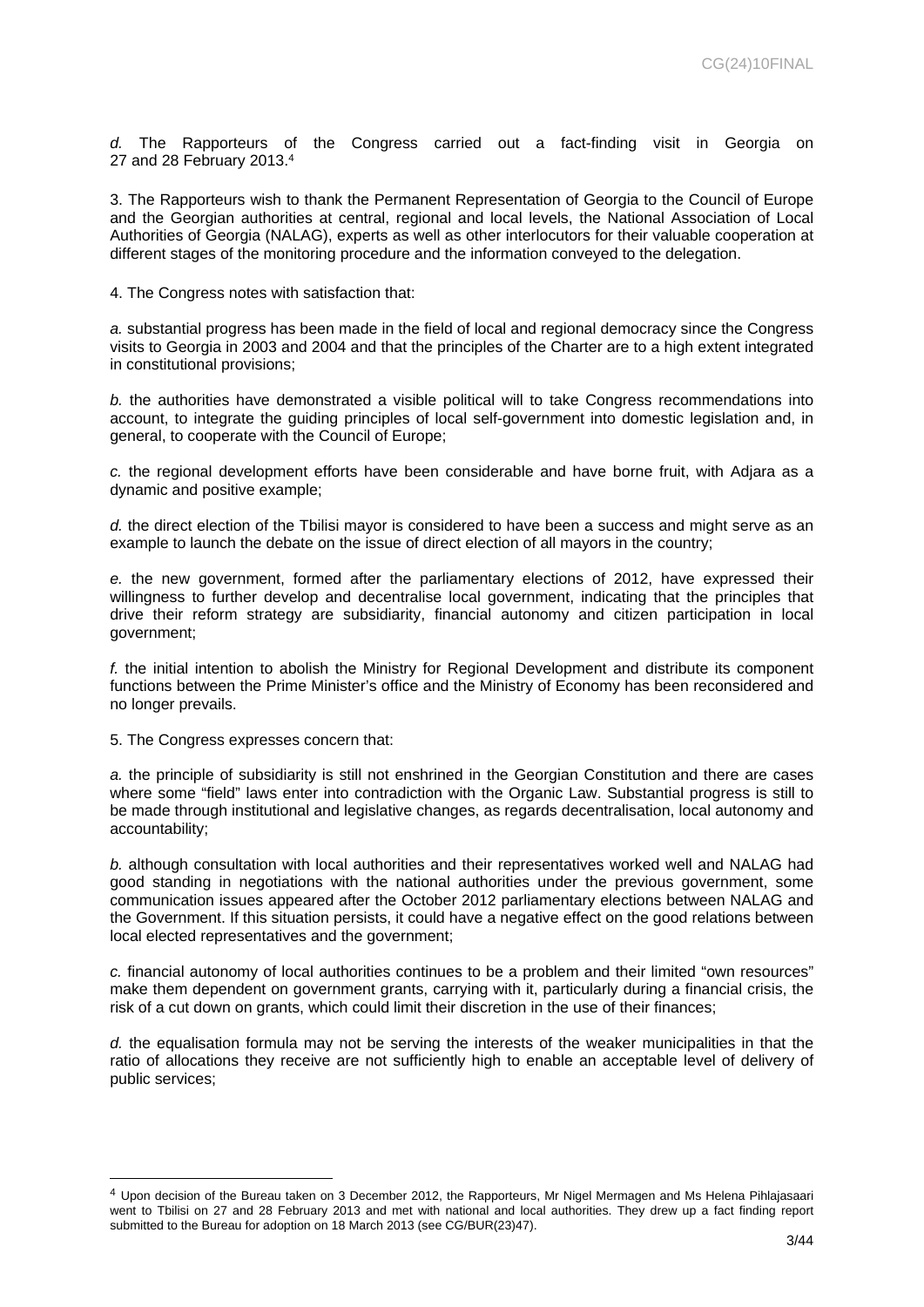*e.* administrative control of municipalities is an issue in so far as existing legislation does not provide for standards to apply to the auditing of local self-government entities, although international standards of auditing have been adopted and that there is a lack of qualified experts specialising in local selfgovernment audit and a lack of "value for money" audits;

*f.* the recent incidents reported to the delegation during the fact finding visit, involving pressure exerted on local elected representatives to resign their posts or change their party affiliation in favour of the new ruling party, have put local democracy in danger. They indicate a flawed perception (both on the part of the public and of the politicians) of local government as being directly dependent on national politics, bringing with it an expectation that changes in the central government should immediately be reflected in local government, regardless of the mandates obtained through democratic local elections;

6. In the light of this, the Congress requests the Committee of Ministers to invite the Georgian authorities to take account of the following recommendations:

*a.* amend the Constitution so that the principle of subsidiarity is specifically recognised in the field of local government, by being mentioned as one of its guiding principles and streamline of the legislation, giving the Organic Law a prominent role regarding all issues touching upon local government;

*b.* to recognise the representative position of NALAG as an interlocutor and partner and involve them in the discussions and negotiations regarding local and regional autonomy, including the newly announced reform project, ensuring at the same time the engagement of a wide range of stakeholders representing local government, as well as their territorial, thematic and professional associations;

*c.* to enhance the financial capacity of local governments, including the capacity to generate their own resources, using all available means including enlarging the tax base;

*d.* to improve the financial equalisation procedure (both as regards distribution and increasing the equalisation fund);

*e.* to revise the existing legislation with an aim to provide standards for the auditing of local selfgovernment entities, and provide training to experts in local self-government audit, with emphasis on "value for money" audits;

*f.* to take immediate and effective action to ensure the autonomy and independence of local authorities and democratically elected representatives, so that national election results do not influence local government representative structure. The Congress urges the Georgian authorities to ensure that the provisions of the Charter and namely, that of the Preamble and of Articles 3, 6 and 7.1, as referred in the Report of the fact-finding mission to Georgia (CG/BUR(23)47), are fully observed and respected.The Congress calls on all political forces in the country to cooperate for the promotion of the independence and democratic functioning of local government;

*g.* to continue the regional development efforts, ensuring a certain degree of continuity with regard to the regional development strategy and policies in existence, in order to consolidate what has been achieved;

*h.* to consider the issue of direct elections for all mayors, in the light of the experience provided by Tbilisi;

*i.* to consider signing and ratifying Additional Protocol to the European Charter of Local Self-Government on the right to participate in the affairs of a local authority (CETS No. 207) and ratifying, in the near future, the Additional Protocol to the European Outline Convention on Trans-frontier Co-operation between Territorial Communities or Authorities (ETS 159).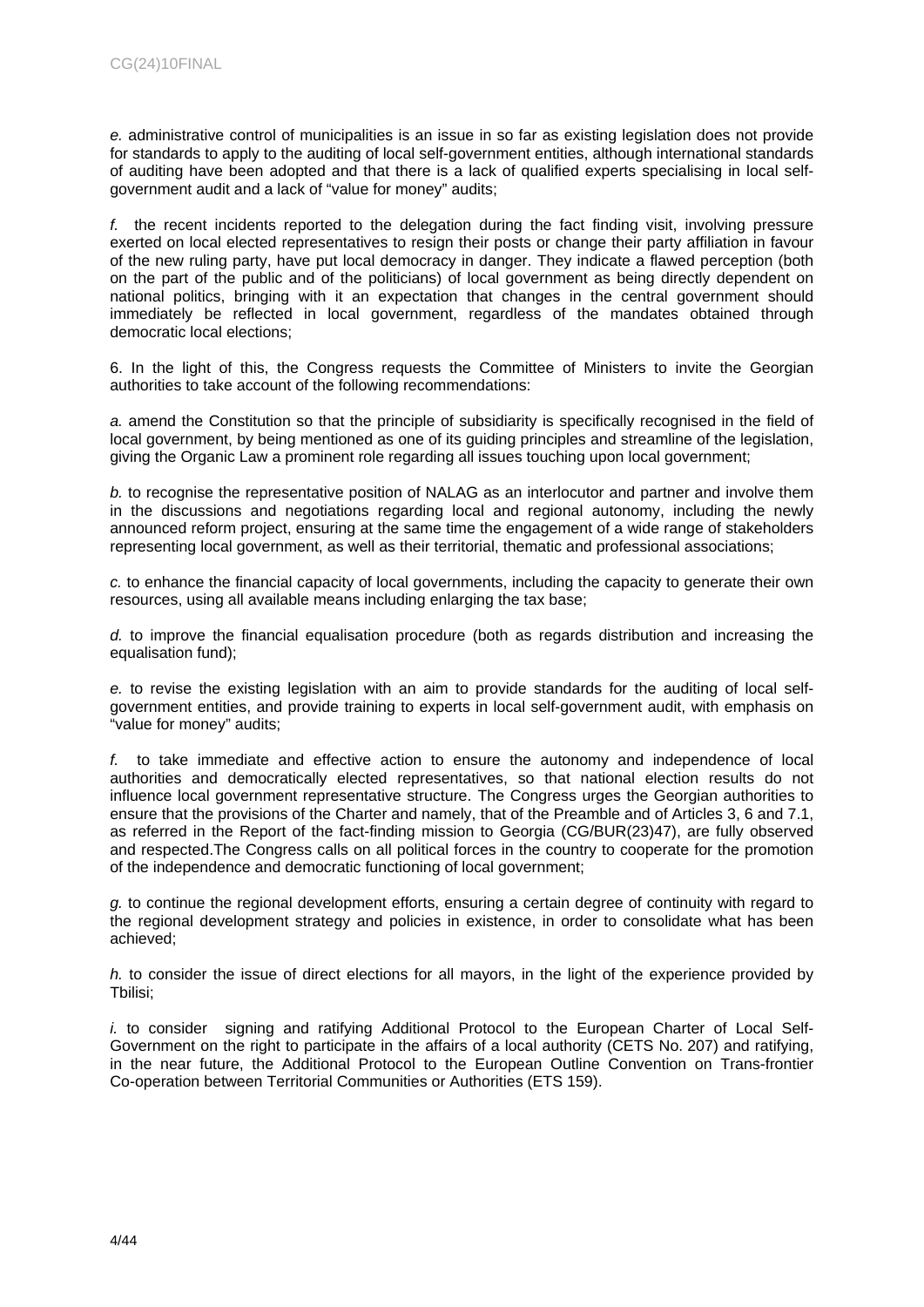# Local and regional democracy in Georgia

# **EXPLANATORY MEMORANDUM<sup>5</sup>**

# Table of contents

| 1.<br>2. | 2.1 | INTRODUCTION: AIM AND SCOPE OF THE VISIT, TERMS OF REFERENCE 6                                                                                                                                                                |  |
|----------|-----|-------------------------------------------------------------------------------------------------------------------------------------------------------------------------------------------------------------------------------|--|
|          |     |                                                                                                                                                                                                                               |  |
|          |     |                                                                                                                                                                                                                               |  |
|          |     |                                                                                                                                                                                                                               |  |
|          |     |                                                                                                                                                                                                                               |  |
| 3.       |     |                                                                                                                                                                                                                               |  |
|          |     |                                                                                                                                                                                                                               |  |
|          |     |                                                                                                                                                                                                                               |  |
|          |     |                                                                                                                                                                                                                               |  |
|          |     |                                                                                                                                                                                                                               |  |
|          |     |                                                                                                                                                                                                                               |  |
|          |     |                                                                                                                                                                                                                               |  |
|          |     |                                                                                                                                                                                                                               |  |
|          |     |                                                                                                                                                                                                                               |  |
|          |     |                                                                                                                                                                                                                               |  |
| 4.       |     | ANALYSIS OF THE SITUATION OF LOCAL DEMOCRACY IN LIGHT OF THE EUROPEAN<br>CHARTER ON LOCAL SELF-GOVERNMENT ON AN ARTICLE BY ARTICLE BASIS18<br>4.5 Articles 7 and 8: Exercising responsibilities and government supervision 23 |  |
|          |     |                                                                                                                                                                                                                               |  |
|          |     |                                                                                                                                                                                                                               |  |
|          |     |                                                                                                                                                                                                                               |  |
|          |     |                                                                                                                                                                                                                               |  |
|          |     |                                                                                                                                                                                                                               |  |
|          |     |                                                                                                                                                                                                                               |  |
|          |     |                                                                                                                                                                                                                               |  |
| 5.       |     | REGIONAL DEMOCRACY: THE REFERENCE FRAMEWORK FOR REGIONAL                                                                                                                                                                      |  |

<sup>&</sup>lt;sup>5</sup> Adopted by the Monitoring Committee on 13 February 2013.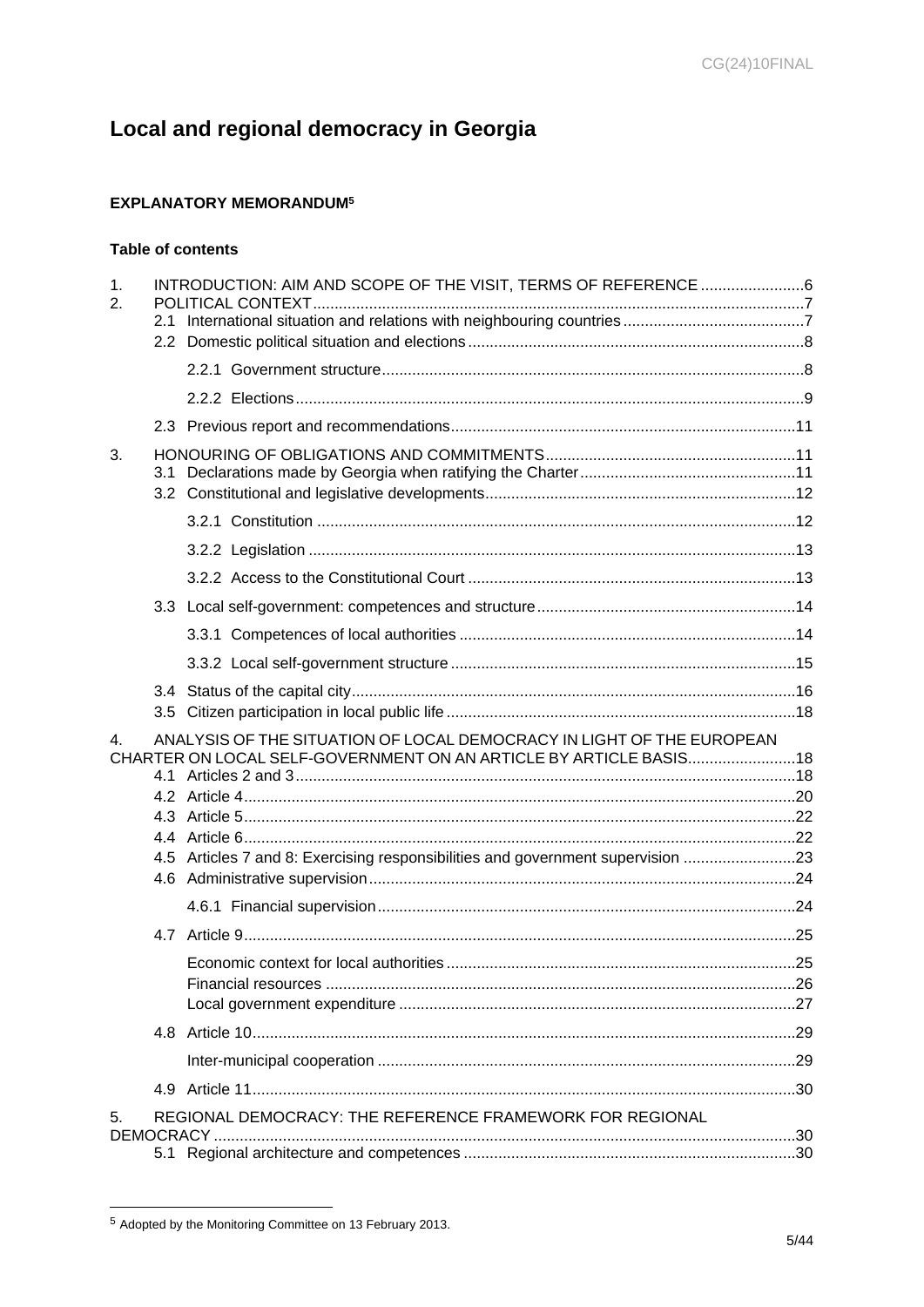| Competences and government structure of the regional administration 34                  |  |
|-----------------------------------------------------------------------------------------|--|
|                                                                                         |  |
|                                                                                         |  |
|                                                                                         |  |
| Appendix 1 – Programme of the Congress Monitoring visit to Georgia (11-13 June 2012) 39 |  |
|                                                                                         |  |

# <span id="page-5-0"></span>**1. INTRODUCTION: AIM AND SCOPE OF THE VISIT, TERMS OF REFERENCE**

1. In accordance with Article 2 of Statutory Resolution CM/Res (2011)2 of the Committee of Ministers, the Congress of Local and Regional Authorities of the Council of Europe (hereafter "the Congress") regularly prepares reports on the state of local and regional democracy in the member states and candidate countries.

2. Georgia joined the Council of Europe on 27 April 1999, signed the European Charter for Local Self-Government (ETS 122, hereafter "the Charter") on 26 October 2004 and ratified it on 8 December 2004 with entry into force on 1 April 2005 with "reservations" on Article 4 para. 6, Article 5, Article 6 para. 2, Article 9 para.6 and Article 10 paras. 2 and 3 (see paragraph 37 – 44 below).

3. Georgia ratified the European Outline Convention on Trans-frontier Co-operation between Territorial Communities or Authorities (ETS 106) on 24 July 2006, with entry into force on 25 October 2006. It has signed (2 November 2005) but not yet ratified the Additional Protocol to the European Outline Convention on Trans-frontier Co-operation between Territorial Communities or Authorities (ETS 159).It has not signed or ratified the Additional Protocol to the European Charter of Local Self-Government on the right to participate in the affairs of a local authority (CETS No. 207).

4. The previous Recommendation 157 of the Congress was adopted in 2004.

5. The present report relates to a Congress delegation's visit to Georgia from 10 to 12 June 2012, to monitor the situation of local and regional democracy in this country on the basis of the Charter. The Monitoring Committee appointed Ian Micallef (Malta, L, EPP/CD) and Helena Pihlajasaari (Finland, R, SOC), as co-rapporteurs on local and regional democracy respectively. They were assisted by Dr Ilija Todorovski, consultant, member of the Group of Independent Experts on the European Charter of Local Self-Government and a member of the Secretariat of the Congress.

6. The Congress delegation met with the Minister of Regional Development and Infrastructure, the Deputy State Minister for Reintegration, the Deputy Minister of Finance, the President of the Constitutional Court, representatives of the Chamber of Control of Georgia, officials of the Government of the Autonomous Republic of Adjara, Mayors and Heads of City Councils from Tbilisi, Batumi, Rustavi, Kobulete, Khelvchauri and Shuakhevi, the Ombudsman, the representatives of the National Association of Local Authorities of Georgia (NALAG) and with representatives of NGOs. The detailed programme is appended to the present report.

7. The co-rapporteurs wish to thank the Permanent Representation of Georgia to the Council of Europe and all those whom it met on the visit for their readiness to assist the delegation and for the information they so willingly supplied. It also thanks the Georgian delegation to the Congress and the Associations of local and regional authorities for contributing to the organisation and smooth running of the visit.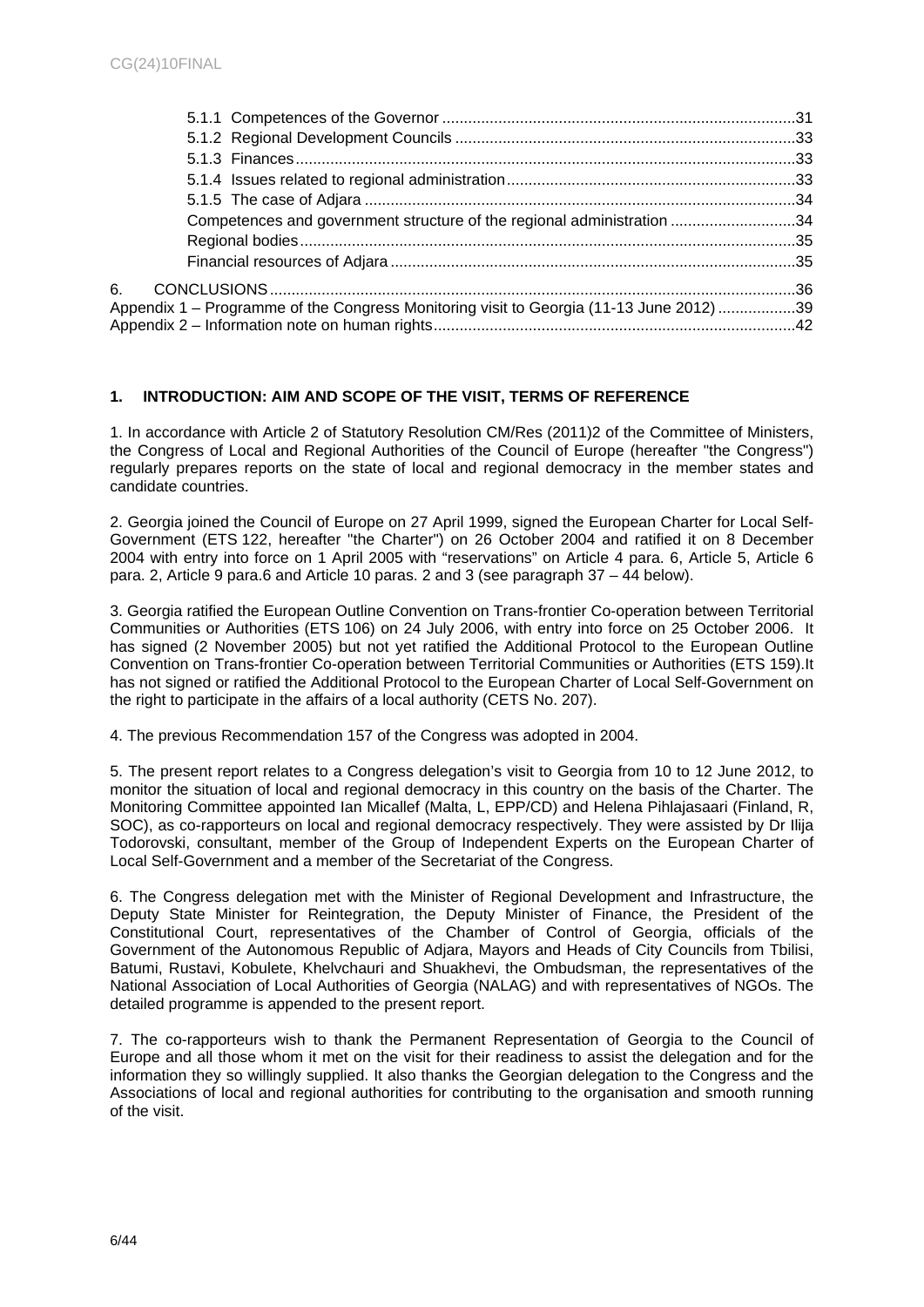# <span id="page-6-0"></span>**2. POLITICAL CONTEXT**

8. Georgia is a democratic [semi-presidential](http://en.wikipedia.org/wiki/Semi-presidential) republic with a population of around 4.5 million according to 2012 estimates. Georgians make up 83.8% of the population (2002 census)<sup>6</sup> and the majority are Orthodox Christians (83.9%). 53% of the population live in urban areas and there are 236 000 displaced persons (from Abkhazia and South Ossetia) according to 2012 figures given by the Internal Displacement Monitoring Centre.<sup>7</sup>

9. The country is administratively divided into 2 autonomous republics (*avtonomiuri respublika*), 9 regions (*mkhare*) and 69 local government units (*municipaliteti*). The latter comprises 64 municipalities and 5 self-governing cities<sup>8</sup> including the capital city Tbilisi, which has a special status, Rustavi (industrial city adjacent to Tbilisi), Kutaisi (city now hosting the Parliament) and Batumi and Poti (two Black Sea ports).



<span id="page-6-1"></span>*2.1 International situation and relations with neighbouring countries* 

10. The country's recent pas has been marked by the political turmoil related to the armed conflict in 2008 that broke out between Georgia and the breakaway regions, South Ossetia and Abkhazia, supported by Russia. This put an end to the diplomatic relations between the two countries. Georgia [and most UN member States do not recognise](http://en.wikipedia.org/wiki/Administrative_divisions_of_Georgia_(country)) the existence of either South Ossetia or Abkhazia as independent entities, and consider them to be under Georgian sovereignty. Their status is defined in the "Law on the Occupied Territories".

11. Georgia maintains good relations with its remaining neighbours with whom it has important regional project partnerships. As regards [Armenia,](http://en.wikipedia.org/wiki/Armenia) bilateral economic cooperation between the two countries is centred on energy and transport. There is a sizeable Armenian population living in Georgia (5.7% of the population) in the Samtskhe[-Javakheti](http://en.wikipedia.org/wiki/Javakheti) region; there has been some tension following local demands for recognition of Armenian as an official language in the region.

12. In addition, within the framework of the Fostering Regional Development in Armenia and Georgia through Cross-Border Co-operation project, the National Association of Local Authorities of Georgia (NALAG) and the Communities Association of Armenia (CAA) established EuroCaucasus in June

<sup>6</sup> Ethnic minorities: Azeris 6,5%, Armenians 5,7%, Russians 1,5%, and other groups 2,5%. Religious minorities: Muslim 9.9%, Armenian-Gregorian 3.9%, Catholic 0.8%, other 0.8%, none 0.7%.

<sup>7</sup> See http://www.internal-displacement.org/countries/georgia.

<sup>&</sup>lt;sup>8</sup> The status of a self-governing city envisages certain privileges; they can introduce local fees and enjoy higher equalisation transfer formula benefits. According to 2008 data, approximately 57% of total revenues of local government units were mobilised in the five self-governing cities and major revenues went to Tbilisi – 78% in 2010.

See http://www.georgianjournal.ge/index.php/economy/5711-misbalance-in-georgian-self-governance.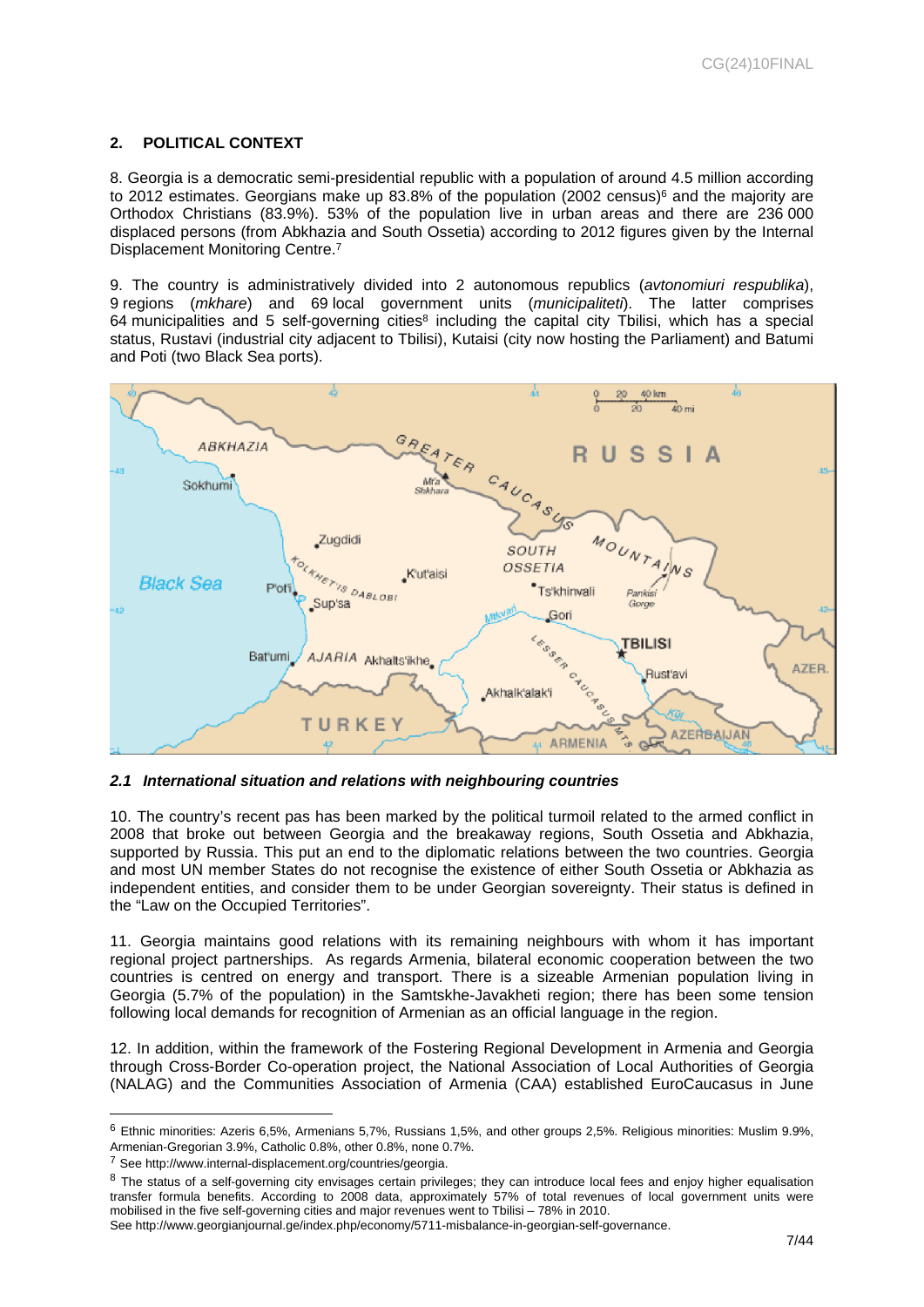2009. This is the first entity of its kind in the region. It aims to assist local governments in the Armenian-Georgian border regions in developing cross-border co-operation initiatives, under the auspices of the EU Eastern Partnership Policy.<sup>9</sup>

13. Concerning Azerbaijan, one of the two foremost trading partners of Georgia together with Turkey, in particular as regards energy, there are projects including the ["Baku-Supsa](http://en.wikipedia.org/wiki/Baku-Supsa_Pipeline) and ["Baku-Tbilisi-](http://en.wikipedia.org/wiki/Baku-Tbilisi-Ceyhan_pipeline)[Ceyhan"](http://en.wikipedia.org/wiki/Baku-Tbilisi-Ceyhan_pipeline) oil pipelines and ["Baku-Tbilisi-Erzurum" gas line,](http://en.wikipedia.org/wiki/South_Caucasus_Pipeline) as well as "Baku-Tbilisi-Kars" railway connect these countries to Europe. Some issues remain as regards the demarcation of the border between the two countries.

14. [Turkey](http://en.wikipedia.org/wiki/Turkey), another major trade partner, is also the second biggest investor after the US. In 2007, the two countries have signed a free trade agreement; currently, their main investment projects are the Kars-Tbilisi Railway and the Rize-Poti fiber optic cable line. Under a protocol signed between Ankara and Tbilisi on in May 2011 and effective as of December 2011, Turkish and Georgian citizens do not need to use passports while passing across border. This is the first such initiative in the region.

15. It must also be noted that Georgia enjoys particularly privileged relations with the United States which is its largest bilateral aid donor. More than 3 billion USD has been transferred to Georgia since 1992 through agencies and programmes. The US recognises "status-neutral" travel documents issued by the Georgian government to residents of Abkhazia and South Ossetia who wish to visit the US.

16. Georgia remains an "aspirant" to NATO membership since 2004. It participates in the European Union (EU) action plan within the [European Neighbourhood Policy](http://en.wikipedia.org/wiki/European_Neighborhood_Policy) since 2006. It is also a member of the United Nations, the [Council of Europe](http://en.wikipedia.org/wiki/Council_of_Europe), the OSCE, the [World Trade Organisation,](http://en.wikipedia.org/wiki/World_Trade_Organization) the [Organisation](http://en.wikipedia.org/wiki/Organization_of_the_Black_Sea_Economic_Cooperation)  [of the Black Sea Economic Cooperation](http://en.wikipedia.org/wiki/Organization_of_the_Black_Sea_Economic_Cooperation) and GUAM Organisation for Democracy and Economic Development.

# <span id="page-7-0"></span>*2.2 Domestic political situation and elections*

# <span id="page-7-1"></span>*2.2.1 Government structure*

17. The President is the chief of state and serves as head of government for the power ministries of internal affairs and defence. The President is elected by popular vote for a five-year term and is eligible for a second term. Mr Mikheil Saakashvili is the current President of Georgia after having won 53.47% of the votes in the [2008 election](http://en.wikipedia.org/wiki/Georgian_presidential_election,_2008)s (second mandate). The next election is scheduled for October 2013.

18. The Prime Minister is head of government. Mr Bidzina Ivanishvili is Prime Minister since 25 October 2012.

19. [Legislative](http://en.wikipedia.org/wiki/Legislature) authority is vested in the [Parliament of Georgia](http://en.wikipedia.org/wiki/Parliament_of_Georgia) (*Sakartvelos Parlamenti*). It is unicameral and has 150 members elected by proportional representation, 77 seats to be allocated by party lists and 73 seats by single-member constituencies; members serve four-year terms.

20. In May 2010, the constitutional commission set up by the Parliament agreed on amendments which reduce the power of the President and increase the powers of the legislature and the Prime Minister. In October 2010, the Georgian legislature approved the constitutional changes; however most of the changes will not come into effect until after the next presidential election scheduled for 2013.

21. On the occasion of their visit to Georgia, the delegation has learned that important state institutions, including the Parliament and the Constitutional Court of Georgia have been relocated from Tbilisi. The Court was moved to Batumi in July 2007, as part of the "decentralisation" of state institutions; in a similar vein, the Parliament was moved to Kutaisi, some 200 km to the west of Tbilisi, in 2012. This move is explained as part of the policy of decentralisation and to relieve Tbilisi's overburdened infrastructure, at the same time providing an economic bolster for the hosting cities; the moves have been criticised by some political parties as unnecessary and expensive and susceptible of marginalising the Parliament.

<sup>&</sup>lt;sup>9</sup> Contribution of local and regional authorities to the development of the Eastern Partnership framework and opportunities, Nathaniel Copsey and Dr Carolyn Rowe, Aston Centre for Europe, Aston University, 2012, see link

<sup>8/44</sup> [http://xa.yimg.com/kq/groups/26604605/461409169/name/Report\\_Aston\\_final.pdf](http://xa.yimg.com/kq/groups/26604605/461409169/name/Report_Aston_final.pdf)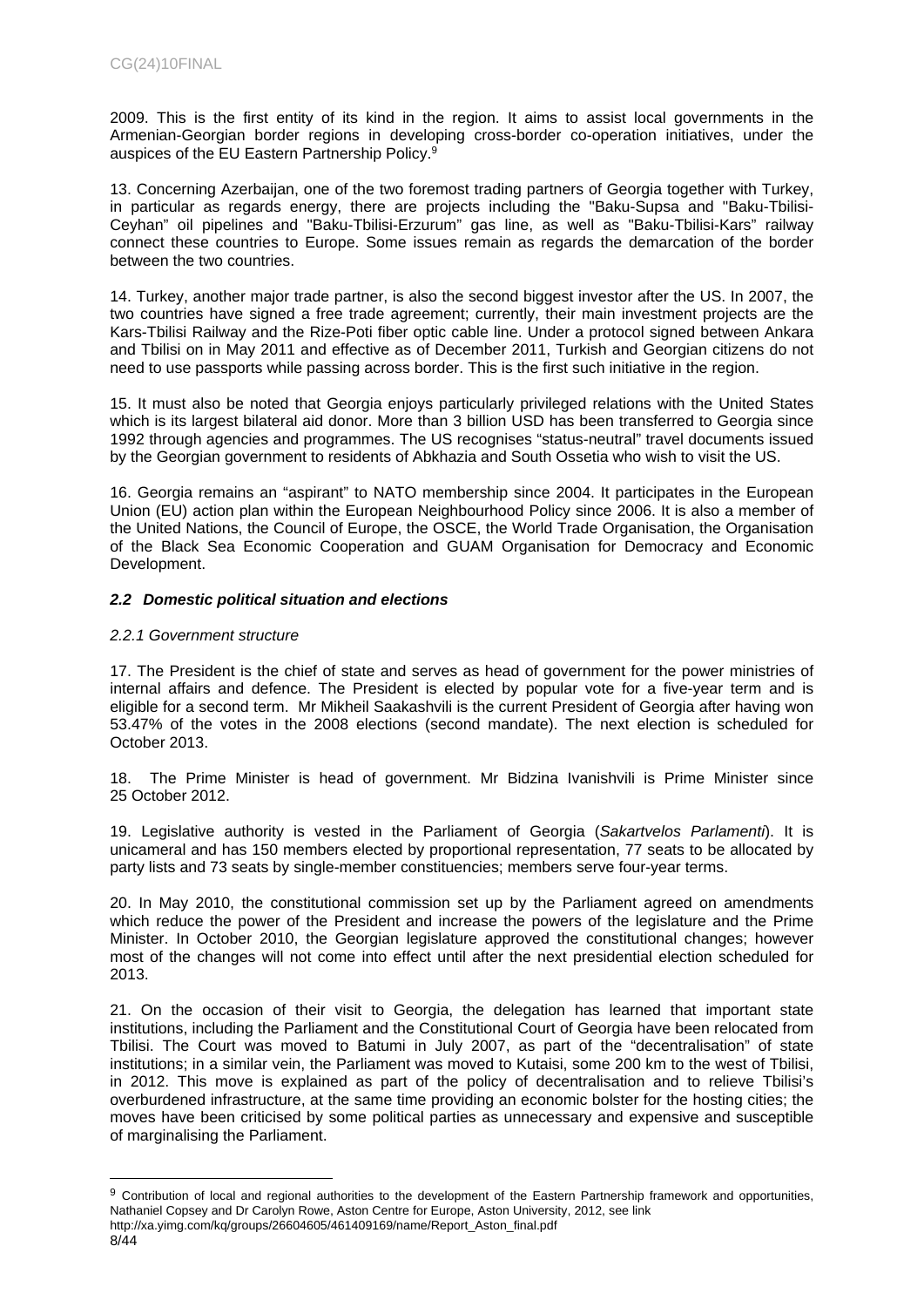# <span id="page-8-0"></span>*2.2.2 Elections*

22. In the legislative election held on 1 October 2012, 14 parties and 2 blocks competed for 150 seats to serve four-year terms.

23. The 1995 Constitution and the 2001 Unified Electoral Code are the primary legal instruments regarding elections in Georgia. The Georgian Dream block won the election by 54.97 % of the votes cast. 3.6 million registered voters turned out at the polls, monitored by OSCE observers. The Georgian Dream block won 85 out of 150 seats in the Parliament while the main opposition party, the United National Movement, won the remaining 65 seats.

24. The Constitution guarantees the right to participate in local elections (Article 28) for citizens over the age of 18. Eligibility age is 21 for citizens who have been residents in Georgia for at least five years.

25. Local elections were held on 30 May 2010 where 64 new municipal councils were elected including the directly elected Tbilisi Council (*Sakrebulo*) and Mayor. 26 political parties were registered. Voter turnout was 47.29% (49% for the election of the Mayor).

26. In Georgia, members of municipal councils (*Sakrebulos)* are elected for a four-year term under a mixed proportional and majoritarian system. The seats allocated under the proportional system are distributed to parties and electoral blocs, which have passed a 5% threshold in respective constituencies (4% in Tbilisi). Mandates in single-mandate constituencies are awarded to candidates who receive the highest number of votes. Mayors of municipalities and self-governing cities are elected by the *Sakrebulos*.

27. The mayor of Tbilisi is, since 2010, elected by popular vote. A candidate needs to obtain no less than 30 per cent of valid votes in order to be elected. If this requirement is not met, a second round takes place within a month, between the two candidates who obtain the highest number of votes. Georgi Ugulava, the incumbent of the post, was re-elected with 55.2% of the votes for a four year period. The direct election of the Mayor had been one of the Congress recommendations made in 2004 and took place after a legislative amendment to the law on the capital of Georgia was adopted in 2005, bringing in the principle of direct election of the mayor.

28. There are no quotas for the participation of women or of minorities in elections. In 2010 only 10.9% of the candidates in single mandate constituencies and 18.2% on the proportional lists were women.<sup>10</sup> 169 out of 1695 councillors elected were women (10%). In 2012, an incentive package has been launched for the first time, whereby political parties that propose lists with at least 20% of women on them, get 10% more funds for campaigning. As regards national minorities that make up approximately 16% of the population, several political parties have included them on their lists and as majoritarian candidates nominated in districts where minorities form a substantial part of the population (Azeris and Armenians living in *Kverno Kartli* and *Javakheti* respectively).

29. One noteworthy point concerning the 2010 local elections is the very low representation of opposition party members in local councils. The ruling party received 66% of the votes and 86.4% of the mandates. The situation is all the more blatant in Tbilisi, where the election system rendered it impossible to proportionally reflect the voters' will. With only 52.5% of the votes, the ruling party obtained 78% of the mandates. All councils have minimum 2 opposition members in their composition. However, according to the local government associations, 76% of all councillors belong to the ruling party. The election system continues to work in favour of single-party dominance.<sup>11</sup>

30. The Congress has observed several elections and published documents concerning elections at local level in Georgia since the last monitoring visit: Recommendation 205 (2006) on the local elections in Georgia (observed on 5 October 2006), Recommendation 264 (2009) Observation of the elections to the Supreme Council of the Autonomous Republic of Adjara (3 November 2008), and Recommendation 291 (2010) on Municipal Elections in Georgia (30 May 2010).

<sup>10</sup> <http://www.osce.org/odihr/elections/georgia/32017>

<sup>&</sup>lt;sup>11</sup> The Venice Commission, in its joint opinion with the OSCE [362 (2005)], has already drawn attention to the problems in the electoral code.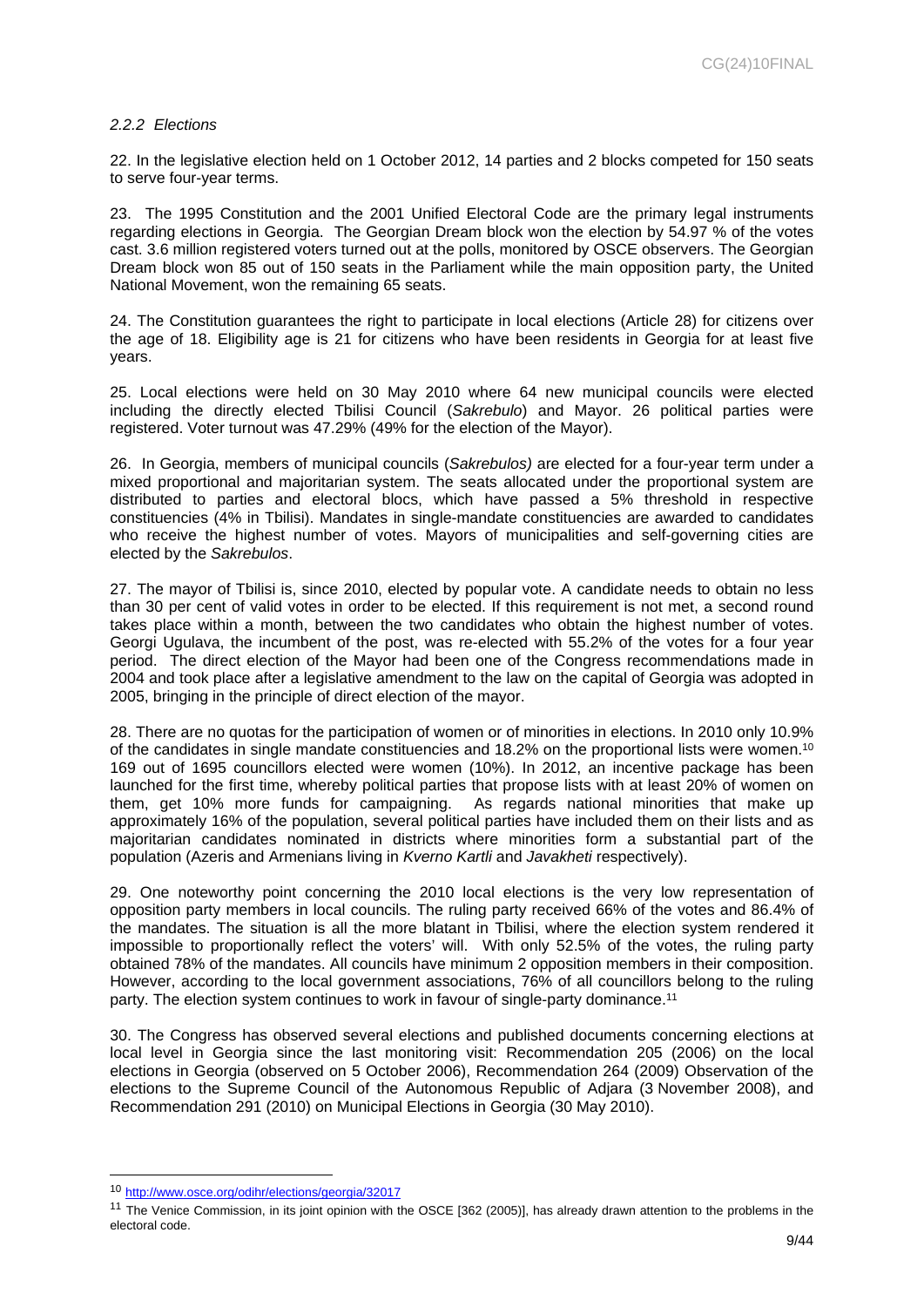31. In its Recommendation 291, the Congress noted with satisfaction that the "election campaign was characterised by a competitive atmosphere and lively, issue-based debates" but took issue with various shortcomings, recommending, *inter alia*, that Georgia should allow for independent candidates to run in local and regional elections, make all legislation that affects electoral processes more specific (notably the Election Code of Georgia but also the Organic Law on Local Self-Government) and to introduce proportionate measures for ensuring transparency in campaign and party financing and to support capacity building measures for political parties.

32. The Parliamentary Assembly of the Council of Europe in its 2011 monitoring report considered that the local elections held on 30 May 2010 had been "an important step for the creation of a more diverse and constructive political environment in the country. Furthermore, the upcoming presidential and parliamentary elections will be the litmus test for the consolidation of a mature, more inclusive and robust democratic system in Georgia".

33. The Rapporteurs have followed the developments in Georgia during the pre-electoral build-up with concern, when the Georgian government seized the funds from the bank accounts of the Georgian Dream political coalition and its six member parties, as well as to the Georgian Dream Civic Movement, fearing that such interventions might be a major obstacle for the opposition to participate fully in the electoral campaign However, the election itself was hailed as free and democratic and the rapporteurs heartily welcome the resulting peaceful transfer of power.

# **Situation after the elections**

34. The October 2012 parliamentary elections created an unprecendented "cohabitation" situation not only with regard to the President and the Parliament, but also as regards the central and local levels of government, which are now controlled by opposing political parties. The UNM, as the former ruling party, had had a majority in all 69 municipalities and the chairs of all *sakrebulos* had belonged to them.

35. The elections were followed by a period of unrest, marked by calls to the President to resign and allegations of pressure put on local authorities belonging to the opposition party (and on some municipal staff) to resign their posts or change their political party affiliations. According to the director of the International Society for Fair Elections and Democracy (ISFED), during the three months that followed the elections, 31 *gamgebelis* (mayors) and 16 *sakrebulo* chairpersons resigned, replaced by candidates nominated by the Georgian Dream coalition. In 11 cases, rallies turned into illegal acts, like physical abuse, invasion of buildings, disruption of meetings and blocking of entrances, without any law enforcement intervention. And in some cases, representatives of the former ruling party left the majority faction in local sakrebulos in order to establish new factions that frequently became supporters of Georgian Dream.<sup>12</sup>

36. The director of NALAG drew the attention of the President of the Congress to these developments, underlining the risk of interference in democratically elected local government bodies.

37. One of the Rapporteurs, Nigel Mermagen, had the occasion to hear, during his visit to Tbilisi on 28 November 2012 for the NALAG annual conference eye-witness accounts of a group of protestor's invasion of the office of the head of administration in Martvili (his chair was thrown out of the window) and other districts and towns (Marneuli, Poti, Ckhorotsku, Tsalka municipalities have also been cited),.

38. The Rapporteurs regret that the Government has been slow in reacting to these incidents. However, the declaration of the Ministry of the Interior following similar incidents in the Tetritskaro municipality recently, stating that criminal proceedings will be initiated against those who coordinated attack and that, in future, Georgian police will not tolerate blockage of local government units and illegal actions against local officials, is encouraging.The delegation considers that any expectation that a change in the central government should be reflected in changes in the local government seems to indicate a perception of local authorities as a direct extension of the governing parties. The Rapporteurs are not insensitive to the difficulty of changing political practices in a short period of time; nevertheless, they would encourage both parties to make clear and unambiguous statements to the public, underlining the independence of local authorities as a level of governance and the need to respect the continuity of democratically elected bodies.

<sup>10/44</sup> <sup>12</sup> http://dfwatch.net/local-government-after-the-parliamentary-elections-13569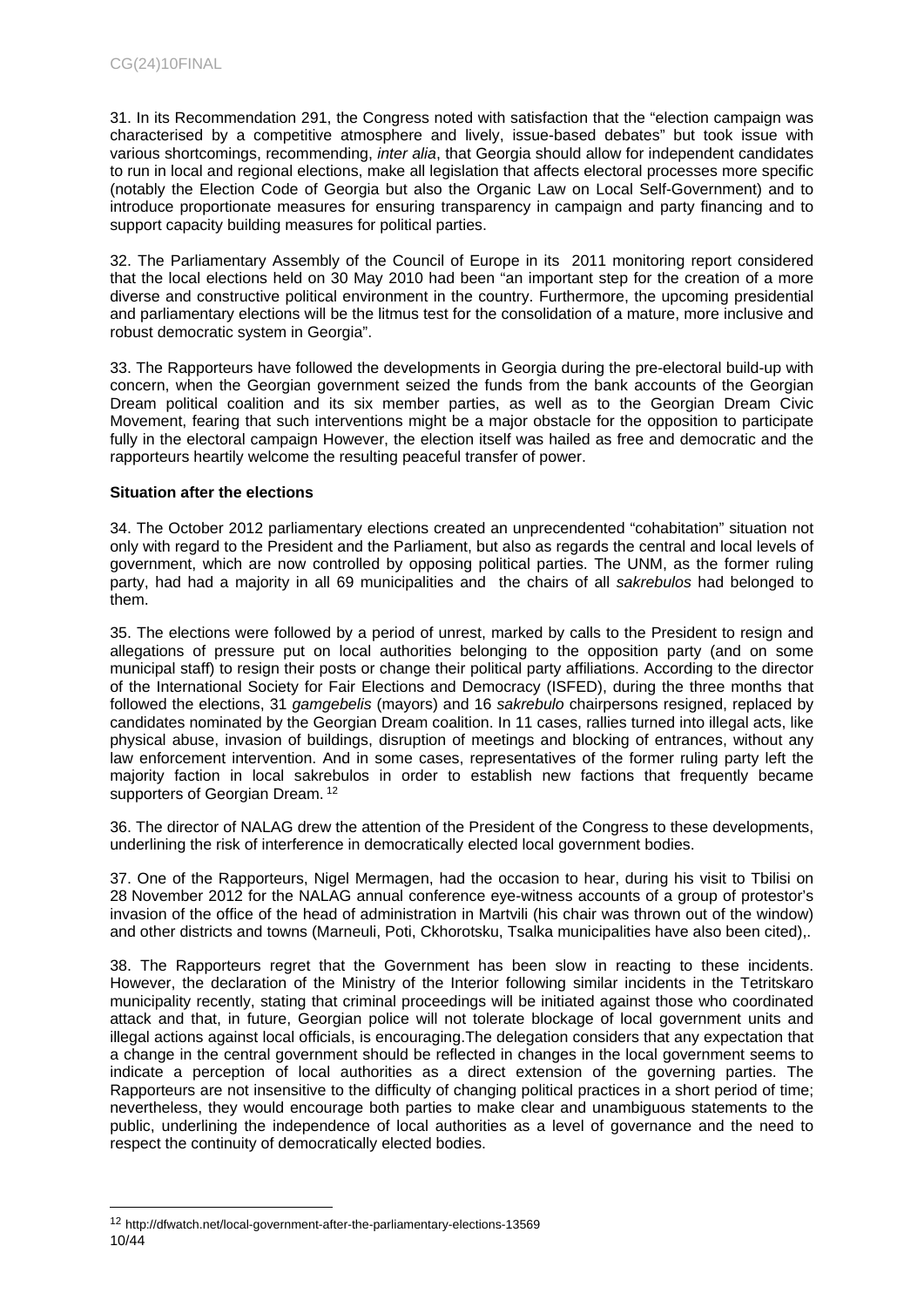# <span id="page-10-0"></span>*2.3 Previous report and recommendations*

39. The basic premise of the recommendation was that the reform of local government was progressing slowly and faced serious difficulties and challenges, complicated not only by the persistent deadlock in the efforts to solve the conflict over Abkhazia and South Ossetia but also by the internal political situation.

40. The Congress recommendations essentially highlighted three areas as requiring action:

i) amendment of legal procedures to resolve possible conflicts of interests and to protect territorial sovereignty;

ii) amendments to the Law on local self-governance in order to fully comply with the principle of subsidiarity and also to ensure a clear division of powers between the devolved state authorities and local self-governing bodies, allocating responsibilities to municipalities accounting for a substantial share of public affairs and allowing them discretion in the exercise of matters within their competence, including the enjoyment of the right to take legal action against the State when and if the State interferes with their decisions and to being consulted for matters that concern them in due time and in an appropriate manner;

iii) a series of economic initiatives including the adoption of the draft law on local government property, the drafting of the package on local government finance, and increasing the tax-raising capacity of the municipalities.

41. A major reform was undertaken in 2006 in Georgia restructuring local government (new organic law adopted in December 2005, new local elections in October 2006, and many of these issues have been dealt with in the intervening years. The rapporteurs have analysed the existing situation in the light of the previous recommendation and have come up with conclusions which highlight the progress that has been made but also some issues that remain, as set out in Section 4 of this document.

# <span id="page-10-1"></span>**3. HONOURING OF OBLIGATIONS AND COMMITMENTS**

42. In its 2011 report, the monitoring committee of the Parliamentary Assembly of the Council of Europe noted that the Georgian authorities had continued to make significant progress in honouring their obligations and remaining commitments to the Council of Europe, despite the significant impact and the consequences of the 2008 conflict but also recommended the continuation of the monitoring process pending further improvements.

# <span id="page-10-2"></span>*3.1 Declarations made by Georgia when ratifying the Charter*

43. When Georgia ratified the Charter on 8 December 2004, it declared that "till the restoration of full jurisdiction of Georgia on the territories of Abkhazia and Tskhinvali Region, Georgia declines its responsibility for performing obligations under the paragraphs of the European Charter of Local Self-Government listed [in its declaration regarding Article 12] in such territories". It did not include among the articles it declared itself bound by the following:

- *a.* Article 4 para. 6 which concerns consultation in due time and form of local authorities on matters directly concerning them,
- *b.* Article 5 concerning consultation of local communities (if possible by referendum) for boundary changes,
- *c.* Article 6 para. 2 concerning the conditions of service of local government employees and,
- *d.* Article 9 para. 6 consultation of local authorities on allocation of redistributed financial resources, and
- *e.* Article 10 paras. 2 & 3, respectively concerning the local authorities' entitlement to belong to an association and international associations and to cooperate with their counterparts in other states.

44. The authorities the delegation has met have emphasised that although these "reservations" are still in force, the legislation and practice in Georgia is in line with the spirit of the Charter. The Law on Local self-government (Article 7 paras 1. and 2) grants the association of local authorities the right to participate in discussions with the government on issue directly affecting them. Article 4 (paras. 2 and 3) of the organic law obliges state bodies to consult with local authorities.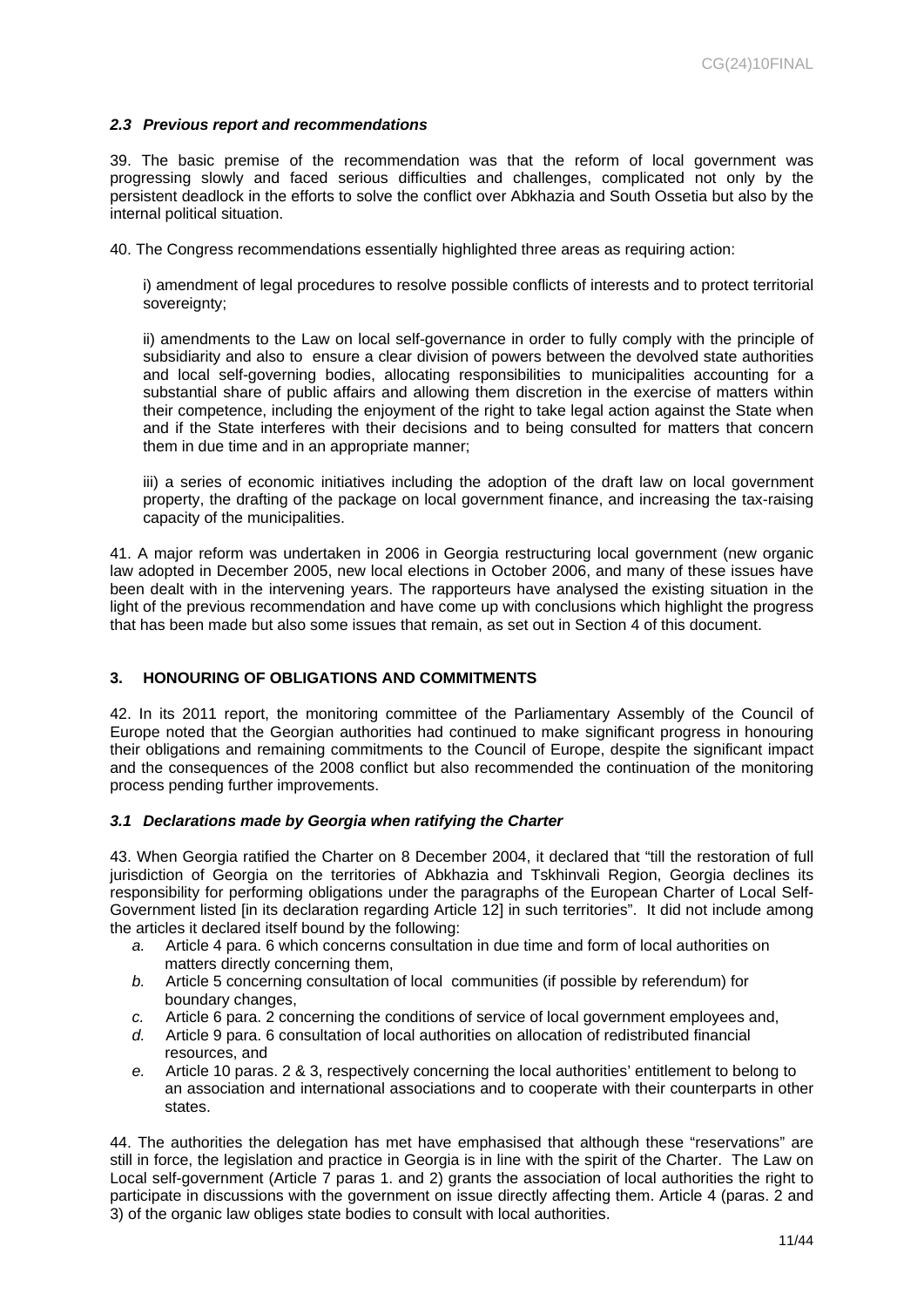45. As regards Article 5, the law provides in its Article 12 that the Parliament decides on boundary related issues upon initiatives of the central government or local governments or their representative bodies. It stipulates that consultation with the population prior to tabling the initiative in the form of a public opinion pall. The Constitutional amendments (adopted in 2010 but not yet in force) under the new Chapter 7, Article 101 para. 4 say "Consultation with the unit of the local self-government is essential before making the decision".<sup>13</sup>

46. As regards Article 6, the reserves were justified by the Government in 2004 by the fact that the imminent local government reform was going to modify civil service structure. Following the implementation of the reform, the organic law included registry and remuneration of their staff by local authorities (Article 9 para.3), ranks and remuneration of staff (Chapter 5), and career development related issues (Chapter 9). The training of local officials is one of the priorities of the Strategy for Regional Development.

47. Concerning Article 9, taken in conjunction with Article 4 para.6, the Government maintains that the association NALAG has a memorandum of understanding with the Ministry of Regional Development and Infrastructure and with the Parliamentary Committee on Regional Policy, Local Self-Government and Mountainous Regions and that it participates in the consideration of the state budget.

48. Finally as regards Article 10, para.2, the requirements thereof are covered under Article 7 of the organic law. The NALAG was established on the basis of this law and is a member of various international organisms (Council of the European Municipalities and Regions, CERM, and Eastern European partnership of Local and Regional Authorities, CORLEAP etc.).

49. It became clear during the talks with the authorities that paragraph 3 of Article 10 constitutes the crust of the problem of reserves being kept in spite of *de facto* compliance, because the government is wary of binding itself under this paragraph which, for them, creates the risk of being used to undermine the country's sovereignty and territorial integrity, given the current political situation involving the regions that are currently not under the control of Georgia.

50. The Rapporteurs drew the attention of members of parliamentary committees to the possibility of lifting these reserves while making it clear in a specific text that the reserves would remain in place for specific regions for specified reasons, taking example from other countries, such as Belgium, which have specified in their declarations that the provisions of the Charter do not apply to a certain type of organism or territory. Such a declaration would have the merit of guaranteeing that all the other Georgian local authorities benefit fully from the provisions of the Charter. The Rapporteurs were encouraged by the positive reaction they had in this regard and hope that the Parliament may take a decision to this effect in the near future. They strongly recommend it in any case.

# <span id="page-11-0"></span>*3.2 Constitutional and legislative developments*

# <span id="page-11-1"></span>*3.2.1 Constitution*

51. Since 2004 there have been some important developments in the constitutional treatment of local self-government in Georgia. According to the Constitution as amended in 2004, the citizens of Georgia should "regulate the matters of local importance through local self-governance without prejudice to state sovereignty. Procedures and provisions on the formation of local self-government bodies, their power and relations with the central government are defined by the organic law of Georgia." The office of the superiors of executive bodies and representative offices of local self-government should be elective. The procedure of the creation of the bodies of local self-government, their authority and relation with state bodies should be determined by Organic Law.

52. In general, the Georgian constitution did not provide comprehensive rules on territorial structure. Article 2.3 provides that the territorial state structure of Georgia be determined after the complete restoration of the jurisdiction of Georgia over the whole territory of the country (i.e. including Tskhinvali region and Abkhazia). The regional and local government systems were therefore governed by organic laws before the 2010 amendments.

<sup>12/44</sup> <sup>13</sup> See Venice Commission report: [http://www.venice.coe.int/docs/2010/CDL\(2010\)017-e.pdf](http://www.venice.coe.int/docs/2010/CDL(2010)017-e.pdf)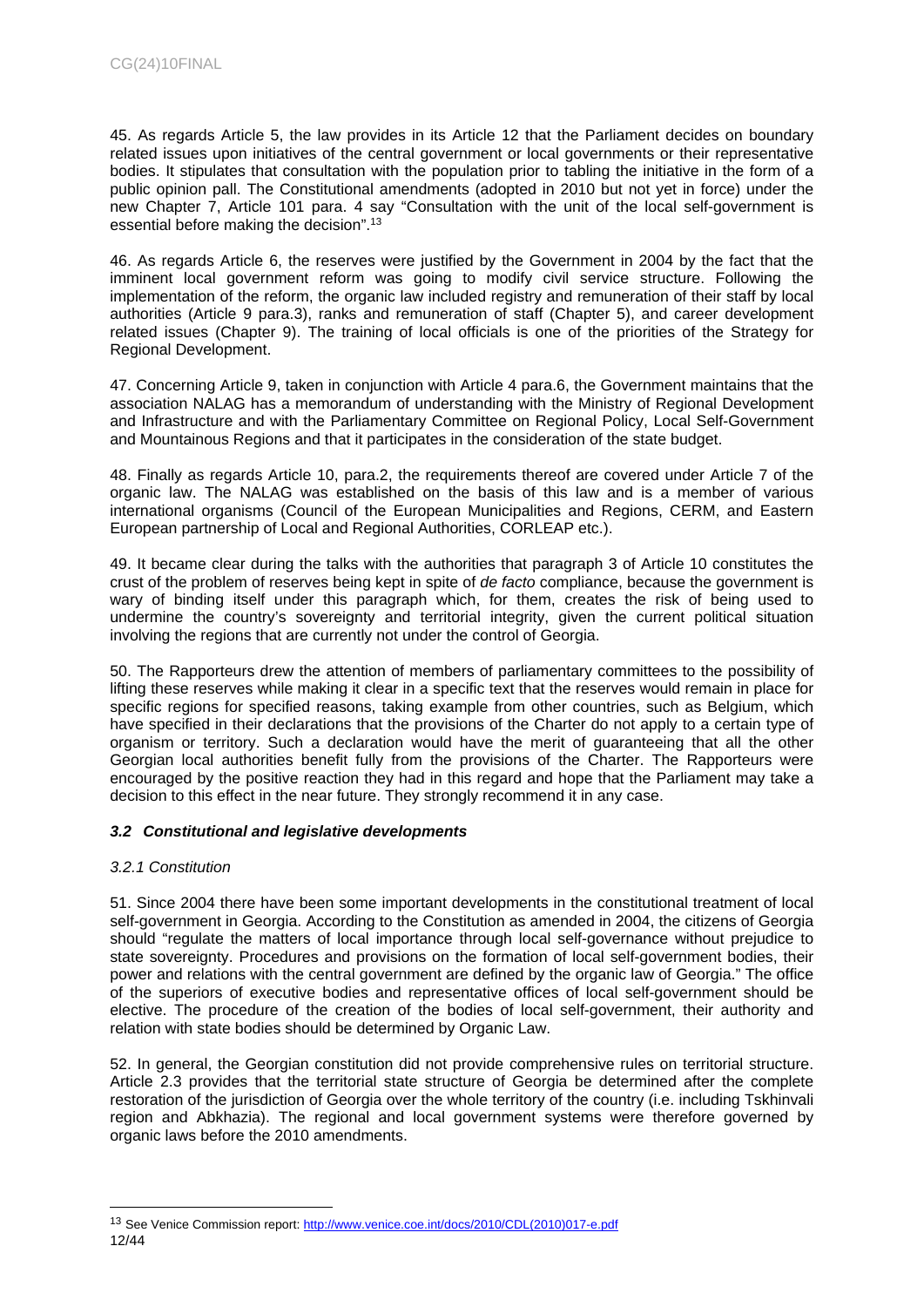53. Some constitutional amendments were adopted by the Parliament on 15 October 2010. Amendments noteworthy for the purposes of this report concern i) representative bodies which are now entitled to file constitutional claims in the Constitutional Court of Georgia (Article 89) and, ii) the new chapter on local self-government added to the Constitution (Chapter VII), which regulates local self-government at the constitutional level (previously regulated only by organic law and other legislative acts).

54. The new Chapter VII concerning local authorities entered into force in January 2011.

- *a.* defines the procedure for establishing, annulling and changing the boundaries of selfgovernment units (Article 101),
- *b.* makes consultation with self-government units mandatory prior to decision-making on local government boundaries (in line with Article 5 of the Charter),
- *c.* defines the powers of self-government units whereby their own competences and their delegated competences are delimited at the constitutional level (without however taking into account the recommendation of the Venice Commission and Georgian experts on this subject), and
- *d.* prohibits the direct disposal by the State of property in self-government ownership. Under this new provision, the right of the President of Georgia, granted under the Law on the Local Self-Government Unit Property, to dispose of property in the self-government unit's ownership through direct sale, and at his own initiative, may be regarded as unconstitutional.

55. Overall, the presence of self-government units' rights in the Constitution can be viewed as a positive development in shaping the modern local self-government system in Georgia. However, as regards citizens' right to self-government, the phrase "citizens of Georgia registered in a selfgovernment unit" which was added to the text limits the scope of this principle and takes unregistered citizens living in self-governed territories out of the equation (Article 2, para. 4). Moreover, the new amendment to the Constitution is silent on the subsidiarity principle, on guarantees for fiscal decentralisation and makes no specific mention of financial equalisation although Article 101/2 para. 4 stipulates that local government units "must be provided with adequate material and financial resources that are calculated according to the rules defined by the law".

# <span id="page-12-0"></span>*3.2.2 Legislation*

56. In 2005 and 2006 respectively, two key laws were adopted: Law on Local Self-government Property and the Law on the Budgets of Local Self-government Unit. These laws form the financial and material basis for local self-government. The law on property determines property categories, establishment rules, and proprietary rights of self-governing bodies, as well as establishing the basis for the division of state and local property, property transfer to municipalities. The Law on Budgets sets out the principles of the formation of local self-government budget and its procedural rules (including financial equalisation transfers) and defines the budgeting responsibilities of local selfgovernment units.

57. As regards the organic law and other "sectoral" laws, the Rapporteurs would like to underline that since 2009 quite a high number of amendments were made to existing laws: 11 times to the Law on Self-Government, 9 times to the Law on Capital of Georgia, 4 times to the Law on Self-Government Unit Property, 3 times to the Law on Supervision of Local Self-Government bodies and twice to the law on Election Code of Georgia. Two laws were declared invalid in the same period: the law on selfgovernment unit budget (replaced by the Budgetary Code on 18 December 2009) and the law on the status of members of the *Sakrebulo*. <sup>14</sup> These frequent amendments were apparently motivated by a will to comply with international obligations (bringing legislation in line with the Charter) and to regulate the voting system (direct election of the Tbilisi mayor, modifying the *Sakrebulo* election system).

# <span id="page-12-1"></span>*3.2.2 Access to the Constitutional Court*

58. The Venice Commission, in its final opinion on the draft constitutional law on amendments and changes to the Constitution of Georgia, adopted in October 2010<sup>15</sup>, welcomed the proposed amendments to Article 89 para. 1 enlarging the list of the entities allowed to apply to the Constitutional

<sup>14</sup> Annual Report on Local Democracy Development in Georgia (2009 – 2010), Policy Analysis, « Open Socienty - Georgia » Foundation, Tbilisi 2011.

<sup>15</sup> http://www.venice.coe.int/docs/2010/CDL-AD(2010)028-e.pdf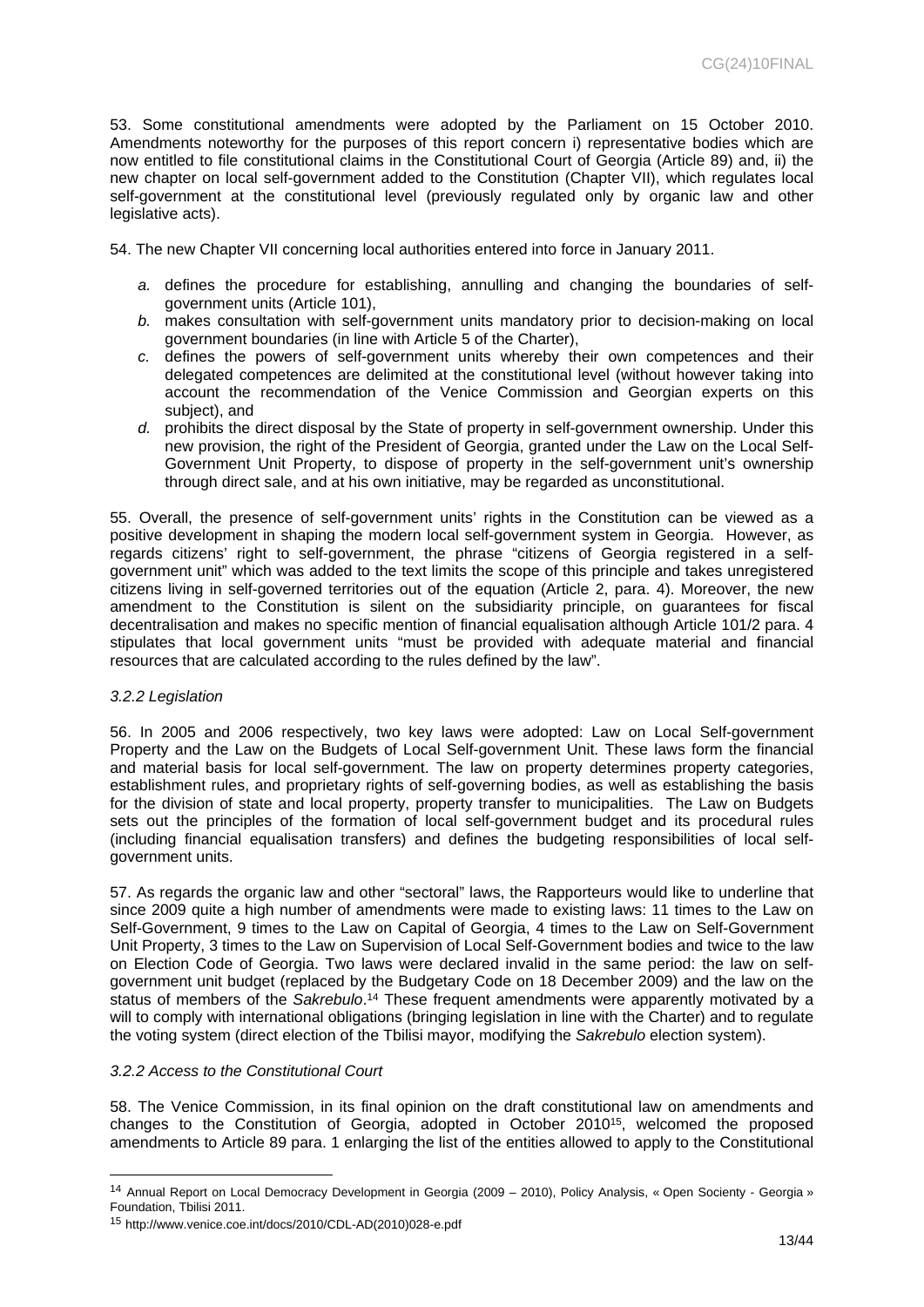Court to encompass the city councils (*Sakrebulo*). It recommended also to clarify that such appeals should be only in the interest of the unit they represent and to allow directly elected mayors to have the same right of appeal.

# <span id="page-13-0"></span>*3.3 Local self-government: competences and structure*

# <span id="page-13-1"></span>*3.3.1 Competences of local authorities*

59. Article 15 of the Law on Local Self-Government mentions two types of competences - own and delegated. Article 16 lists local authorities' own competences, among which figure

- *a.* land and fund management related competences (the approval of programs for investments, funds, inter-municipal projects; disposal of land resources; demarcation and alteration of borders; land use and building regulations; management of forest and water resources of local importance; issuance of permissions on constructions and supervision over their construction),
- *b.* urban infrastructure, transport and security related competences (regulation of traffic and transport including issue of permits for passenger transport; regulation of the outdoor trade and markets; ensuring municipal fire fighting and rescue activities of the self-governing unit; regulation of outdoor lighting, sewage and garbage dumping systems, collection and utilisation of solid waste and maintenance of cemeteries; maintenance, construction and development of the roads of local importance)
- *c.* cultural affairs (organising the work of the libraries, museums, theatres, galleries, educational (sport-recreational objects of local importance and the establishment of pre-school and nonschool educational institutions); and
- *d.* social affairs (mobilising municipal resources in the spheres of health and social care on the territory of self-governing unit).

60. According to Article 18 of the same Law, local authorities are entitled to initiate social, cultural and educational infrastructure which is not under exclusive authority of state bodies; however, the Rapporteurs have been informed that, as the scope and procedures of this article are not clear, the central government can plan and execute activities that should be within the remit of local authorities without consulting the latter.

61. An example is the Village Support Program launched in 2009, which aims to develop infrastructure in villages through consultations with the inhabitants. There has been criticism to the effect that, due to a lack of consultation, there has been misuse of funds such as the building of bus stops in a village that urgently needed drinking water pipes and road repair.<sup>16</sup> However, the Rapporteurs have been informed that, since 2009-2010, the setting up of spending priorities by the citizens has somewhat improved. Another example is the water supply. The central government has taken over water supply and control over tariff setting, which had previously been the prerogative of local authorities (amendment to the law in 2008). This move, planned with a view to privatising the sector, backfired when investors did not show interest, and the government had to resort to re-delegating the financing of water supply to local authorities although they now lacked the legal competence therefor.

62. Delegated competences, which should be accompanied by appropriate financial resources, encompass specific tasks such as (i) recruitment for the army; (ii) preventive healthcare, like vaccination in case of epidemics; (iii) funeral expenses of internally displaced persons (IDPs); and (iv) only in the case of Tbilisi, payment of the house rents of bus drivers. The delegated competences are exercised by the local governments with financial compensation provided from the state funds, but are in the domain of central authorities. .

63. The Rapporteurs stress that there are discrepancies between various laws and the Constitutional provisions and that harmonisation is necessary to avoid confusion. The Government is apparently aware of this situation and, to this end, as mentioned above in paragraph 37, the Parliament has amended some 20 sectoral acts in 2011 to make them compatible with the Constitution. The Rapporteurs were informed by interlocutors that, although the concept of local self-government is enshrined in the basic texts, delays inevitably occur in the execution of services and tasks under local authority responsibility because an inventory of facilities and assets of both national and local importance such as roads, public buildings, land, forests etc. have not yet been conducted.

<sup>14/44</sup> <sup>16</sup> See http://www.humanrights.ge/index.php?a=main&pid=7704&lang=eng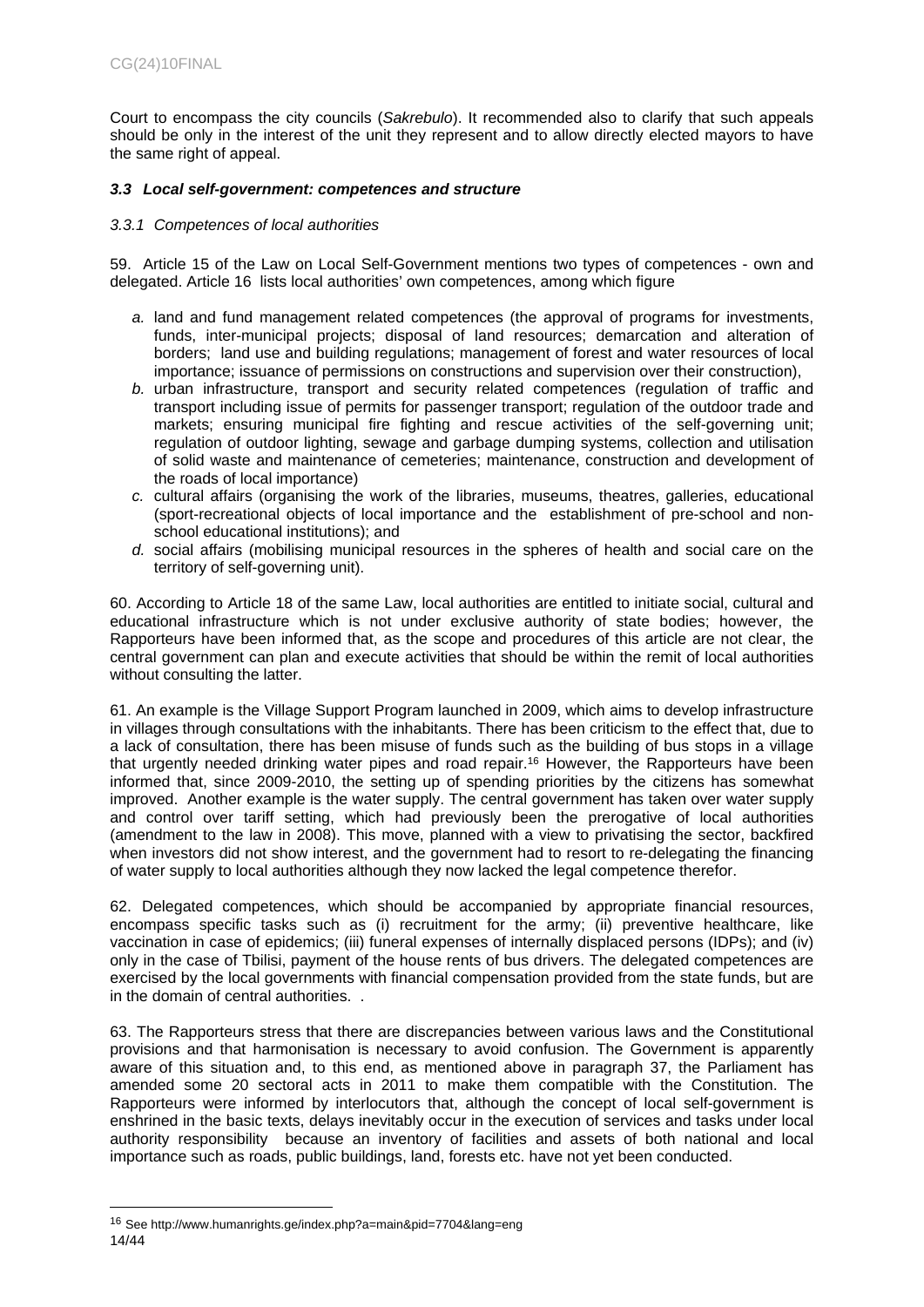### <span id="page-14-0"></span>*3.3.2 Local self-government structure*

64. The municipalities consist of three organs: the Council (*Sakrebulo*) is its representative and by function the legislative organ; the City Hall (*Gamgeoba*) is the local administration and is headed by the Mayor (*Gamgebeli*), the executive organ. The designations in Georgian will used throughout this text.

65. The changes to the local government structure made in 2009 and 2010 increased the role of the *Sakrebulo* and diminished the role of the executive branch, i.e. the *Gamgeoba*, with the exception of the capital where the opposite trend prevailed. This is seen as an overall positive achievement by local authorities that the rapporteurs had the opportunity to meet.

66. The *Sakrebulo* consists of members elected by Georgian citizens residing on the respective territory, in conformity with the rules established by the Georgian legislation. The council consists of 10 members elected through a mixed proportional and majoritarian system by direct, secret, and universal ballot. The seats allocated under the proportional system are distributed to the parties and election blocs, which clear a 5% threshold in provincial regions. The number of majoritarian seats varies in various municipal councils, depending on their size. If the number of voters exceeds 75 000, the number of council members rises to 15. In Tbilisi the council has 50 members, where 25 seats are distributed through the proportional system and 25 majoritarian seats are up for grab.

67. The special competences of the *Sakrebulo* can be classified in four groups:

- *a.* Administrative functions: Definition of the local government organisation and establishment and control of functioning of other local government organs, such as adoption of the Rules of Procedure, articles concerning the staff; creation and abolition of administrative units within the self-governing unit;
- *b.* Legislative functions: It passes all important general legal acts regulating the functioning of the local governing units including introduction local taxes and fees, regulating the rules of motor transportation, regulating parking of the motor transport means with their parking rates, outdoor advertisement; approving the list of objects to be privatized in the self-governing unit; definition the initial privatization price and rent amount of the property of the self-governing unit; definition of the rules of management of the forest and water resources, etc.
- *c.* Financial functions: Adoption or approval of the budget and programs of local government activities, etc.
- *d.* Operational functions: Everyday activities related to the functioning of the local government unit like concluding various types of contracts, making agreements, etc.

68. In Georgia, the Chair of the *Sakrebulo* is the highest elected representative in local government and is elected from among *Sakrebulo* members for the term of office of four years, if more than half of the listed members vote for him/her. The Chair has several types of activities ranging from providing for the Council draft budget and draft legal acts on spatial-territorial planning of the self-governing unit received in a previous procedure by the mayor, to coordinating the process of budget execution, approving acts, the management of the staff, and appointment and dismissal of the mayor (an appointed executive) with the consent of the *Sakrebulo*. The *Sakrebulo* and the *Gamgeoba* may share a joint secretariat or have separate staff.

69. The *Sakrebulo* can establish up to five commissions, the chairs of which are elected from among its members. Non-members can be invited by the Chair to work for a commission temporarily, or during the term of the authority of the commission. The work of the invited persons may or may not be remunerated. The working rules of these commissions is determined by a statute (rules of procedure), in conformity with the Georgian legislation.

70. The *Gamgeoba* implements the decisions of the *Sakrebulo*. It consists of the structural units and territorial bodies of each self-government unit. Its structure and competences are defined by its Statutes, approved by the *Sakrebulo*. It is headed by the Mayor. The heads of the structural units and the heads of the territorial bodies of the self-government bodies, as well as other employees of the *Gamgeoba* are appointed or dismissed from the positions by the Mayor.

71. *Gamgebeli*: The Mayor is the chief executive officer of the *Gamgeoba* and is a public civil servant appointed and dismissed by the Chair of the *Sakrebulo* with the consent thereof. The Mayor elaborates and presents to the *Sakrebulo* Chairperson the draft budget and proposals, conclusions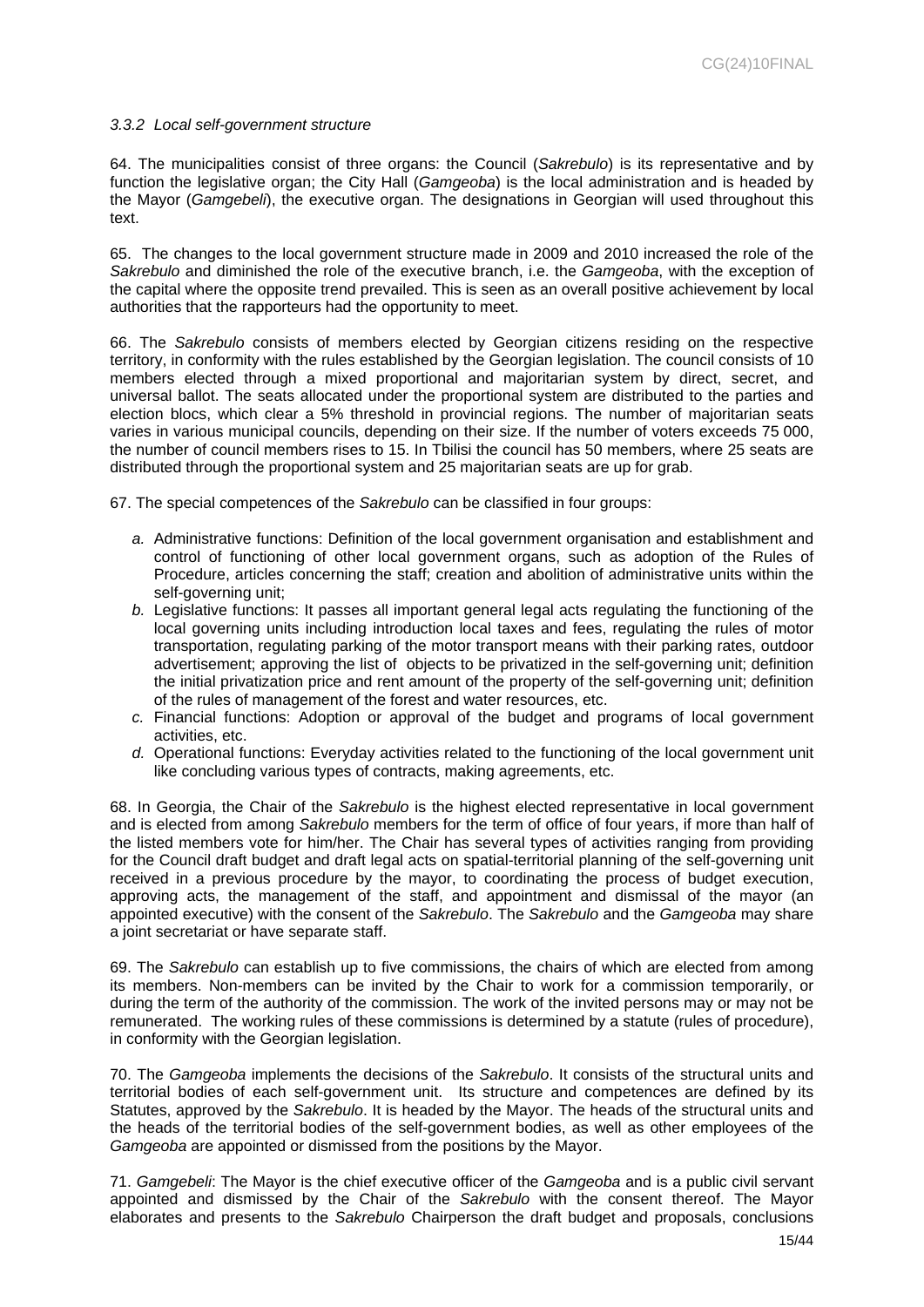and recommendations prepared by the *Gamgeoba* and coordinates the implementation of the *Sakrebulo* decisions. As top manager of the executive body, the Mayor coordinates and organises the activity of the structural units of the *Gamgeoba* and its territorial bodies, appoints their respective heads, hears reports on implemented work, presents proposals to the *Sakrebulo* chairperson on motivating the *Gamgeoba* personnel or imposing disciplinary responsibility on them. The powers of the head of the council and the mayor sometimes duplicate and compete with each other.

72. In Tbilisi, which has a special status and is regulated by the Law of Georgia on the Capital of Georgia, the mayor, as head of executive power, is elected directly by popular vote for four years. The decision of the Mayor and the Council in Tbilisi are executed by the city government, composed of the Mayor, his/her First Deputy and deputies, the head of administration of the *Gamgeoba* and the heads of city services. The *Gamgebeli* of Tbilisi's sub-districts are also members of the city government.

73. Council chairs, deputy chairs and fraction chairs as well as council commission chairs receive remuneration for their activities; other council members are paid expenses. As regards the status of local government employees, they are either civil servants whose careers are regulated by the law on civil service or staff members recruited on a contractual basis. The remuneration of the elected representatives and civil servants is established by presidential decree while the amount of disbursements is decided by the council. Heads of Council earn 3 800 GEL monthly salary in Tbilisi, 3 500 GEL in the four big cities, 2 700 GEL in other municipalities, while the Deputy Heads earn 2 100 GEL in Tbilisi, 1 500 GEL in the four big cities, 800 GEL in other municipalities, and the Heads of Commissions and Political Groups earn 1200 GEL in Tbilisi, 800 GEL in the four big cities, and 560 GEL in the other municipalities. Comparatively, the average monthly salary in the private sector is around 6000 GEL.<sup>17</sup>

# <span id="page-15-0"></span>*3.4 Status of the capital city*

74. Tbilisi, the capital of Georgia has the special status, which is regulated by the Law of Georgia on Capital of Georgia – City of Tbilisi. The city constitutes a single self-governing unit, where selfgovernance is implemented through the elected Council (representative authority) and the elected Mayor. It is divided into five administrative units. The competences, organisation of ruling bodies and organs and the electoral system of Tbilisi have a lot in common with the other local government units in Georgia, but also certain specificities.

75. Firstly, the own (previously the exclusive) competences the city exercises, such as the approval of programs to support the employment, establishment, reorganisation and liquidation of legal entities, the management and disposal of land resources under its ownership, land use planning, division of self-government unit territories by zones (planting, recreational, industrial, commercial and other special zones), etc. are similar to those exercised by other self-government units in the country. But, Tbilisi has, according to the Article 9 of the Law on the Capital, common jurisdiction with the State on some issues, such as:

*a.* coordination of law and order;

*b.* natural resources, environmental protection and securing the ecological security;

*c.* implementation of the programs related to protected territories and protection of historical and cultural monuments;

*d.* development and revision of strategic programs for urban, building and utility industries;

*e.* coordination of issues in regards to education, science, culture, health care, sport and tourism;

- *f.* coordination of the population's social security and employment;
- *g.* liquidation of the effects of catastrophes, natural disasters and epidemics;
- *h.* financing city development of extraordinary importance;
- *i.* other issues provided for in the Georgian Legislation.

76. Secondly, Tbilisi, due to its size in territory and population, has five districts that are administrative or executive - administrative units unlike the other self-governing units that only have one each. This means that while other self-governing units have one representative and one executive body that organise and coordinate the work of several administrative units or departments, Tbilisi has one representative body (*Sakrebulo*) making decisions at the level of the whole city, but they are implemented in territorially divided districts that are organised entirely as special administrative –

<sup>16/44</sup> <sup>17</sup> See http://www.geostat.ge/index.php?action=page&p\_id=149&lang=eng.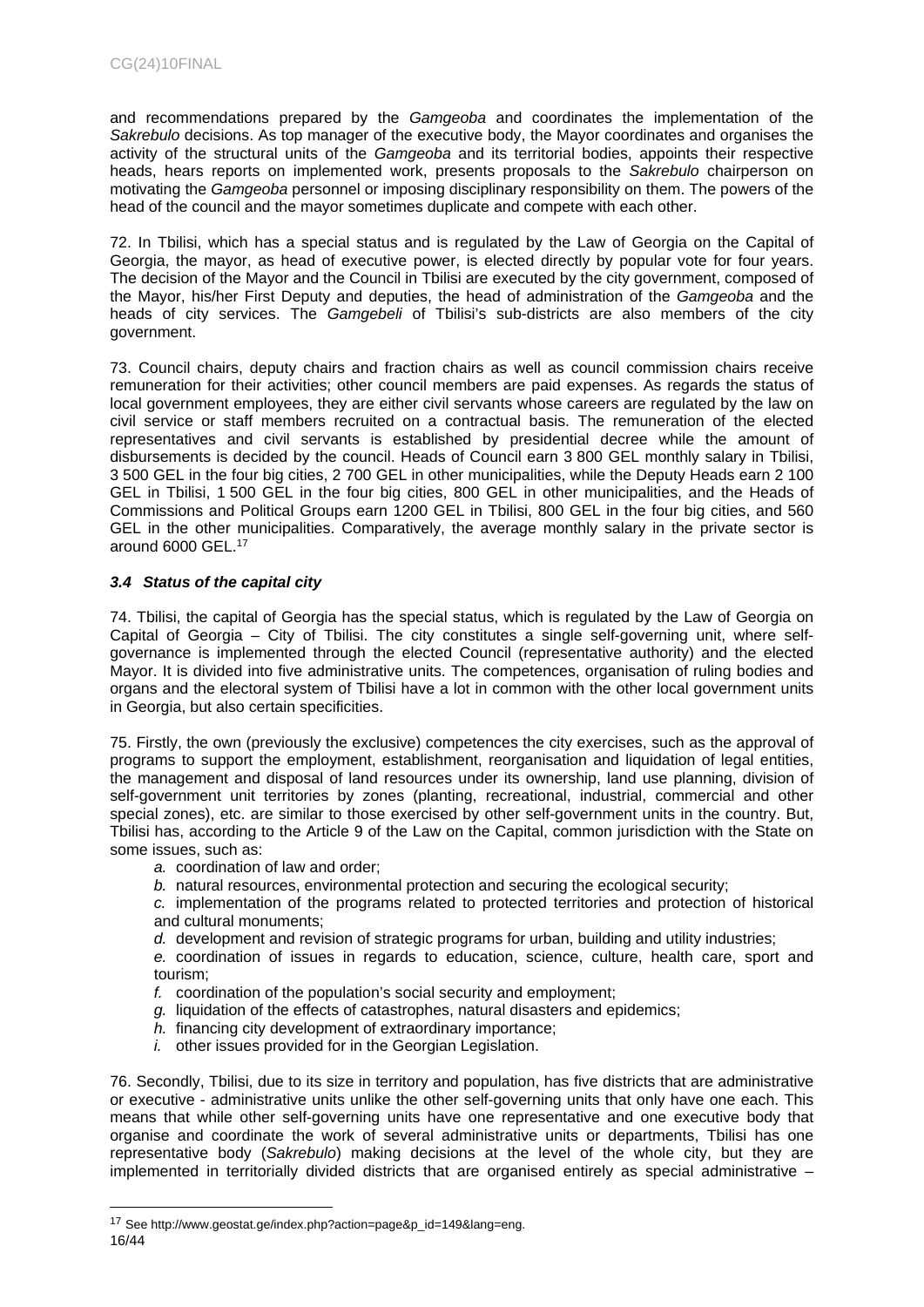executive units. According to Article 29 of the Statute of the City of Tbilisi, the Tbilisi district consists of the Governor, deputy Governor and heads of particular services.

77. Thirdly, the existence of these five administrative districts changes to some extent the composition of the executive body in order for it to encompass the district executive representatives. Thus, at the city level, city government consists of the premier, deputy premiers and the heads of the special Tbilisi services. The governors of Tbilisi districts are part of the Tbilisi government. The executive authority of the city of Tbilisi is headed by the Mayor and head of the city government.

78. The city government guarantees the implementation of the decisions taken by the Tbilisi city council and the Mayor, elaborates the projects of the city budget and programs for social and economic development, guarantees the implementation of the budget and the programs for social and economic development approved by the council.

79. Fourthly, the *Sakrebulo* of Tbilisi consists of 50 members (unlike the other self-governing units which consist of 25 members), 25 of whom are elected in the single-mandate majoritarian constituencies, and other 25 through the proportional system in 10 electoral constituencies of Tbilisi. And finally, the Mayor of the City of Tbilisi is elected by direct ballot unlike all other mayors that are elected by their *Sakrebulos*. Since the 2010 elections, the *Sakrebulo* of Tbilisi has more opposition members than before: 11 of the 50 members belong to four opposition parties. One of the Council chairpersons and one of the commission chairs are opposition party members, by agreement. At present, out of 50 members of Tbilisi *Sakrebulo*, eight are women. Two of them have leading positions (one of them is a chairperson of a committee, and the other of a political group).

80. In 2007, the boundaries of Tbilisi was changed to include several towns and villages by the Act of Extension, in order to integrate the surrounding towns and villages whose residents wanted to benefit from Tbilisi's infrastructure. There was prior consultation and Tbilisi city government applied to the Parliament for a decision. These municipalities became administrative units of Tbilisi while keeping their own boundaries.

81. Tbilisi also has an arrangement with Gudauri, a ski resort town two hours away from Tbilisi which receives the same services as Tbilisi although it is not within Tbilisi boundaries. For example inhabitants can obtain various documents pertaining to services both in their town and in Tbilisi. Under the agreement, the Legal Entity of Public Law, Gudauri Development Fund established by the selfgoverning body of Tbilisi in Gudauri, is implementing a programme envisaging the development and rehabilitation of local infrastructure and promotion of tourism capacities of the resort.

82. The organic law does not foresee the necessity for referendums for boundary changes but clear rules are cited. The Tbilisi *Sakrebulo* Chairman explained to the delegation that although Georgia had made reservations concerning Article 5 of the Charter, the spirit of the Charter was complied with in this regard.

83. The own competences granted to the local self-governing unit of Tbilisi by the Law on the Capital of Georgia – Tbilisi, allow it an independent authority over the execution of the functions invested in the law. In addition to the issues defined by law, Tbilisi has the authority to take decisions on issues that, according to legislation, do not belong to the competences of any other state authority and is not inadmissible for the local self-governing unit by law. Tbilisi draws up its own documents for priorities and drafts a budget which is adopted by the *Sakrebulo*. It independently defines its revenues and payments. When delegating tasks, the State allocates resources commensurate to the functions delegated to the local self-governing body. For example, the Tbilisi City Hall is exercising an epidemiological supervision programme, for which its receives annual funding. Also, within the scope of delegated authorities, the financial commitments to public transport drivers undertaken as part of the state debt in past years have also been financed from the central government. As to tax revenues, the financial crisis has not had a serious impact on the tax revenues to Tbilisi budget and the amount of financial transfers from the central government. Neither has it caused recentralisation of powers and competences. There has been a significant rise in tax revenues, especially in regard with property tax (in thousand Lari).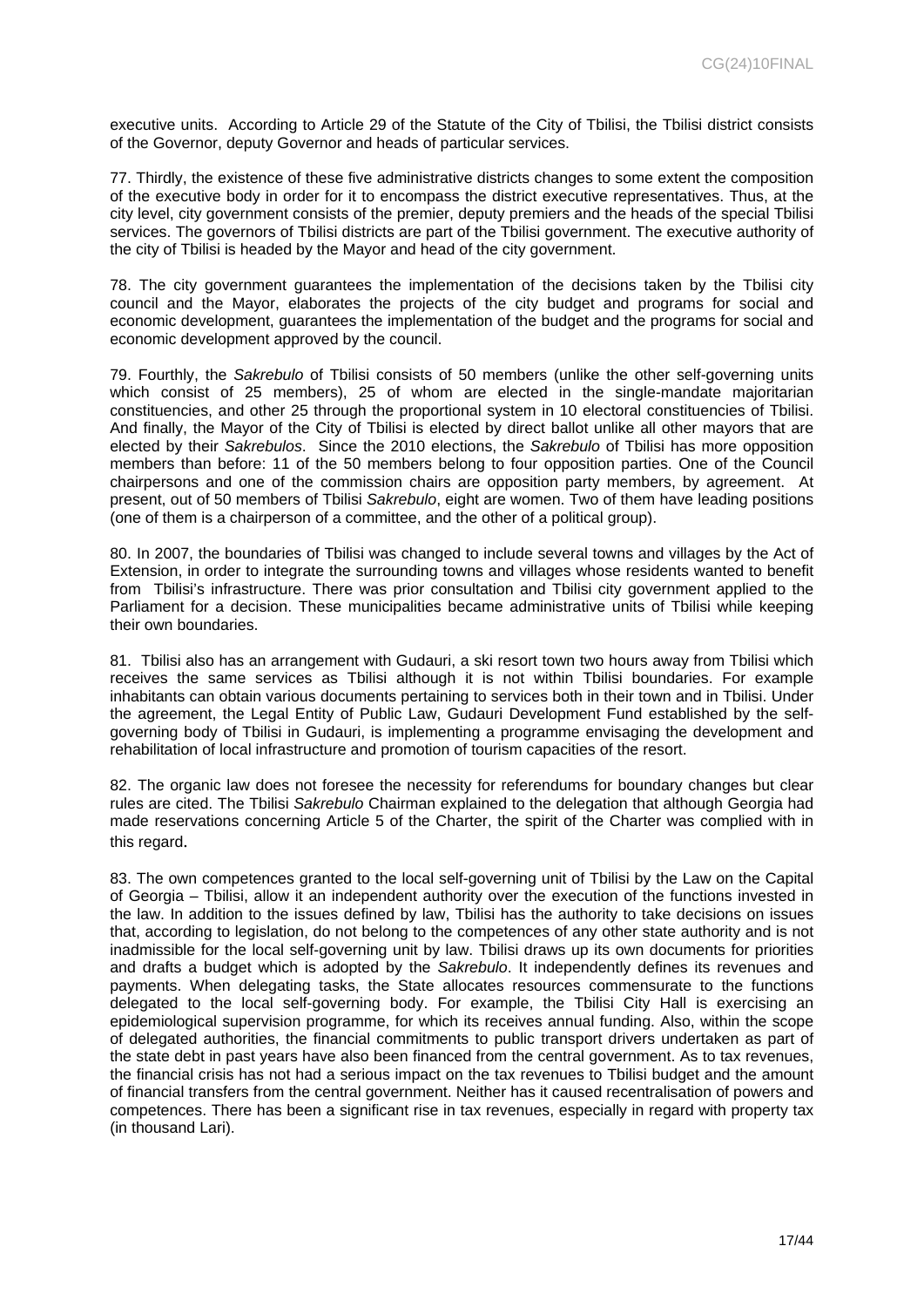# <span id="page-17-0"></span>*3.5 Citizen participation in local public life*

84. According to the Article 28 of the Constitution of Georgia, every citizen of Georgia who has attained the age of 18 should have the right to participate in referendums or elections of state and selfgovernment bodies. Free expression of the will of the electors is guaranteed.

85. There is a specific chapter (X1) in the Organic Law of Georgia on citizen participation. This chapter gives rights to citizens and puts an obligation on local authorities to organise citizens' general assemblies to discuss issues and invite representatives of public groups to meetings of local council committees. It also introduces the petitions to the local council, whereby a minimum of 500 residents of a local self-government unit may propose a legal act to the local council as a petition. The council is obliged to discuss this initiative in one of its sessions and the group that initiated the petition has the right to nominate a rapporteur to the council.

86. The Copsey-Rowe report, referred to in footnote 6 above, notes that, institutionally, civil society organisations are protected by law and no formal or informal obstacles exist to hinder the creation and operation of NGOs in any form. Thousands of NGOs are registered, and several hundred operate in all parts of the Georgian territory, quite a few specialising in public health, environment, gender issues, minority issues, and human rights. They claim that the influence of civil society in policy formulation remains rather low, partially due to "a reluctance of public institutions to engage in systematic public policy debates with civil society actors".<sup>18</sup> Apparently financial concerns are a major issue for NGOs. Since 2011 the law on grants allows ministries to issue grants directly to universities, NGOs and individuals. The State Strategy for Regional Development of Georgia 2010-2017 also mentions joint efforts involving NGOs for effective regional governance, which is a welcome development.

87. Citizen involvement in local affairs in general seems limited. One study<sup>19</sup> gives 14% as the number of people who declare to have participated in some form of consultation. Comparative statistics about participation indicate that, from among various forms of involvement such as attending sessions of a *Sakrebulo*, writing letters to the local media, signing petitions, internet discussions, demonstrations and attending budget related hearings, rural and urban populations have different preferences: in rural areas, the most popular form of involvement is the participation in public hearings related to the budget and the sessions of the local *Sakrebulo*. In Tbilisi and other cities, writing letters to the local media and internet discussions are higher.

88. During the visit, the Rapporteurs heard many mayors mention public petitions (itinerary of roads, commission hearings and the village support program as examples of participation.

89. Tbilisi municipality is renovating the old city centre and the project is managed by the Tbilisi Development Funds financed by the municipality. There is a specific commission on reservation of historical heritage and urban development that gives an opinion on each project. However, the project has been criticised for putting most of its insufficient budget to use in a certain lucrative part of the city (where there are shops etc.) and neglecting other, culturally important, parts. Some inhabitants criticised the "ultra-liberal" attitude of the Government and the Mayor and the Rapporteurs were informed by some interlocutors of the Government turning a deaf ear on historians and urban development experts, and favouring short term economic advantages over long term cultural and historical concerns.

# <span id="page-17-1"></span>**4. ANALYSIS OF THE SITUATION OF LOCAL DEMOCRACY IN LIGHT OF THE EUROPEAN CHARTER ON LOCAL SELF-GOVERNMENT ON AN ARTICLE BY ARTICLE BASIS**

# <span id="page-17-2"></span>*4.1 Articles 2 and 3*

**Article 2 – Constitutional and legal foundation for local self-government**

The principle of local self-government shall be recognised in domestic legislation, and where practicable in the constitution.

90. The local government principle is stipulated in the Georgian Constitution in its Article 2 (4) according to which "the citizens of Georgia shall regulate the matters of local importance through local

<sup>&</sup>lt;sup>18</sup> See Footnote 6.

<sup>18/44</sup> <sup>19</sup> Public Opinion about Local Government in Georgia, Pawel Swianiewicz, Open Society Georgia Foundation, 2011.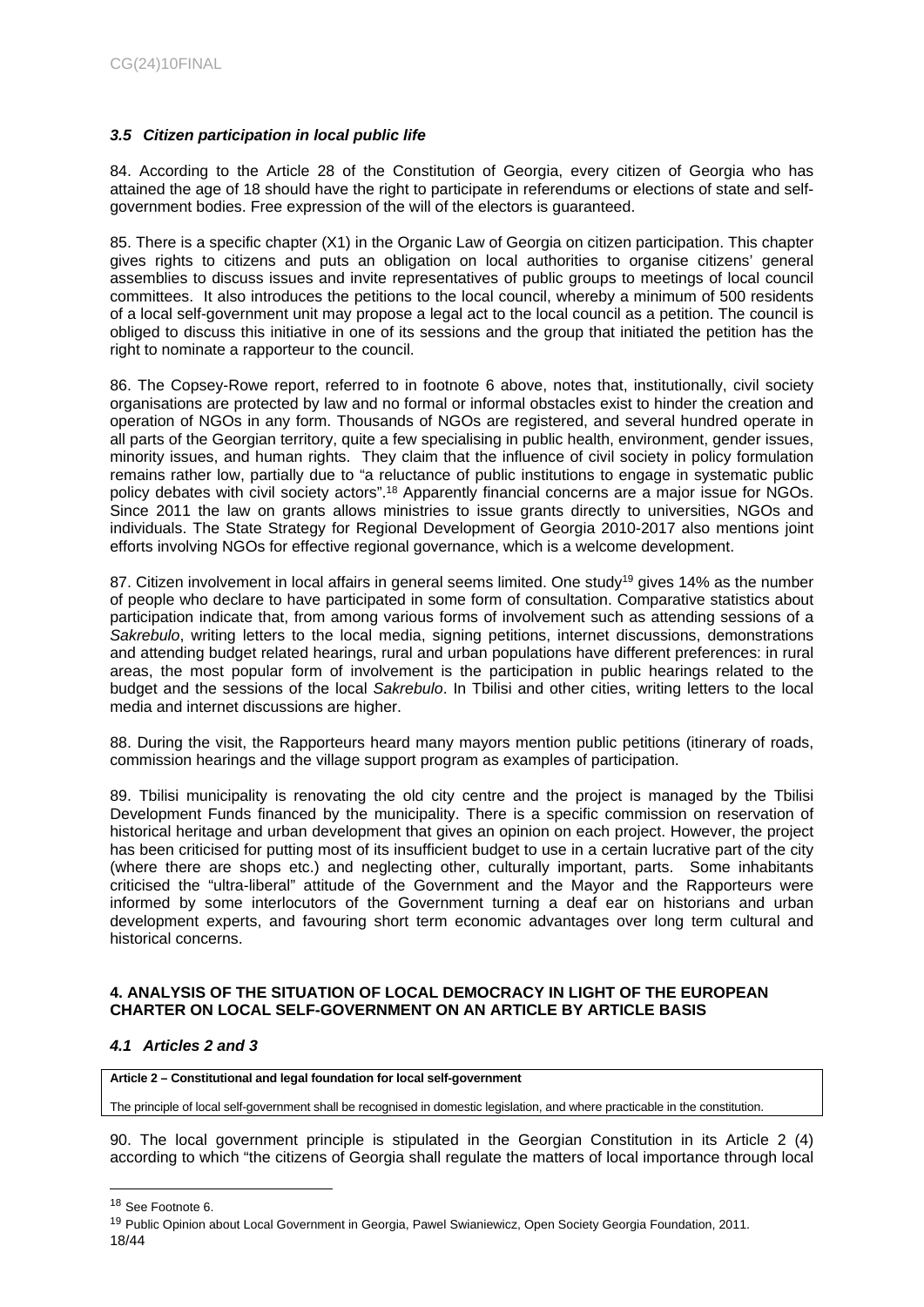self-government without prejudice to the state sovereignty. The office of the superiors of the executive bodies and a representative office of local-government shall be electoral. The procedures of the creation of the bodies of local self-government, their authority and relation with state bodies shall be determined by the Organic Law". Another article in the Constitution referring to the local government is 73/i where "the President, with the consent of the Parliament, will be entitled to suspend the activity of the institutions of self-government or other representative bodies of territorial units or dismiss them if their activity endangers the sovereignty, territorial integrity of the country or the exercise of constitutional authority of the state bodies".

91. Considerable progress has been made in the proposed Constitutional amendments adopted in October 2010 (and which have entered into force as far as Chapter VII is concerned). The new Chapter 7(1), drafted with assistance from the Venice Commission and Council of Europe experts, significantly strengthens and provides, *inter alia*, independence and autonomy of local selfgovernment, stipulating the types of local government competences (introducing a distinction between own and delegated powers), the execution of these competences, and the principles related to financial resources and property issues (more precisely that the transfer of relevant financial resources be compulsory not only in delegation of competences, but also in case of transfer of competencies). Article 89 (1) provides the possibility for the representatives of local self-government to apply directly to the constitutional court. Thus, the principles of the Charter are to a high extent integrated in constitutional provisions.

92. The local government principle underlies a series of laws, the most important in this context being the Organic Law of Georgia on Local Self-Government. But there are many others that also regulate local government issues, such as the Budgetary Code of Georgia, Law of Georgia on State Supervision over Activities of Local Self-Government Bodies, etc. The Rapporteurs have heard some criticism highlighting the sometimes contradictory nature of a number of laws that touch upon local government. The forest code is an example. Article 16 of the Organic Law in gives local authorities exclusive competence in the management of local forests, whereas the forest code does not embrace any notion of local forests. In the latter, there are only two types of forests: State owned or private (Article 9 of the Forest Code). This is clearly a contradiction. The Rapporteurs recommend the streamlining of the legislation, giving the Organic Law a prominent role regarding all issues touching upon local government.

#### **Article 3 – Concept of local self-government**

- 1 Local self-government denotes the right and the ability of local authorities, within the limits of the law, to regulate and manage a substantial share of public affairs under their own responsibility and in the interests of the local population.
- 2 This right shall be exercised by councils or assemblies composed of members freely elected by secret ballot on the basis of direct, equal, universal suffrage, and which may possess executive organs responsible to them. This provision shall in no way affect recourse to assemblies of citizens, referendums or any other form of direct citizen participation where it is permitted by statute.

93. Article 15 of the Organic Law of Georgia on Local Self-government makes a clear distinction between two types of competences - own and delegated. The analysis of the list of own (formerly exclusive and voluntary) responsibilities contained in Article 16 of the above Law shows that the local governments regulate and manage some public affairs under their responsibility, such as local physical infrastructure or communal activities, local economic development, employment, urban planning, culture, sport, pre-school education. But, substantial public share would also imply competences in the fields of primary and secondary education, many fields of social care and protection (homeless children, care about handicapped, alcoholics, drug addicts), institutions providing primary and secondary health care, etc. Therefore, we recommend that in the next round of local selfgovernment reform,, the latter type of competences be considered for adoption in the Georgian legislation.

94. As regards Article 3 para.2, this section of the Chapter reflects two aspects. The first refers to the local electoral rights of the citizens. Thus, the *Sakrebulo* consists of members elected by Georgian citizens residing on the respective territory, in conformity with the rules established by the Georgian legislation. According to Article 4 of the Electoral Code of Georgia elections in Georgia (including local elections) should be held on the basis of universal, equal and direct suffrage and secret ballot. This is fully in compliance with the Charter.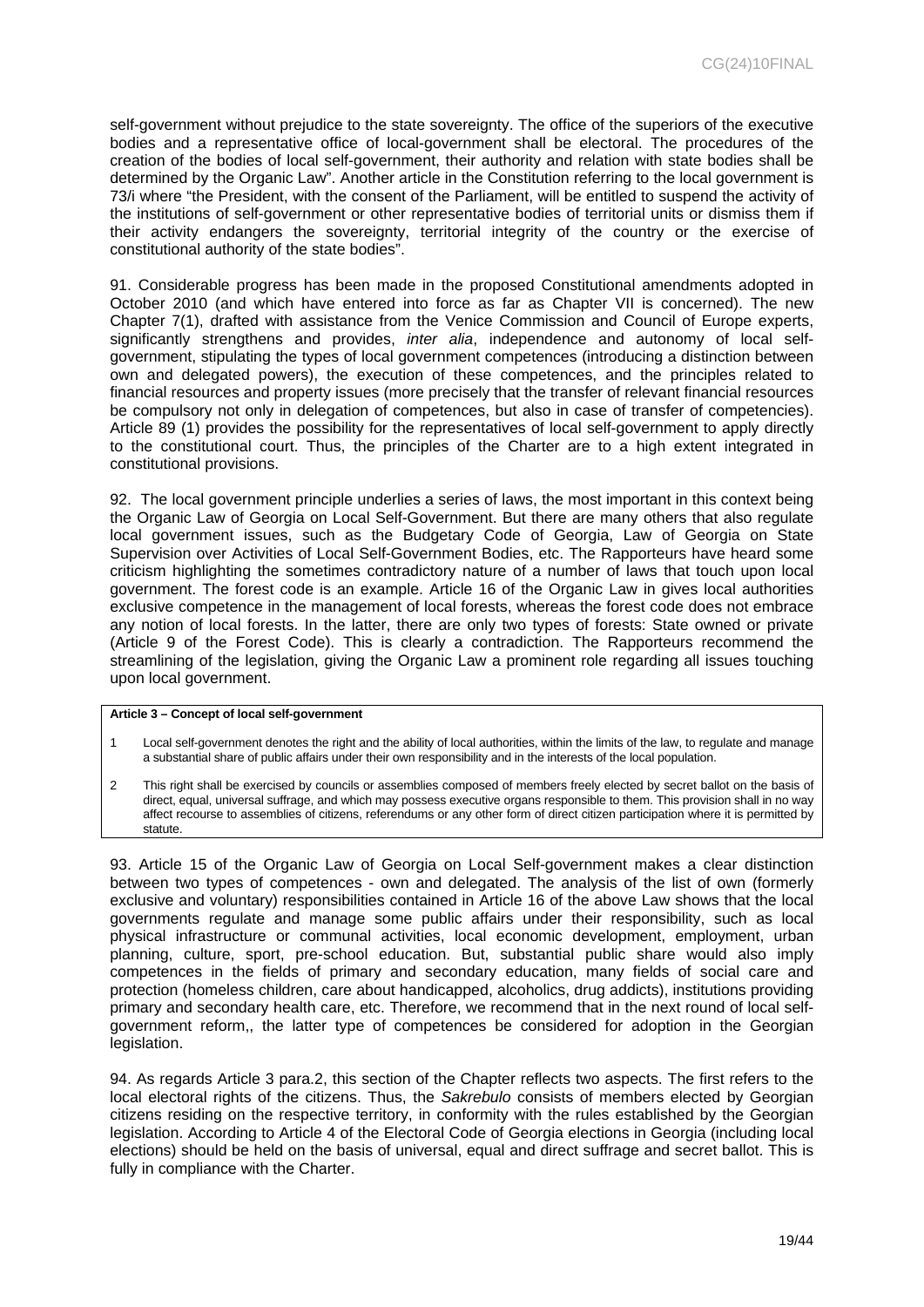95. The second refers to the division of powers between the local government organs and their status in exercising their rights. In Georgia, the representative and, by function, legislative organ is the *Sakrebulo*. It has legislative functions in terms that it passes the acts of local importance such as the budget, the programs of activities of the local government units, the regulation of local importance and controls the execution of these acts. Within the organisational structure of the local governments exist executive organs or city halls. The *Gamgeoba* is constituted of structural units and territorial bodies of the self-government units.

96. The *Gamgeoba*, as an executive organ is responsible to the legislative organ as a result of two legal stipulations. The first consists of direct responsibilities in implementation of the decisions of the legislative organ as stipulated in the regulations. Thus, the *Gamgeoba* implements the decisions of the *Sakrebulo*. The structural units of the *Gamgeoba* ensure the execution of the decisions of the *Sakrebulo* and the *Sakrebulo* Chairman and tasks given by the Mayor in the respective sectors.

97. The second stipulation concerns the political prevalence of representative (legislative) organs over the executive organs, consisting of the possibility to appoint the top executive organs, to introduce control mechanisms and assessment over their work and to take measures against the executive organs that do not meet the requirements of the legislative organ. The Georgian legislation is in compliance with the Charter in so far as the right of the local government to regulate and manage public affairs is to be executed by councils composed of citizens' representatives which possess executive organs responsible to them.

# <span id="page-19-0"></span>*4.2 Article 4*

#### **Article 4 – Scope of local self-government**

- 1 The basic powers and responsibilities of local authorities shall be prescribed by the constitution or by statute. However, this provision shall not prevent the attribution to local authorities of powers and responsibilities for specific purposes in accordance with the law.
- 2 Local authorities shall, within the limits of the law, have full discretion to exercise their initiative with regard to any matter which is not excluded from their competence nor assigned to any other authority.
- 3 Public responsibilities shall generally be exercised, in preference, by those authorities which are closest to the citizen. Allocation of responsibility to another authority should weigh up the extent and nature of the task and requirements of efficiency and economy.
- 4 Powers given to local authorities shall normally be full and exclusive. They may not be undermined or limited by another, central or regional, authority except as provided for by the law.
- 5 Where powers are delegated to them by a central or regional authority, local authorities shall, insofar as possible, be allowed discretion in adapting their exercise to local conditions.
- 6 Local authorities shall be consulted, insofar as possible, in due time and in an appropriate way in the planning and decision-making processes for all matters which concern them directly.

98. In Georgian legislation the basic powers and responsibilities are stipulated in the constitutional amendments (2010). Article 101<sup>2</sup> paras. 1 and 2 duly introduce the distinction used in paragraphs 4 and 5 of the Charter, between "own" and "delegated" competences. It further sets out in Article 101<sup>2</sup> para. 3 a "general clause of competence" of local self-government authorities, thus recognising that local self-government authorities have, as a rule, own competences and that the delegated competences are the exception which needs to be provided by the law. This general clause is to be welcomed. The distinction is also present in the Organic Law where own competences covering those in the fields of infrastructure, urban planning, local economic development and others are enumerated. The delegated competences are enumerated in the legislation dealing with the regions. In this respect, the legislation is in compliance with the Charter.

99. In relation to Article 4 para.2 of the Charter, it must be noted that the Organic Law contains a paragraph that is almost identical, to the effect that a self-governing unit has the authority to make decisions on issues – besides the ones stipulated in paragraph 2 of this article (own competences) – which, according to the law, are not part of the authorities of other government bodies and are admissible for the self-governing unit. Thus the Georgian legislation is in compliance with this paragraph of the Chapter. It works in practice as well. For example, the Rustavi municipality introduced a new project called "clean blocks", whereby they renovated the entrances of residential buildings which are under condominium ownership and which do not belong to the municipality.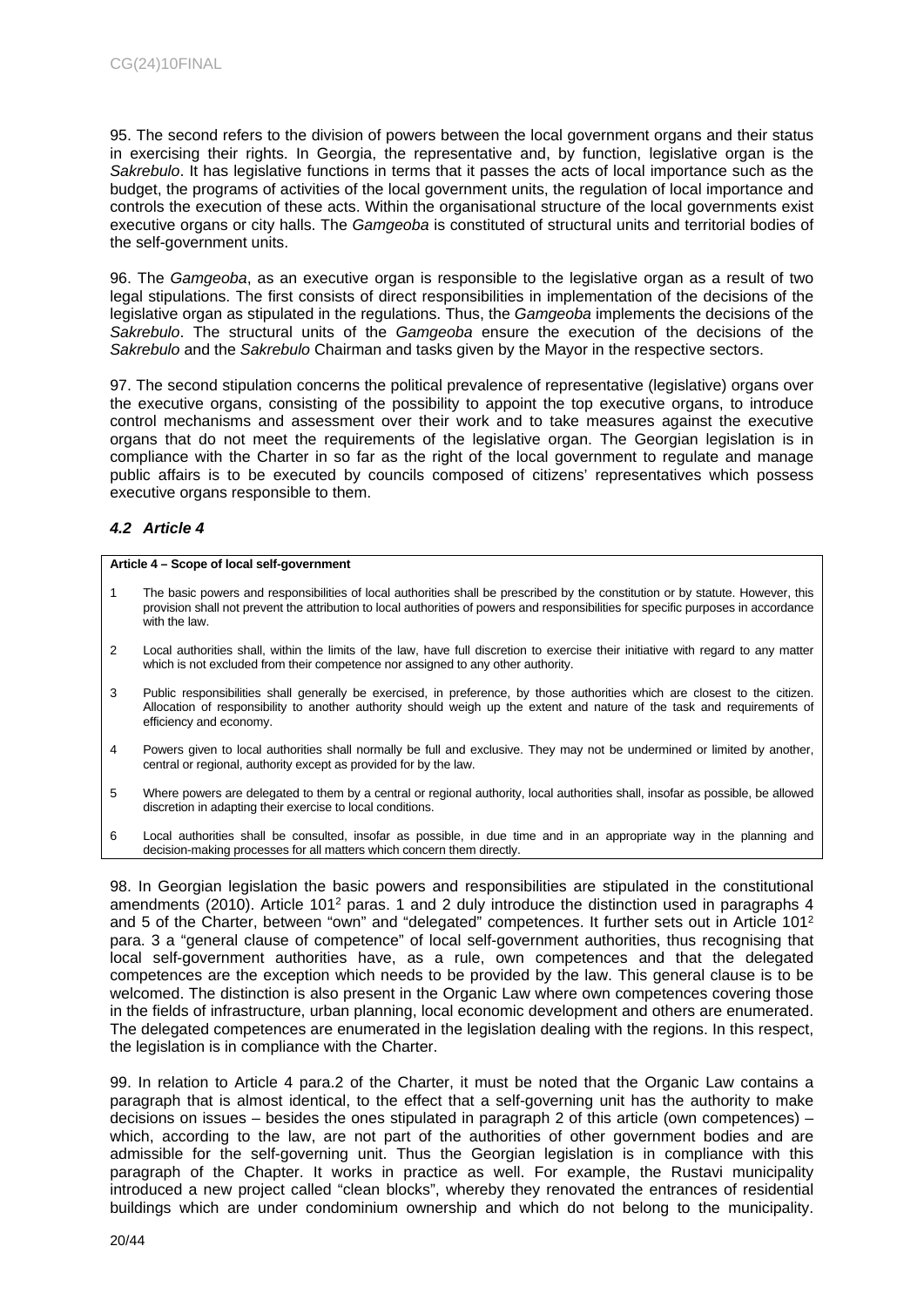However, apparently there have also been cases of municipalities providing funding for the rehabilitation of property belonging to the Ministries. When this information became public, it was officially recognised as a mistake and followed by an internal audit, and mayors were dismissed by two municipal councils.

100. The Venice Commission had recalled in its 2010 opinion (see Footnote 12) that "local selfgovernment is an important feature of modern democracies. While the extent and form of selfgovernment are left by international standards, notably the European Charter on Local Selfgovernment, to the discretion of States, certain principles are essential: that public responsibilities should be exercised, by preference, by those authorities which are the closest to the citizens. In this respect the Venice Commission had concluded that "the level of constitutional entrenchment which would be brought about by these amendments is insufficient". The Rapporteurs concur with this opinion.

101. As regards Article 4 para.4, concerning full and exclusive powers, some provisions of the Organic Law are in compliance. Thus, among the basic principles of exercising local self-governance stipulated in the Organic law is the separation of the State and local self-government which implies noninterference of the State organs in the performance of local duties by local authorities. In addition to this are two other principles - that of autonomy of the local self-government bodies in making decisions on issues of local importance as determined by the law and independent responsibility of the local self-government bodies for the implementation of their own functions. The last in this context is the financial and economic independence of the local self-government units guaranteed by the State.

102. But other legislation and practice show some limitations in local authorities' possibility to exercise full and exclusive powers. This arises from some financial limitations and of their obligation to work together with the regional authority – the governor in respect of determination of their priorities, which otherwise should be an exclusive right for the local governments, because they know best what should be of the greatest importance locally.

103. Article 4 para. 5 states that "where powers are delegated to them by a central or a regional authority, local authorities shall, insofar as possible be allowed discretion in adapting their exercises to local conditions". According to the Organic Law, self-governing units exercise own and delegated authorities with the help of the representative and executive bodies, the authorities, structure and work regulations of which shall be determined by the Rules of Procedure of the *Sakrebulo* (Council) and Statute of Gamgeoba (City Hall) in conformity with the present law. This provision is indirectly in compliance with the one of the Charter provisions because the exercise of delegated functions as it is prescribed in the internal regulations means that local authorities must take into consideration local circumstances and organisation when they exercise their delegated powers, which, in turn, implies that they are allowed discretion in adapting their exercise to local conditions.

104. Article 4 para. 6 concerns consultation. The declaration of reserves notwithstanding (see paragraphs 40-47 above), in the Rapporteurs' opinion, several provisions of the Georgian legislation, and more precisely the Organic Law, are in compliance with this provision of the Charter. The first is Article 7: self-governing units have the right to establish non-commercial legal entities in legalorganizational form - associations, unions - for the coordination of their activities, in accordance with the rules established by the Georgian legislation, which are authorised to consult with bodies of the State authorities on behalf of self-governing units, as well as to participate in the process of preliminary discussions and consultations of draft laws in relation to local self-government. Another possibility for consultation of local bodies by the state authorities is in case of changing the administrative borders of the self-governing units, where the citizens should be polled about this issue (see below). The Rapporteurs have noted that, in practice, consultations with NALAG have been in line with Charter requirements. As regards consultations with individual municipalities, delays have been observed, sometimes (especially when it comes to dissemination of draft laws) due to the allegedly inefficient way in which the postal system works. Where the Ministry uses an online information system, such as the Ministry of Finance who communicate with the financial departments of municipalities and exchange of information goes on in a real time, consultations works more smoothly.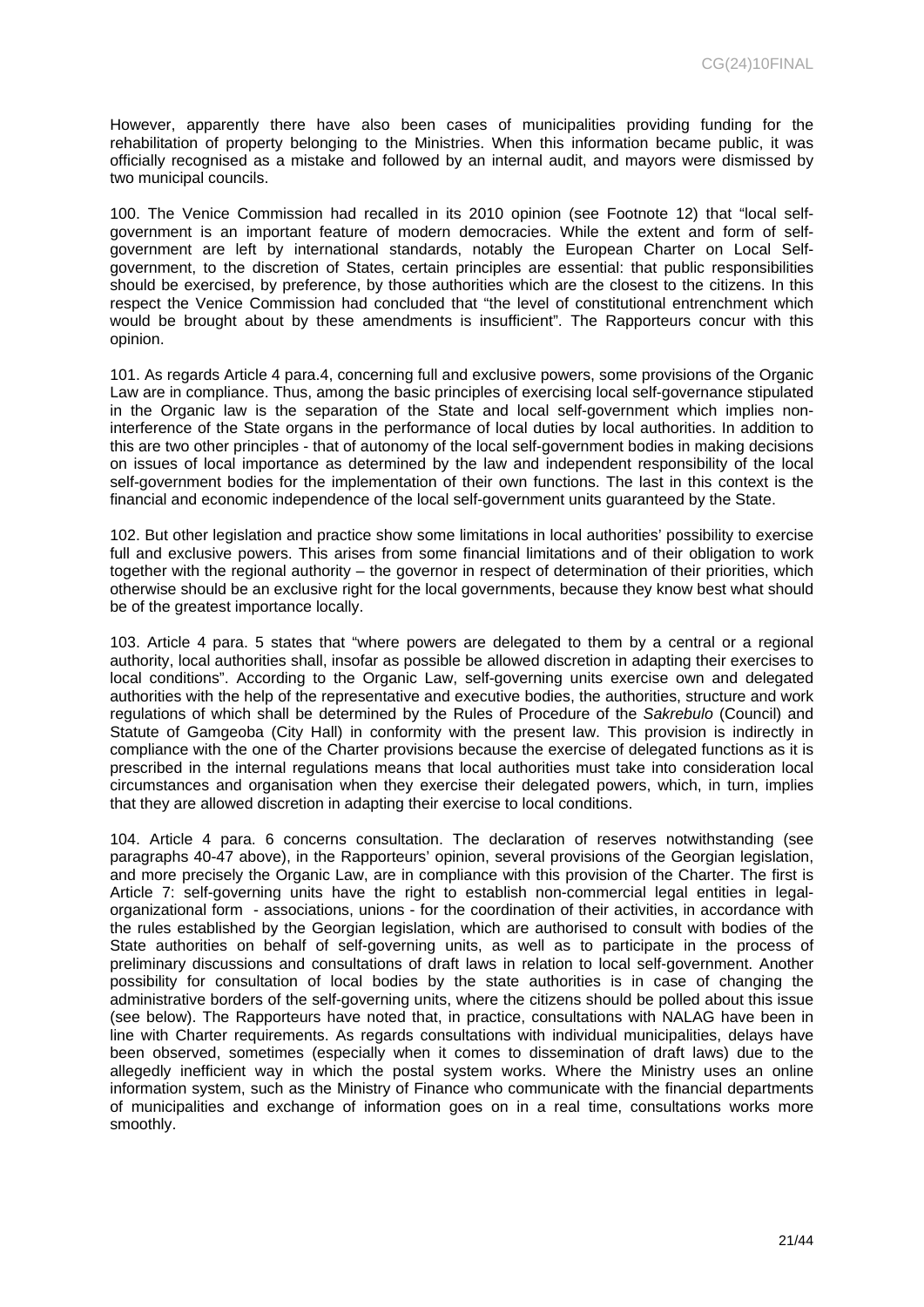# <span id="page-21-0"></span>*4.3 Article 5*

#### **Article 5 – Protection of local authority boundaries**

Changes in local authority boundaries shall not be made without prior consultation of the local communities concerned, possibly by means of a referendum where this is permitted by statute.

105. The components of this Charter provision are comprised in Georgian legislation. According to Article 12 of the Organic Law, the Government applies to the Parliament of Georgia with the recommendation on revising administrative borders of self-governing units on its own initiative, and on the basis of consultations with *Sakrebulos* or with the population, or based on the proposal of the *Sakrebulos*. The Parliament then makes the decision on the revision of administrative borders. Further down, it is quoted that in the recommendation on the revision of administrative borders of selfgoverning units, the following should be specified:

- the justification for the need of revising self-governing units administrative borders;
- the results of the population poll of the concerned self-governing units on the revision of the its administrative borders.

106. The above formulation shows that the central authorities are bound to consult local communities, councils or the population in general, when changing their administrative borders. The referendum requirement is met by a poll in the Georgian legislation and it can be said that the formulation in the legislation is in line with the Charter.

# <span id="page-21-1"></span>*4.4 Article 6*

# **Article 6 – Appropriate administrative structures and resources for the tasks of local authorities**

- 1 Without prejudice to more general statutory provisions, local authorities shall be able to determine their own internal administrative structures in order to adapt them to local needs and ensure effective management.
- 2 The conditions of service of local government employees shall be such as to permit the recruitment of high-quality staff on the basis of merit and competence; to this end adequate training opportunities, remuneration and career prospects shall be provided.

107. The right cited in paragraph 1 of the above Article exists in Georgian legislation. In so far as Article 38 of the Organic Law says that the structure and the authorities of City Hall are defined by its Statute which is approved by the *Sakrebulo* at the recommendation of the *Sakrebulo* Chairman as provided by the rules set forth by article 39 of the present law, the legislation is in line with the Charter.

108. As regards paragraph 2, the status of civil servants, rules pertaining to their activities and career development and promotion guarantees are provided in the Law on Civil Servants in Georgia. Pursuant to the legislation of Georgia local bodies of self-government define the list of staff and adopt their statute independently. The provisions related to the recruitment and conducting of competitions are also provided in the Law on Civil service. Two categories of civil servants are employed in the municipalities a) staff members, activities of which and remuneration are regulated by the Law on Civil Service; b) civil servants hired on contractual basis, who are employed for a definite term for the purpose of implementation of specific tasks.

109. The remuneration thresholds for civil servants, employed in the municipalities as well as elected public officials are established by legislation of Georgia (Presidential Decree). They differ from one to another municipality due to the financial conditions of the municipalities. This regulation of the financial status of the administrative staff in the Georgian municipalities by the highest legislators in the Georgian political system assumes criteria that would permit the recruitment of high quality staff on the basis of merit and competence, adequate remuneration and career prospects. In addition, there are a lot of vocational training programs in Georgia organised by domestic entities or foreign organizations such as UNDP, USAID, particular countries etc. providing improvement of the professional knowledge and skills of the civil servants and the other staff employed by the administrative organs of the municipalities. Therefore, these activities can be said to be in compliance with the above provision of the Charter.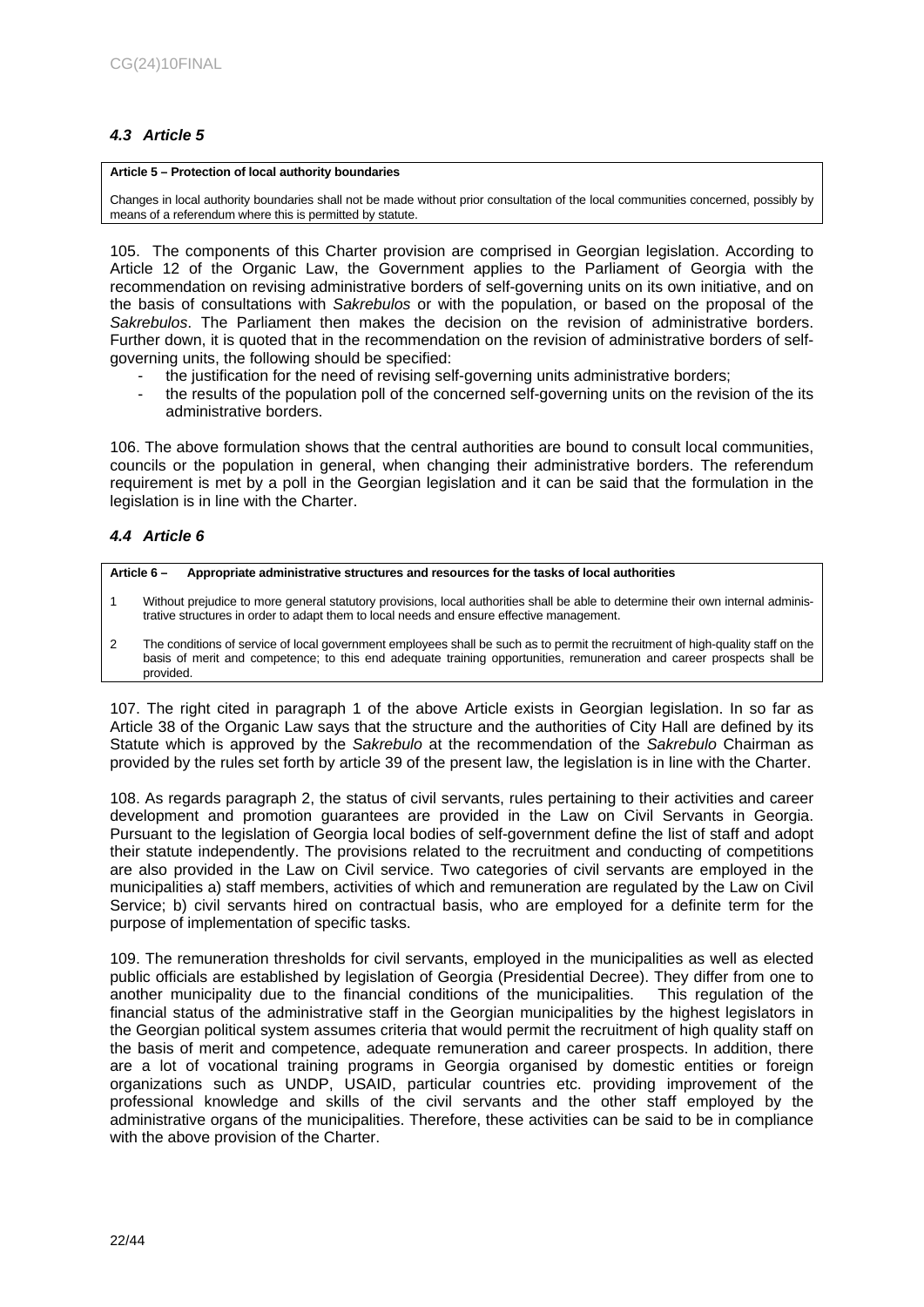# <span id="page-22-0"></span>*4.5 Articles 7 and 8: Exercising responsibilities and government supervision*

#### **Article 7 – Conditions under which responsibilities at local level are exercised**

- 1 The conditions of office of local elected representatives shall provide for free exercise of their functions.
- 2 They shall allow for appropriate financial compensation for expenses incurred in the exercise of the office in question as well as, where appropriate, compensation for loss of earnings or remuneration for work done and corresponding social welfare protection.
- 3 Any functions and activities which are deemed incompatible with the holding of local elective office shall be determined by statute or fundamental legal principles.

110. Paragraph 1 above can be interpreted as providing a legal situation where no one can exert any pressure on *Sakrebulo* representatives in the performance of their legal duties. The Organic Law provides for the representatives' free exercise of their functions, their legal position, powers, responsibilities, rule of activities and guarantees. their free mandate. *Sakrebulo* members are not bound by the charters and tasks of the political unions and electors who nominate them. They have a free mandate and their dismissal is inadmissible. It is also inadmissible to hand over the powers of the *Sakrebulo* member to another person.

111. That being said, another guarantee necessary for the provision of the free exercise of a function is missing in this law: Members of the *Sakrebulo* should not be under bear criminal liability for making statement within their duties as representatives of the *Sakrebulo* or voting on the meetings of *Sakrebulo*. It is recommended to include this guarantee in the relevant legislation.

112. As regards paragraph 2 above, according to Article 32(1) of the Organic Law, *Sakrebulo* members should conduct the authority thereof simultaneously with the official duties and without remuneration (see paragraph 69 above). The amount of remuneration and reimbursements depends on the financial capacity of the municipalities. Therefore, the Georgian legislation is in compliance with this paragraph of the Charter.

113. Concerning paragragh 3 above, the Organic Law in its Article 32(3) determines the incompatibility of the holding of representative's office with some other political or social positions. Thus, *Sakrebulo* members cannot

- *a.* be a member of another representative body,
- *b.* occupy a position, for which a candidate is elected, appointed or approved by the Parliament
- *c.* Georgia,
- *d.* occupy a position, for which a candidate is appointed by the President of Georgia or by the Prime
- *e.* Minister of Georgia,
- *f.* occupy a position, for which a candidate is elected, appointed or approved by the highest
- *g.* representative bodies of the Autonomous republics of Abkhazia and Adjara,
- *h.* work in judicial body, prosecutors' office, chamber of control, bodies of the Ministry of Interior Affairs and the Ministry of Defence,
- *i.* be a servant of Georgian Elections administration.
- *j.* work in the state body, which carries out state supervision functions over local selfgovernment
- *k.* units in compliance with the legislation, work in Sakrebulo office and the City Hall,
- *l.* participate in the management of enterprises of self-government unit (to be a director, deputy director, a member of the Board of Directors, or the Supervisory Board, etc), also to be a director of the enterprise which is funded from the budget of self-government unit except for the educational (schools , etc), cultural (theatres, etc) and healthcare (hospitals, etc) institutions.

### **Article 8 – Administrative supervision of local authorities' activities**

- 1 Any administrative supervision of local authorities may only be exercised according to such procedures and in such cases as are provided for by the constitution or by statute.
- 2 Any administrative supervision of the activities of the local authorities shall normally aim only at ensuring compliance with the law and with constitutional principles. Administrative supervision may however be exercised with regard to expediency by higher-level authorities in respect of tasks the execution of which is delegated to local authorities.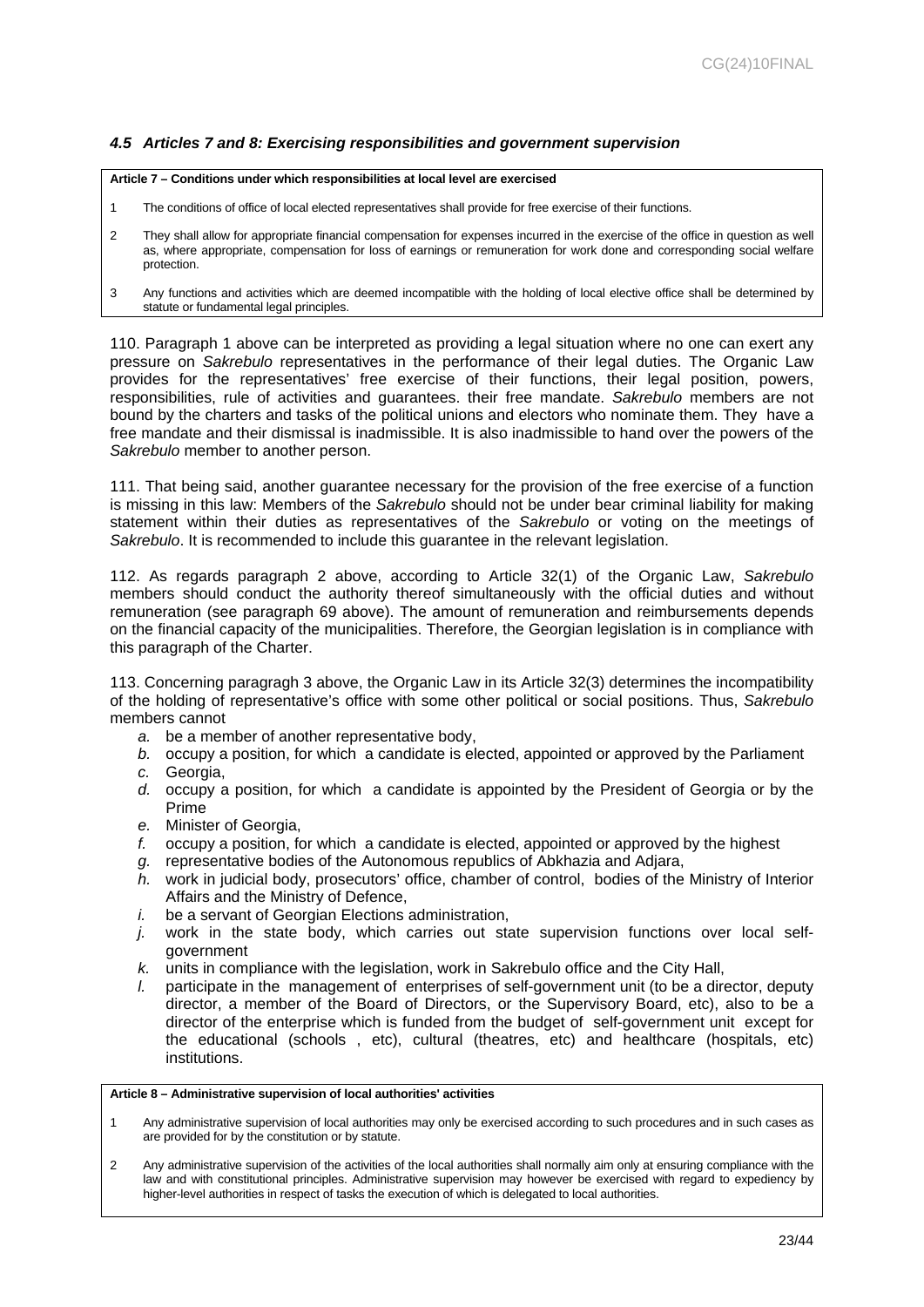3 Administrative supervision of local authorities shall be exercised in such a way as to ensure that the intervention of the controlling authority is kept in proportion to the importance of the interests which it is intended to protect.

114. State bodies, while providing the necessary legal, organisational, material and financial conditions for the development of self-governance and assisting Georgian citizens in exercising their right of self-governance, also exert control over local government activities and exercise sanctions in case the local governments disobey the rules of the constitutional and other legal regulations. In this respect there are two types of control – administrative and financial.

# <span id="page-23-0"></span>*4.6 Administrative supervision*

115. Georgian legislation strictly defines the procedures and cases of exerting administrative supervision over the local authorities. The Law of Georgia on State Supervision over Activities of Local Self-Government Bodies (2007) provides the definition and forms of supervision which is limited to legal (a posteriori) supervision as regards own competences and supervision of expediency over implementation of delegated competences. Supervision is to ensure that local authorities act in compliance with the principles of the rule of law, within the framework of their respective competences, consistent with the interests, targets and policies of the State within the sphere of its delegated competences, and c) ensuring that public assets are managed according to public interests.

116. According to Article 3 of this law, supervision over the activities of local self-government bodies, as a rule, are to be performed by the State Trustees – Governors (not the respective ministries) but in exceptional cases, the Government of Georgia can issue a statement authorising another body or official to exercise such supervision. Supervision over the activities of local authorities in the autonomous regions and in Tbilisi is exercised by the Prime Minister.

117. As regards sanctions, the Governor may submit to the President of Georgia a proposal for suspension or dismissal of the local government representative body, and the President of Georgia, with the consent of the Parliament, is entitled to suspend the activity of the institutions of selfgovernment or other representative bodies of territorial units or dismiss them if their activity endangers the sovereignty, territorial integrity of the country or the exercise of constitutional authority of state bodies (Article 73 of the Constitution). In case of failure to approve the budget of local self-government unit within the period of three months after the approval of the state budget, the President of Georgia shall be authorized to terminate the powers of the representative body (Budgetary Code Article 28).

118. The amendment under paragraph 9 of the Law on Georgia on State Supervision over Activities of Local Self-Government Bodies has expanded the scope of issues that may be cause for suspension of the effect of a normative act adopted by a local authority, to include causing damage to state security, protection of cultural heritage, environment, human health and impeding proper functioning of institutions. This article also applies to delegated powers and the supervising body is entitled to perform preventive measures against damages. The Rapporteurs understand that this article has not yet been used.

# <span id="page-23-1"></span>*4.6.1 Financial supervision*

119. The Organic Law on Local Self-Government (Art.57) provides two forms of financial control of local self-governments' financial management: (external) audit and (internal) financial inspection.

120. The audit is an inspection of the financial documentation of local self-government bodies, which may be conducted by an invited (professional) auditor not more than once a year, based on a written demand on one third of *Sakrebulo* members. The law stipulates that the audit report and conclusion should be submitted to the Chair of the *Sakrebulo* who will then present it to the *Sakrebulo*. At the same time, the invited auditor is obliged to send a report and conclusion to the Georgia Chamber of Control which might be considered as an external public auditor, as opposed to the external invited auditor. The Chamber of Control supervises the spending of local budgets, management and disposal of property, and financial-economic activities of municipal companies in which a local self-government unit owns over 50% of shares (Article 6, para.2 of the Law on the Chamber of Control-2008), but only to the extent that the state budgetary funds are utilised or the delegated functions are exercised.

121. Financial inspection is an internal control and is conducted by the *Sakrebulo*'s financial commission that follows the funds' utilisation and determines the legality, expediency, and effectiveness of the reception and utilisation of the funds. According to the statistics given in the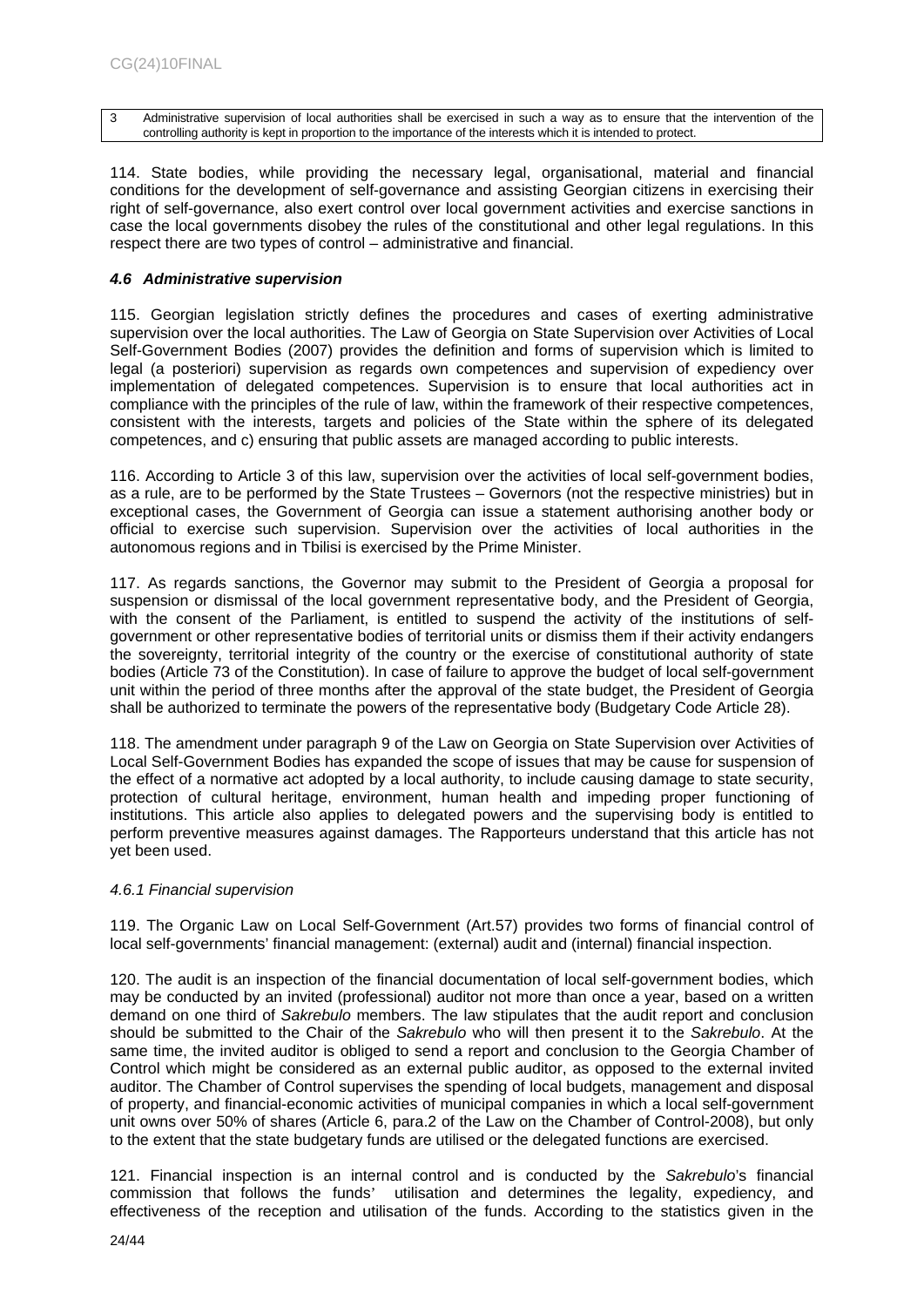Annual Report of the Open Society- Georgia Foundation, out of 2740 normative acts adopted by selfgovernment units in 2010, 34.2% were given legal notice, 28.7% were amended and 8.% were annulled.<sup>20</sup>

122. Between 2007 and 2010 only one case came before the courts when the supervisory body annulled a resolution of the Rustavi *Sakrebulo* in June 2009 regarding the disposal and transfer of fixed assets in which the Rustavi municipality owns over 50% of shares. They maintained that the *Sakrebulo* had gone beyond its remit with this decision. Rustavi Municipality took the case to court claiming that there is a loophole in the legislation in this respect, and that the law provides for supervision for state-owned enterprises but not for local ones. The Rustavi City Court and Tbilisi Appellate Court upheld the decision of annulment.

123. In 2009 the Ministry of Justice abolished its territorial offices, transferring their functions to the Ministry's law making department, with double adverse effect: centralisation reduced the degree of independence of these bodies and it also impacted their efficiency, leaving a four-person staff to deal with an average of 10 normative acts a day.

124. In general, the rapporteurs conclude that Georgian legislation is in compliance with the Charter. The law on the Chamber of Control, Article 17, para. 2 stipulates that in connection with local government, the Chamber of Control examines revenues and spending of local authorities as regards their compliance with the local normative act on local budget adopted by a local council; the same article also says that the Chamber may audit the management of local property as regards compliance with normative acts and regulations adopted by local representatives bodies. As such, this law is an instrument for auditing whether decisions taken by local authorities are implemented; it cannot be considered a supervision or limitation of decision making power. The Chamber sends audit reports to local authorities. A copy is sent to the public prosecutor's office only if a criminal charge is brought (for example, against a *Gamgebeli* who is suspected of spending funds from the local budget for personal gain). The Rapporteurs would also like to mention that, although international standards of auditing have been adopted, the existing legislation does not provide for standards to apply to the auditing of local self-government entities. Apparently, there is a lack of qualified experts specialising in local selfgovernment audit. The local providers of audit training or accounting are not filling this gap either.<sup>21</sup>

# <span id="page-24-0"></span>*4.7 Article 9*

**Article 9 – Financial resources of local authorities**

- 1 Local authorities shall be entitled, within national economic policy, to adequate financial resources of their own, of which they may dispose freely within the framework of their powers.
- 2 Local authorities' financial resources shall be commensurate with the responsibilities provided for by the constitution and the law.
- 3 Part at least of the financial resources of local authorities shall derive from local taxes and charges of which, within the limits of statute, they have the power to determine the rate.
- 4 The financial systems on which resources available to local authorities are based shall be of a sufficiently diversified and buoyant nature to enable them to keep pace as far as practically possible with the real evolution of the cost of carrying out their tasks.
- 5 The protection of financially weaker local authorities calls for the institution of financial equalisation procedures or equivalent measures which are designed to correct the effects of the unequal distribution of potential sources of finance and of the financial burden they must support. Such procedures or measures shall not diminish the discretion local authorities may exercise within their own sphere of responsibility.
- 6 Local authorities shall be consulted, in an appropriate manner, on the way in which redistributed resources are to be allocated to them.
- 7 As far as possible, grants to local authorities shall not be earmarked for the financing of specific projects. The provision of grants shall not remove the basic freedom of local authorities to exercise policy discretion within their own jurisdiction.
- 8 For the purpose of borrowing for capital investment, local authorities shall have access to the national capital market within the limits of the law.

# <span id="page-24-1"></span>*Economic context for local authorities*

125. Georgia's estimated GDP was 14.3 billion USD in 2011 (official exchange rate) and GDP per capita was about 5,600 USD. It should be noted that up to 80% of this GDP is generated in Tbilisi.

<sup>20</sup> http://www.osgf.ge/files/publications/2011/Report\_ENG\_Web.pdf.

<sup>21</sup> Making Government Accountable: Local Government Audit in Postcommunist Europe, ed. Kenneth Davey, Local Government and Public Service Reform Initiative, Open Society Institute, Budapest, 2009.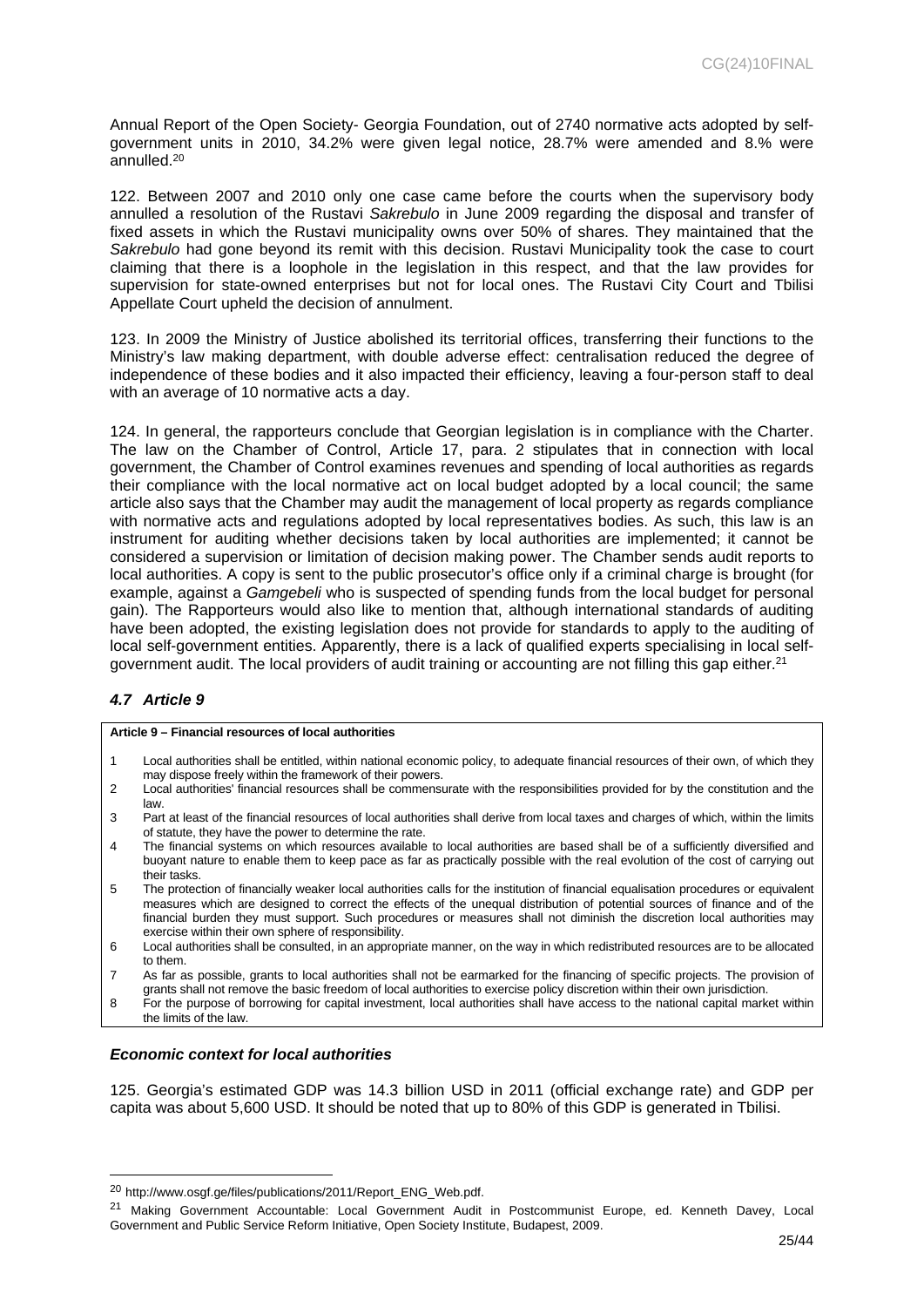126. Transfers from the government to local government entities increased (a continuous trend) by 14% from 2009 to 2010. In 2011, from the overall budget of 8 billion Lari (approx. 4.8 billion USD). 1,2 billion was transferred to local authorities either through equalisation or through earmarked grants. According to the law, local authorities should receive no less than 4% of the GDP in addition to their tax revenues, to be distributed in accordance with a pre-defined set of criteria (population, area, length of roads etc.).

127. Although ten-fold richer now as compared to 2003, local authorities' dependence on the central authorities has increased as their own tax revenues were reduced from 28% in 2003 to 15% in 2011, particularly as income and business taxes having been taken over by the central government (since 2007). The fact that priorities of local budgets are subject to the agreement of regional governors is another aspect of dependence. Centralised revenue management is a prominent feature of the Georgian economy.

128. The country's economy suffered from the effects of the 2008-2009 global economic crisis and also from the 2008 conflict, but the damage was limited and recovery was underway as of 2010. The scale of local economies being very small and the fact that public finances are centralised may have contributed to this state of affairs - and constitutes one of the paradoxes of local government in Georgia. The centralised public finance management allows for smaller and poorer units of local government to thrive while at the same time constituting a barrier to autonomy.

# <span id="page-25-0"></span>*Financial resources*

129. Each local self-government body has its own independent budget and property. The source of revenues are, as stipulated strictly and clearly by the Budget Code of Georgia, tax income from property tax and non-tax income from service fees and tuition for services, operation of property, operation of financial assets, administrative fines and penalties, and licensing and tender fees. Rates of the local taxes and fees are determined by the council (*Sakrebulo*).

130. The right to levy personal income tax, an important source of revenue, particularly for the more developed urban centres, was taken away from local authorities in 2008. The Government defended this centralisation by claiming that it was in any event "dead money"; in most municipalities there was no income generated and it was more practical and, in the long run, profitable to receive grants from the Government. Also, the Government does consult with local authorities when deciding the budget. The Rapporteurs understand that the problem here is that local authorities do not know what the pool of equalisation actually is (they are not attached to macro-economic indicators).

131. Another problematic fact stands out in this context is the share of the money generated locally, (property tax, administrative and service fees) in the total revenues of the local budget. In 2011 this share was 32% for Tbilisi. In the four big cities, the cumulative figure for 2011 was 19.7%. For all other municipalities, the average for 2011 was 15% (in some municipalities, like Kazbegi it was 0.7%). These are worryingly low figures for an indicator of independence of local authorities.

132. The collection of the local tax is carried out by the central tax authorities whereas the collection of other revenues and revenues from the non-financial assets – by relevant agencies of the local selfgovernment bodies.

133. Financial assistance from central government in 2011 (from an overall budget of 8 billion Lari) to local governments was as follows:

|                    | Monev              | $\%$   |
|--------------------|--------------------|--------|
| Equalisation grant | GEL 627,788,300    | 52,0%  |
| Specific transfer  | 10.424.200<br>GEL. | 0.9%   |
| Earmarked transfer | GEL 569,109,100    | 47.1%  |
| Total              | GEL1,207,321,600   | 100,0% |

*Source: Law of Georgia on state budget of Georgia for 2011*

According to the Budget code of Georgia, equalisation grants are recognized as "own revenues" that municipality can spend independently and under their own responsibility; they are granted "with the purpose of implementation of exclusive rights" and are allocated according to the specific formula. The guidelines for calculation of equalisation transfers (including the status and support rates used in process of calculation) are approved by the Minister of Finance of Georgia. Article 74 of the organic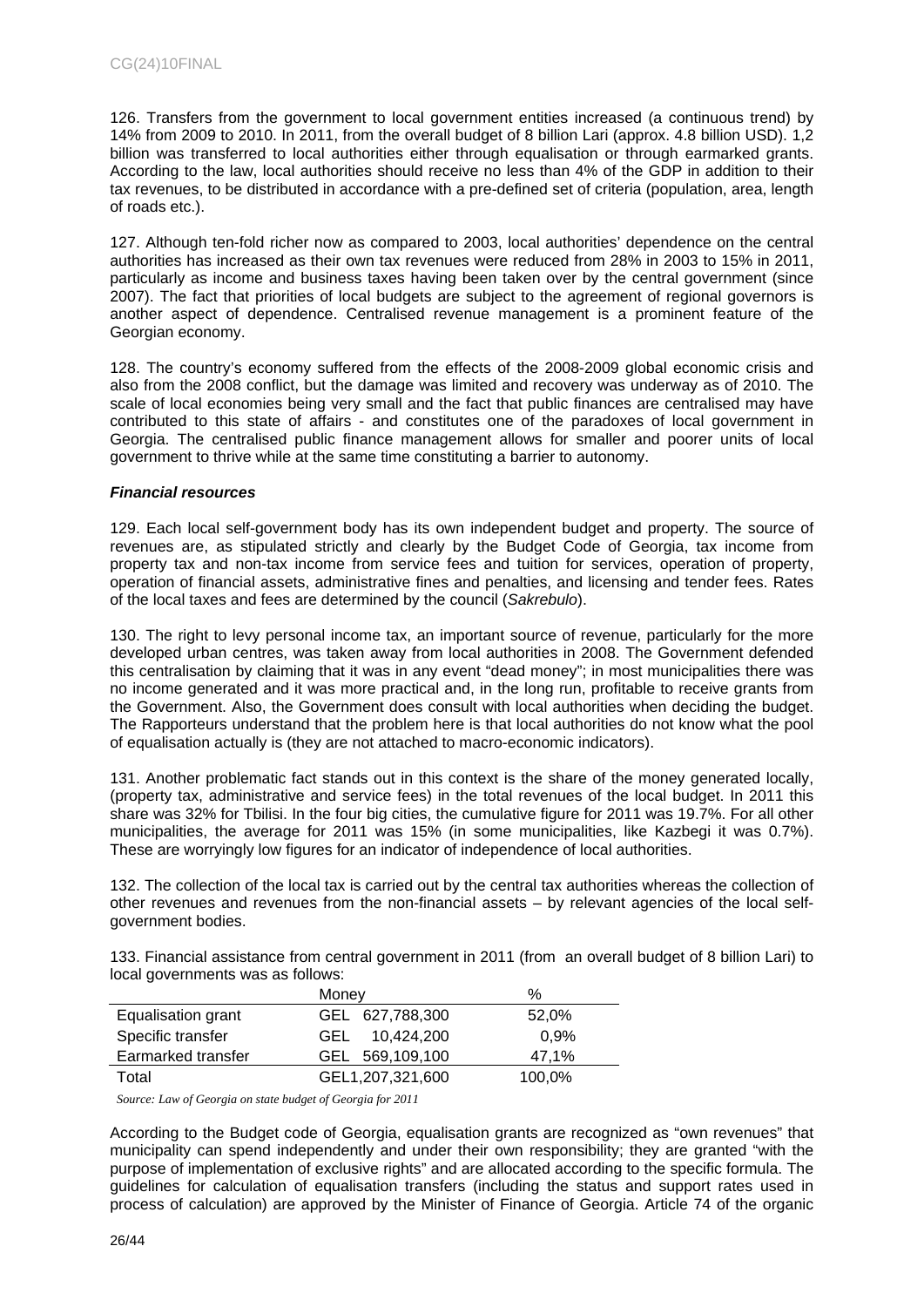law determines the volume of equalisation according to a formula.

134. Specific transfers cover the cost of delegated responsibilities. Municipalities are not free to decide spending priorities for such transfers. Their purpose is defined by specific legislation or by an agreement between a specific municipality and central government. Central government may perform audit of spending for such transfers.

135. Earmarked transfers are funds for the implementation of specific projects on rehabilitation of municipal infrastructure. Municipalities have right to spend this money according to the rehabilitation project endorsed by the Ministry on Regional Development and Infrastructure. The Ministry has the right to request the audit for spending of these funds. They are used for infrastructure projects such as rehabilitation of water supply systems, construction of roads etc. Unlike equalisation grants, municipalities have to use specific and earmarked transfers according to their appointed purpose.

136. Transfers from Georgia's national government entitles increased by 14% from 2009 to 2010 and almost the same rise in percentage between 2008 and 2009. Thus the total sum allocated to regions (covering municipalities) was 706.3 mil. GEL in 2008, 847.2 mil. GEL in 2009 and 967.9 mil. GEL in 2010 (Response to the Transparency International Report on the Use of Administrative Resources during May 30, 2010 Campaigns).

137. Other sources of funding of Self-Governance Units are the

- Village Development Fund (GEL 40 million in 2010), especially for development of the villages in 62 municipalities (projects in water supply, roads and repair of drainage);
- Regional Development Fund (GEL 66 million in 2010), for projects at regional level;
- An additional GEL 50 million for unforeseen expenditures for similar purposes as the two previous funds.

138. The last financing source that can possibly be used in the regions, is the Reserve Fund (managed by the Ministry of Finance). This fund is no more than 2% of the total budget and can be used in case of emergencies.

139. In addition to the above financing sources managed by the Ministry of Finance, the Municipal Development Fund was established 1997 to support the strengthening of the institutional and financial capacity of local government units.

140. Subsidies are another means to finance regional development. The EU-Tacis financed projects focused on the vulnerable parts in the population in Kvemo Kartli, Samegrelo and Samtskhe-Javakheti and those under the Instruments for Stability 1 and 2 subsidize to a different extent the activities undertaken under the Community Development Planning. The subsidies can be grouped into three categories: Those provided to vulnerable persons, those provided to migrants and those provided to farmer beneficiaries in Samtskhe-Javakheti.

141. As regards funds from foreign donors, there are many projects providing grants or loans to local government units in Georgia including EU-Tacis, EU-Instrument for Stability Program 1&2, funds from Norway, Czech Republic, etc (source: Regional development in Georgia: sector experience based on monitoring of Tacis, IfS and other projects, 2010).

#### <span id="page-26-0"></span>*Local government expenditure*

|     | 142. Description of expenditures       | $\%$  |
|-----|----------------------------------------|-------|
| 1.  | Management services of general purpose | 30.00 |
| 2.  | Induction into military service        | 0.50  |
| 3.  | Security and public order              | 2.00  |
| 4.  | <b>Business activity</b>               | 9.00  |
| 5.  | Environmental protection               | 8.00  |
| 6.  | Residential and public utilities       | 30.00 |
| 7.  | <b>Public health services</b>          | 1.50  |
| 8.  | Recreation, culture, religion          | 10.00 |
| 9.  | Education (pre-school)                 | 4.00  |
| 10. | Municipal program of social security   | 5.00  |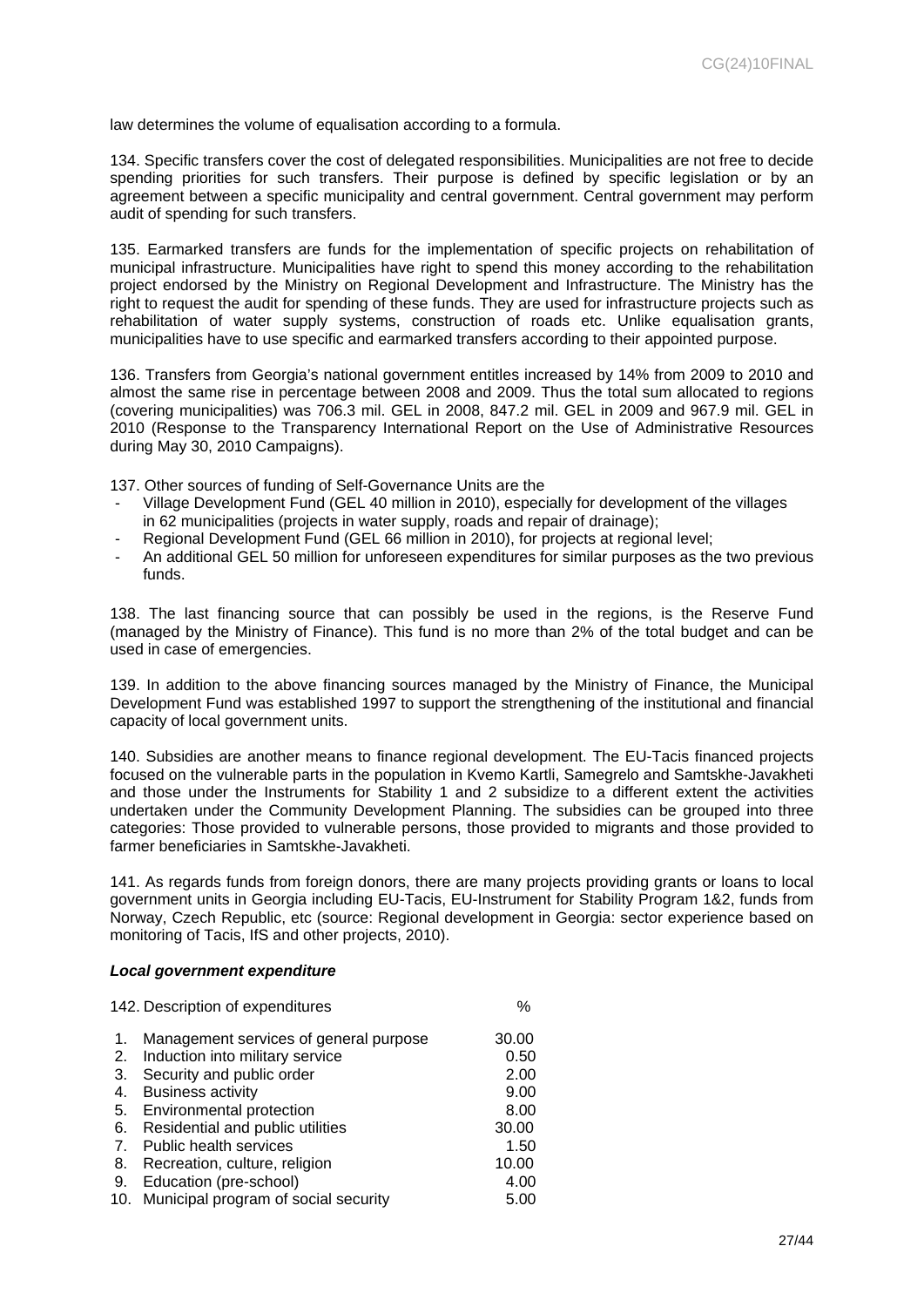143. Looking at the first two paragraphs of the Charter, the Rapporteurs consider that the local authorities in Georgia cannot have adequate financial sources of their own or commensurate with the liabilities provided for by the constitution manifested by lack of infrastructure facilities (in rural municipalities water supply system is available only for 50% of local population). This is due to several reasons. Firstly, Georgia has a relatively low GDP per capita (see paragraph 15) which cannot be sufficient to meet the modern requirements both in relation to central and local authorities' competences, especially the latter, taking into consideration that from the overall financial capacity of the country depends the functioning of all public services. Secondly, Georgia has faced many wars during the period of transition and unsettled territorial issues and these circumstances aggravate the financial condition of the country with a tendency of concentrating more public funds in the hands of central authorities to cope with these national problems including diplomatic activities, providing existence for the refugees etc. This is a problematic situation as far as the above provisions of the Charter are concerned.

144. In average 15-20% of the total amount of revenues in municipalities derive from local taxes (property tax) and fees (service fees and tuition for services, fees for operation of property and financial assets, administrative fines and penalties, licensing and tender fees. The local authorities have the power, in some cases within the limitations of the law, sometimes without any limitations, to determine the rates by themselves (rates are determined by the *Sakrebulo*). In this respect, legislation is in compliance with Charter.

145. Concerning the requirements of paragraph 4 above, the rapporteurs feel that they do not have a full picture but the most lucrative financial sources (taxes related to economic activities such as the value added tax and personal income tax) are not in the hands of local governments. It is recommended that a future reform of the financial system of Georgia should take into consideration the possibility of allocating some portion of these taxes to local authorities in order to keep pace - as far as practically possible - with the real evolution of the cost in carrying out their tasks. The Rapporteurs underline "some portion" and not all, as they are aware of the genuine economic problems of smaller municipalities which simply do not have any possibility of generating revenue and would suffer without central government's substantial equalisation or other grants. A balance needs to be found between the needs of local governments that satisfy both the economic expectations of the population and the development of local democracy

146. The fiscal equalisation funds and procedures that exist in the Georgian legislation are in compliance with paragraph 5 above.

147. The guidelines for the calculation of equalisation transfers (including the status and support rates used in process of calculation) have to be approved by the Minister of Finance. On the other hand, it appears that, about half of the equalisation transfers go to the City of Tbilisi, numbering a quarter of the total population of the country, resulting in increasing the gap between richer and poorer municipalities rather than decreasing it in accordance with the spirit of this provision of the Charter. Therefore, it is recommended that some changes in the equalisation formula be made in order to provide weaker municipalities with higher resources from these funds.

148. Concerning consultation, there is a provision in the Organic Law (Article 4) according to which, prior to making any decisions concerning the authorities established by this Law, State bodies should hold consultations in advance with the non-commercial legal entities representing more than half of the self-governing units of the country on their demand.

149. As to the provisions concerning earmarked grants, in the Georgian financial system, about 60% of the revenues in most of the municipalities are resources that can be used by the local authorities at their own discretion (revenues that derive from local sources and equalisation grants) and about 40 % are earmarked transfers. It is recommended that some of the funds that are now used for specific purposes (especially for construction of infrastructure facilities) should become part of the fiscal equalisation funds, thereby enlarging the amount of the funds that are treated as own municipal resources which can be spent according to the discretionary right of the local governments.

150. For the purpose of borrowing for capital investment, local authorities should have access to the national capital market within the limits of the law (paragraph 8 above). In Georgia they have access to the capital market within the limits of the law, getting bank loans and soft credits from various donor organisations.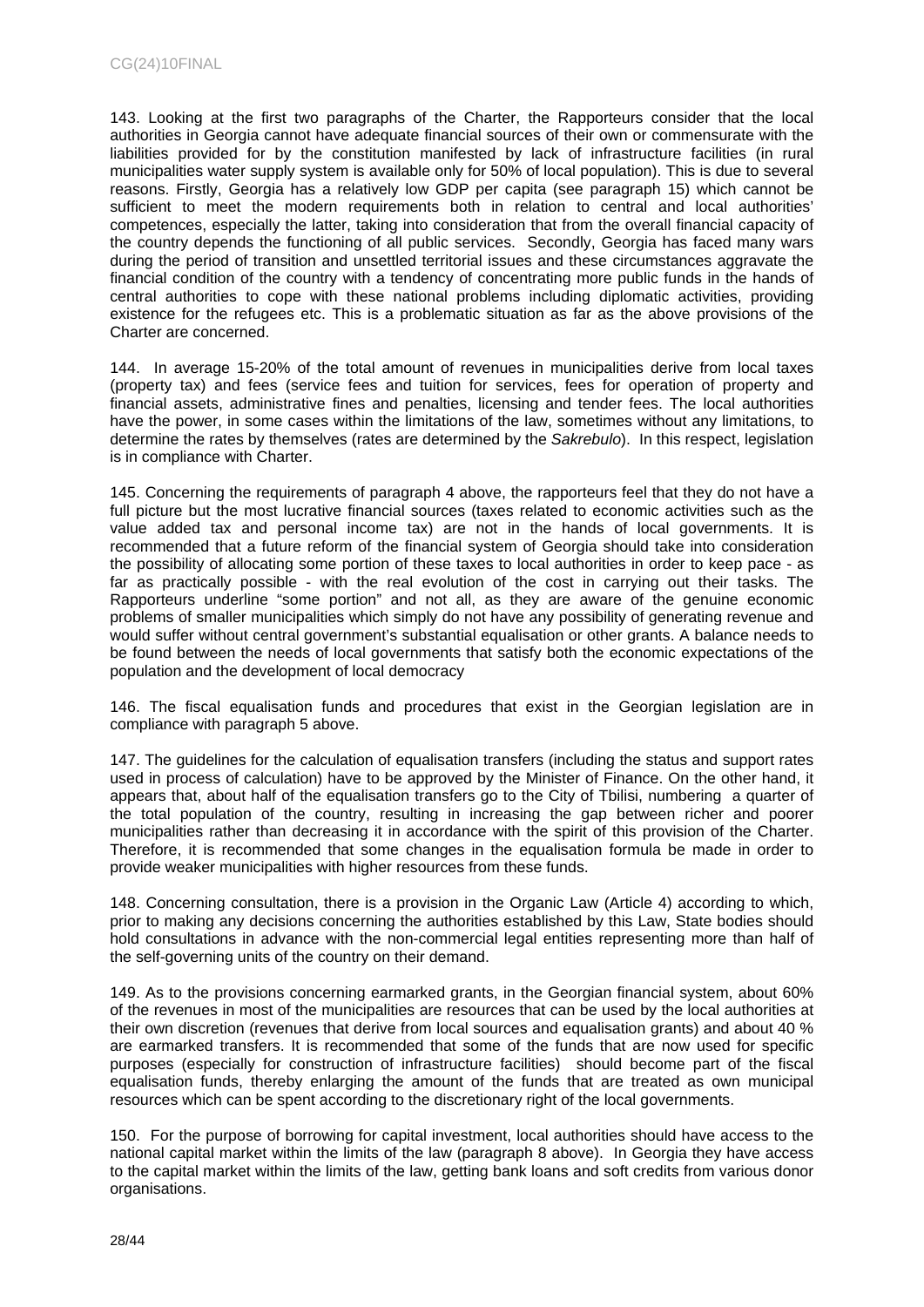# <span id="page-28-0"></span>*4.8 Article 10*

#### **Article 10 – Local authorities' right to associate**

- 1 Local authorities shall be entitled, in exercising their powers, to co-operate and, within the framework of the law, to form consortia with other local authorities in order to carry out tasks of common interest.
- 2 The entitlement of local authorities to belong to an association for the protection and promotion of their common interests and to belong to an international association of local authorities shall be recognised in each State.

3 Local authorities shall be entitled, under such conditions as may be provided for by the law, to co-operate with their counterparts in other States.

151. In order to improve their capacity for performance of local government's duties, local governments may establish various forms of cooperation:

*a*. The Right of Local Self-government Bodies to Establish a Joint Service: Based on an agreement, and in compliance with the rule specified by the Georgian legislation, adjoining local self-government executive bodies, upon the consent from *Sakrebulo* shall have the right to establish joint services to provide public services, in order to efficiently perform their authorities as defined by the law. The local self-government bodies can delegate some of the similar functions under their authority to such bodies, as well as appropriate material and financial resources for the execution of these functions.

*b.* Right to establish Associations and Unions of Local Self-government: According to the Georgian legislation local authorities units have the right to establish non-commercial legal entities in legalorganisational form for the coordination of their activities, in accordance with the rules established by legislation. Non-commercial legal entities are authorised to consult with bodies of the State authorities on behalf of self-governing units, as well as to participate in the process of preliminary discussions and consultations of draft laws in relation with local self-government.

152. The National Association of Local Authorities of Georgia, NALAG, was established on the basis of the Organic law. It unites all local self-government units and is actively involved in consultations with governmental organs. It has concluded a Memorandum of Understanding with the relevant Parliamentary Committee, Ministry of Regional Development and Infrastructure, Department of Tourism. It closely co-operates with the Ministry of Economy and the Ministry of Finance.

153. Non-commercial legal entities of self-governing units are authorised to cooperate and join international unions (associations) of self-governing units, in compliance with the rules established by the Georgian legislation. NALAG is a member of the Council of European Municipalities and Regions (CERM) and a member of the Conference of Eastern European Partnership of Local and Regional Authorities (CORLEAP). The association also actively cooperates with the Congress and fulfils the role of Secretariat of the Georgian Delegation.

154. At present local self-governments do not have the right to independently set an agreement with another country's local self-government bodies.

#### <span id="page-28-1"></span>*Inter-municipal cooperation*

155. Article 10, paragraph 1 of the Charter stipulates entitlement of local authorities to form consortia with other local authorities in order to carry out tasks of common interest. Georgian legislation identifies two types of inter-municipal co-operation. The first one is the right the Local Self-government Bodies to Establish Joint Services and the Right to establish Associations and Unions of Local Selfgovernment in order to carry out tasks of common interest. This is in compliance with this paragraph of the Charter.

156. Based on an agreement, and in compliance with the rule specified by the Georgian legislation, adjoining local self-government executive bodies, upon the consent from *Sakrebulo* have the right to establish joint services to provide public services, in order to efficiently perform their authorities as defined by the law. The local self-government bodies can delegate some of the similar functions under their authority to such bodies, as well as appropriate material and financial resources for the execution of these functions.

157. The amendments made to the Constitution in 2010 improved the legal framework for such cooperation. The new wording of para 4 of Article 2 states that 'State bodies shall promote the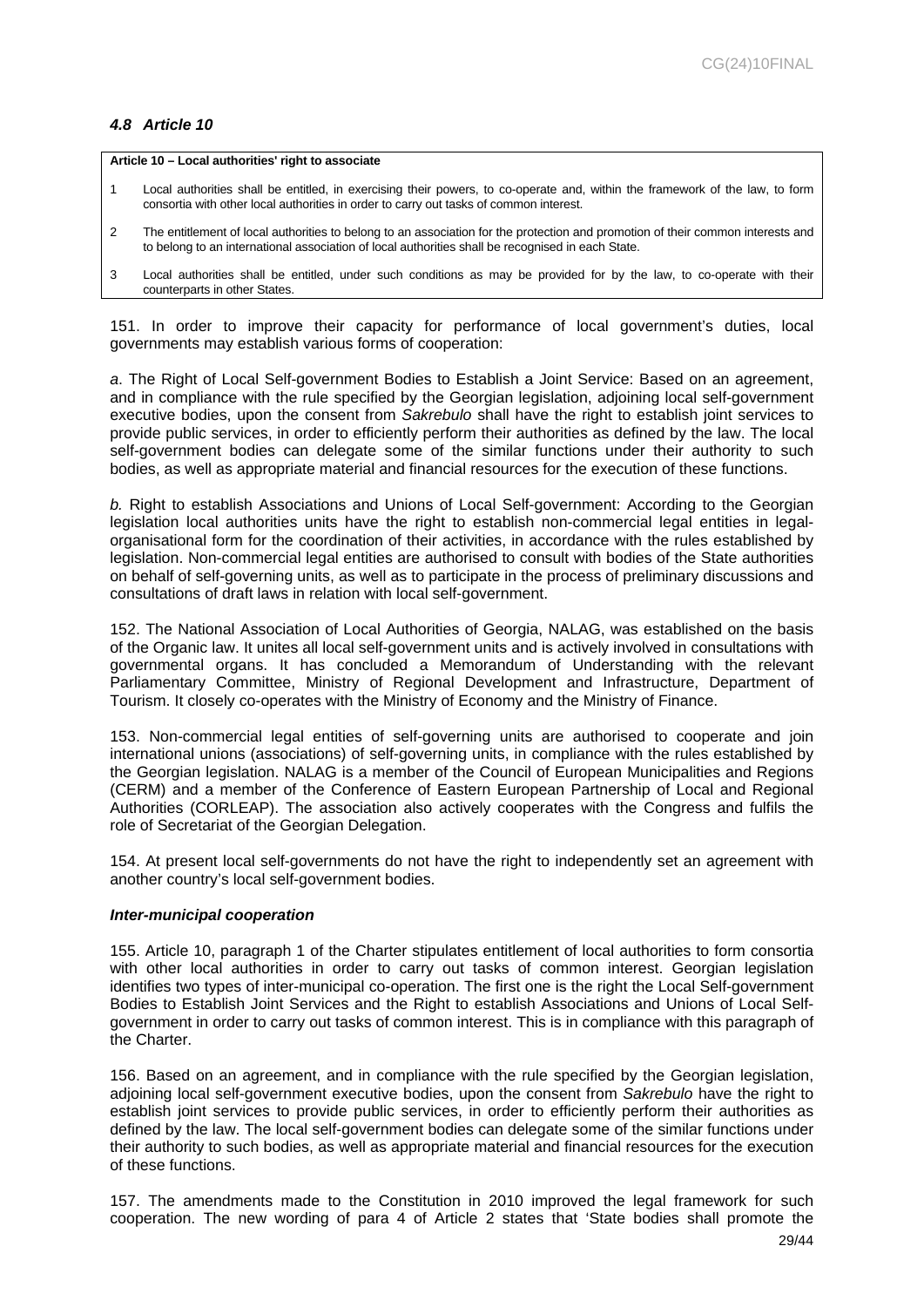development of local self-government'. The delegation was informed by the Government that cooperation between self-government bodies being one of the key elements of the development of self-government, this provision could be interpreted as setting a legal obligation for state bodies to facilitate cooperation between self-government bodies. The practical application thereof however remains to be seen.

# <span id="page-29-0"></span>*4.9 Article 11*

#### **Article 11 – Legal protection of local self-government**

Local authorities shall have the right of recourse to a judicial remedy in order to secure free exercise of their powers and respect for such principles of local self-government as are enshrined in the constitution or domestic legislation.

158. The Organic Law on Local Self-Government stipulates that the resolution of disputes between the State and local self-government bodies will be resolved before a court. Article 89 of the Constitutional Amendments (2010) provides for the representative self-government body to be entitled to file a constitutional claim in the Constitutional Court of Georgia. Another provision of the organic law stipulates compensation for any additional expenses borne by the self-governing unit as a result of decisions made by State bodies. Local authorities are provided protection of both courts of general jurisprudence and Constitutional Court of Georgia.

159. As regards local authorities' own competences, within 15 days from the promulgation of a normative act, the supervisory body may ask the local authority to amend or abolish the said act. The local authority must then revise or abolish the act or submit a written denial. In case of non-agreement between the two bodies, the local authority may apply to court for suspension of the act. In case the court decides to annul or abolish the act, the local authority can appeal to a higher court and the Constitutional Court. A similar procedure exists in the case of delegated competences. The law has introduced a consultation mechanism assisting those municipalities which do not have legal staff to apply for free legal advice.

160. In this context it is worth mentioning that all municipalities which are not sure about the legality of their act may submit their act to the supervisory body before its promulgation and be consulted in that respect by the latter.

161. Article 5 of the Law on Georgia on State Supervision over Activities of Local Self-Government Bodies introduces the principle that State supervision should be exercised by taking into account interests of local self-governing units and provides compensation of damages caused to local selfgovernment bodies due to the use of illegal measures of supervision.

# <span id="page-29-1"></span>**5. REGIONAL DEMOCRACY: THE REFERENCE FRAMEWORK FOR REGIONAL DEMOCRACY**

# <span id="page-29-2"></span>*5.1 Regional architecture and competences*

162. As mentioned before, Georgia is divided into 9 regions (*mkhare)* and 2 autonomous republics (*avtonomiuri respublika)* and 69 self-governing units (*municipaliteti*). The regions of Georgia do not constitute autonomous units, but represent the de-concentrated components of central authorities. The regions each have a regional administration headed by a State Trustee or Commissioner (Governor). There are no representative bodies at regional level. Nor are there any associations of regional authorities. Each region covers several municipalities. For example, the region of Shida Kartli encompasses four municipalities (Kaspi, Kareli, Khashur and Gori).

163. The nine regions, Adjara (Abkhazia is not administered at present by the central government) and the capital city Tbilisi can be examined under the regional architecture. Adjara and Tbilisi are the two important hubs of economic activity which have witnessed an important population growth in the recent years (see graph below).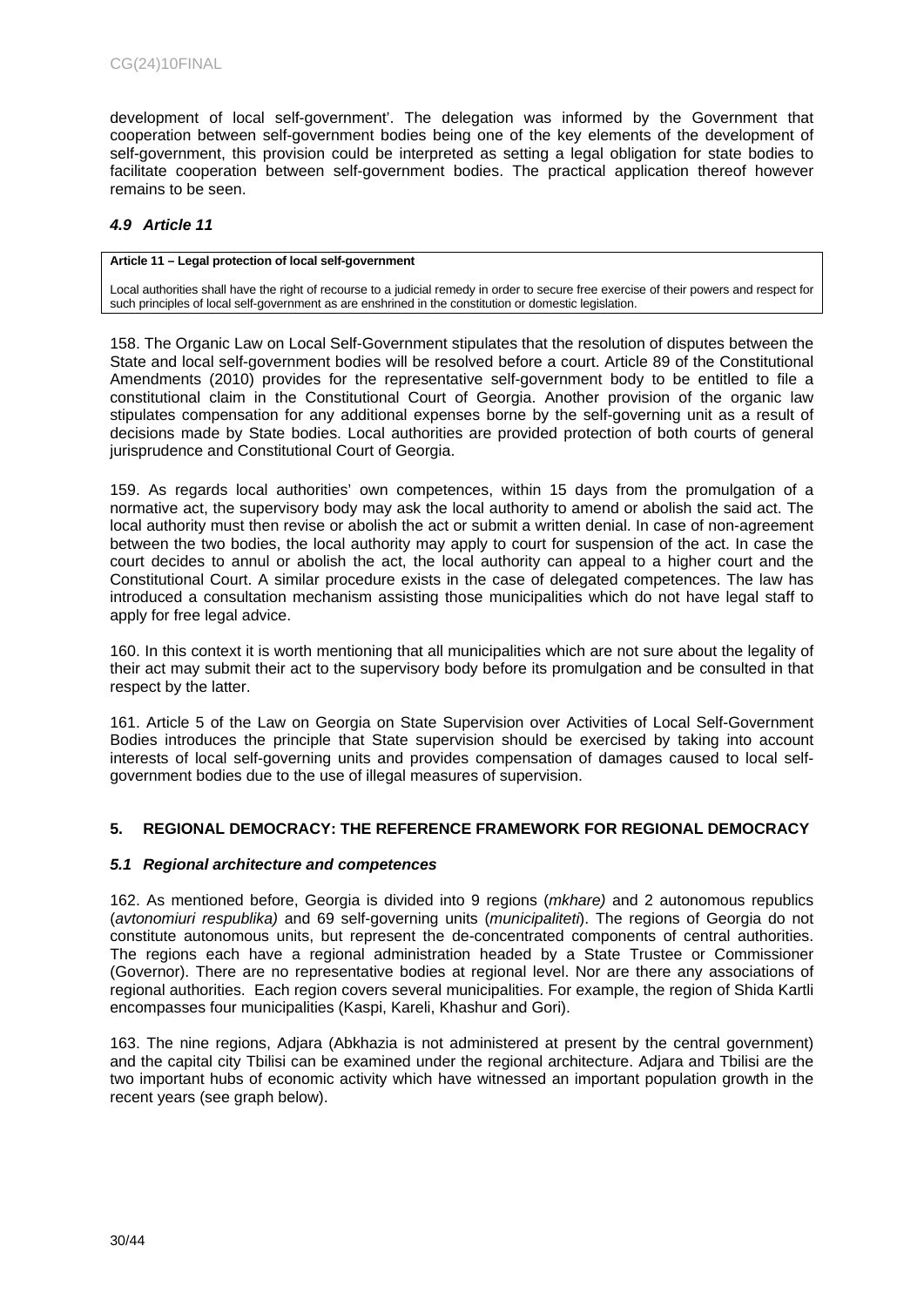|                    |        |        | 2011   |                          |
|--------------------|--------|--------|--------|--------------------------|
| Region             | 2009   | 2010   | Number | Annual<br>growth $(\% )$ |
| Georgia            | 4385,4 | 4436,4 | 4469,2 | 0.7                      |
| <b>T</b> bilisi    | 1136,6 | 1152,5 | 1162,4 | 0.9                      |
| Adjara A.R.        | 382,4  | 386,9  | 390,6  | 1.0                      |
| Guria              | 138,8  | 139,8  | 140,3  | 0.4                      |
| Racha-Lechkumi and |        |        |        |                          |
| Kvemo Svaneti      | 47,7   | 47,6   | 47,3   | $-0.6$                   |
| Samegrelo-Zemo     |        |        |        |                          |
| Svaneti            | 468,0  | 474,1  | 477,1  | 0.6                      |
| Imereti            | 693,5  | 700,4  | 704,5  | 0.6                      |
| Kakheti            | 401,4  | 404,5  | 406,2  | 0.4                      |
| Mtskheta-Mtianeti  | 105,2  | 108,8  | 109,3  | 0.5                      |
| Samtskhe-Javakheti | 208,1  | 211,3  | 212,8  | 0.7                      |
| Kvemo Kartli       | 488,8  | 499,9  | 505,7  | 1.2                      |
| Shida Kartli       | 313,0  | 310,6  | 313,0  | 0.8                      |

See: <http://geostat.ge/>

164. The regional administration is headed by State Trustee (Governor) appointed by the President of Georgia.

165. In 2009, the Ministry of Regional Development and Infrastructure set up a government commission (made up of experts, civil servants and private sector) on regional development policy to elaborate a State Strategy for Regional Development of Georgia 2010 - 2017 "to create a favourable environment for the socio-economic development of the regions and improve the living standards and conditions of the population". The principle of subsidiarity and effective governance are part of the basic principles of the Strategy. Establishing regional statistics, spatial planning, encouragement of inter-municipal as well as transfrontier cooperation, setting up a unified system of assessment and remuneration of public servants and introduction of e-governance and support for technological innovation are among the goals of the Strategy.

166. Since 2011, within the framework of the Strategy, Regional Development Councils have been established under the regional governors with the participation of the representatives of local selfgovernments, heads of the regional subdivisions of the central authorities, and representatives of local business and public who assist the governor in performance of his/her duties. A Regional Development Fund was established to provide financial support to the Strategy.

# <span id="page-30-0"></span>*5.1.1 Competences of the Governor*

167. The present functions, responsibilities and rights of Governors are defined in Presidential Decree 406 (27 June 2007), "On approval of the Regulation of the State Trustee/Governor". In line with the Decree, the Strategy on Regional Development defines the competences of the Governor as the elaboration of a development strategy of a region, coordination of its implementation, insurance of effective regional governance and period reporting on the progress of the implementation to the Government and the Ministry of Regional Development and Infrastructure.

168. From this it is clear that the regional policy and actions are to be concentrated and co-ordinated at regional level. The Governor is both the representative of the central government in the region and at the same the representative of the self-government units at central level. In this respect the governor represents a form of decentralisation to some extent, as well as a form of de-concentration.

169. The objectives and functions of the Governor (Article 5 of the Presidential Decree #406 On the Approval of the Regulation of the State Trustee/Governor) are, *inter alia*, supervision over the activities of local self-governance organs (for lawfulness of local authority activities), coordination of public order, supervision and control of military recording and compulsory military service of the citizens in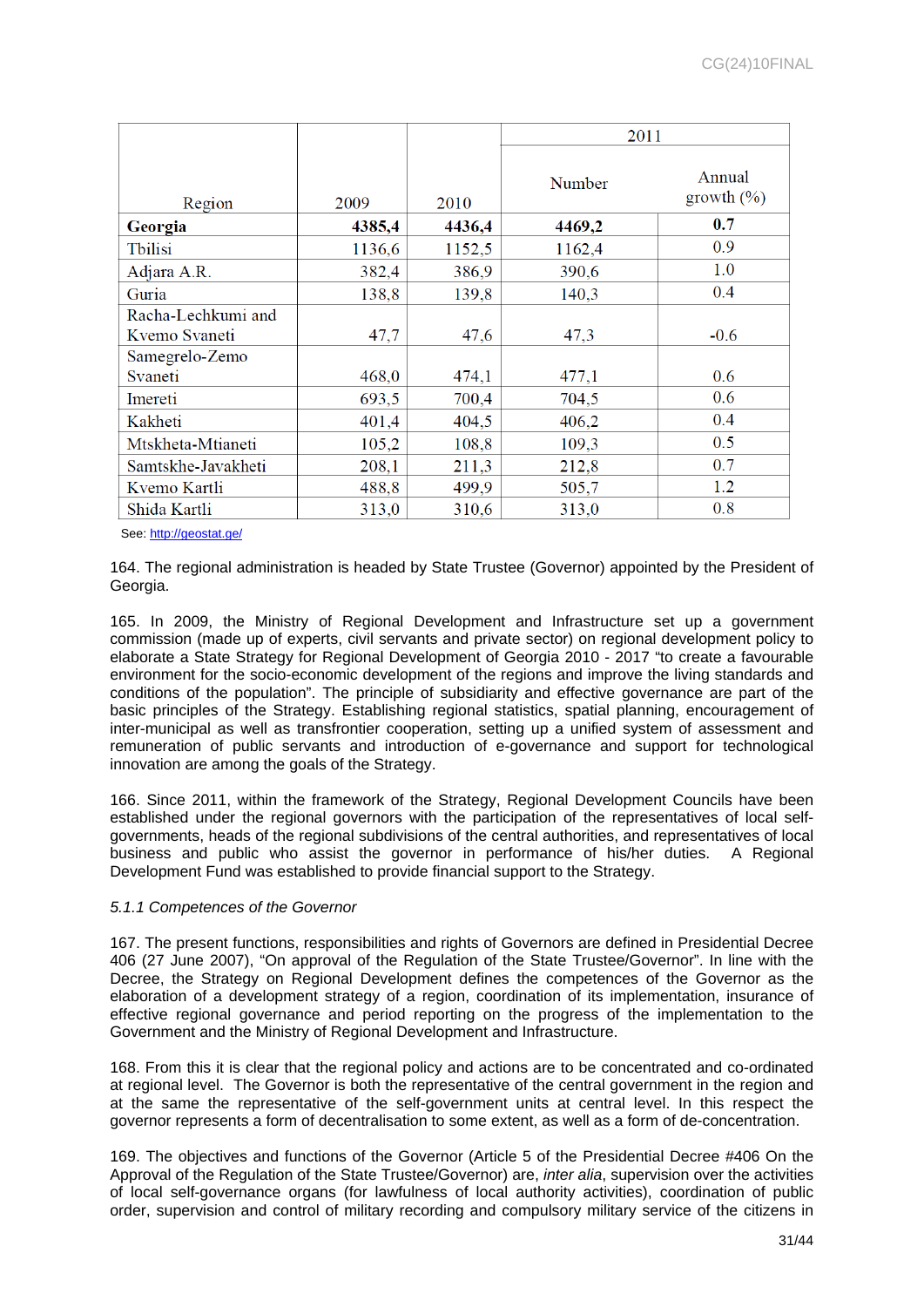administrative territorial units, participation in implementation of defense capacity raising and civil defense activities, elaboration and implementation of social-economic development programs and ecological stabilisation, participation in the attraction of investments and regional development activities, support to protection of historic monuments, human rights protection.

170. The Governor's responsibilities and rights are governed by Article 6 of the Presidential Decree 406 which covers the execution of the laws of Georgia and the normative acts of the President and Government of Georgia in the administrative-territorial units of Georgia. The Governor (by government assignment) implements regional social-economic development programs in the administrativeterritorial units, (by Constitution) submits to the President of Georgia proposals on the suspension or dismissal of the council, if the activity thereof poses a threat the sovereignty, territorial integrity of the nation and the implementation of the constitutional rights of national government authorities, by the authority of Article 63 para.1 of the Fundamental Law of Georgia on Local Self-Government, submits proposals on termination of the council to the President of Georgia, and (upon Government request) coordinates the activities of the territorial bodies of the Ministries of Georgia. The Governor may also take part in Government meetings with an advisory vote, issue individual legal acts within the scope of his/her competence.

171. The new Article 89 (1) of the Georgian Constitution provides for the possibility for the representatives of local self-government to apply to the Constitutional Court. Although the acts of the governors are not explicitly mentioned in the text of the Constitution Law on the Constitutional Court but implicitly, by analogy, because all other state and local bodies can apply to the Constitutional Court if an act is not in compliance with the higher act, so could the governor if an act of the state bodies violates the status and functioning of the regional authorities. For any other sort of dispute the suit will be in the domain of the courts of general jurisprudence.

172. The Governor has a First Deputy and Deputies and operates through his/her administration, the composition and statute of which is endorsed by the President of Georgia. Staff of the regional administration is appointed and dismissed by a decision of the Governor. The administration of the Governor has its own seal with the coat of arms of Georgia and accounts in the State treasury and assets (for remuneration of civil servants, see para. 105 above)

173. The structural units of the Administration are the administrative service, service for coordination with local government bodies, State supervision service, Regional Development Service and the Financial Service.

174. The main objectives and functions of the Regional Development Service are as follows:

- Organising the elaboration and implementation of social-economic development regional programs of relevant administrative-territorial units;
- Support to attraction of investments and implementation of regional development and economic reforms;
- Participation in consultations to local self-governance units in the cases defined by legislation;
- Support to supervision and monitoring of investment projects considered by the state budget, support to the execution of the activities within the defined priorities (except the activities considered by exclusive and voluntary responsibilities), preparation of proposals for the Governor;
- Analysis of economic potential and development perspectives of administrative-territorial units
- Preparation of recommendations and proposals on economic development priority directions of administrative-territorial units;
- Analysis of investment possibilities, investment spheres and perspectives and elaboration of relevant proposals;
- Analysis of economic reform process and current results;
- Participation in development of foreign social-economic and cultural relations within their competence;
- Support to the development of relations between Governor and regions of the foreign countries and international organisations;
- Within its competence implementation of the activities aimed at attraction of investments, technical and humanitarian assistance from foreign countries and international organizations, participation in coordination of these activities;
- Provision of cooperation with other regions of Georgia (administrative-territorial units);
- Fulfilment of other tasks of the Governor.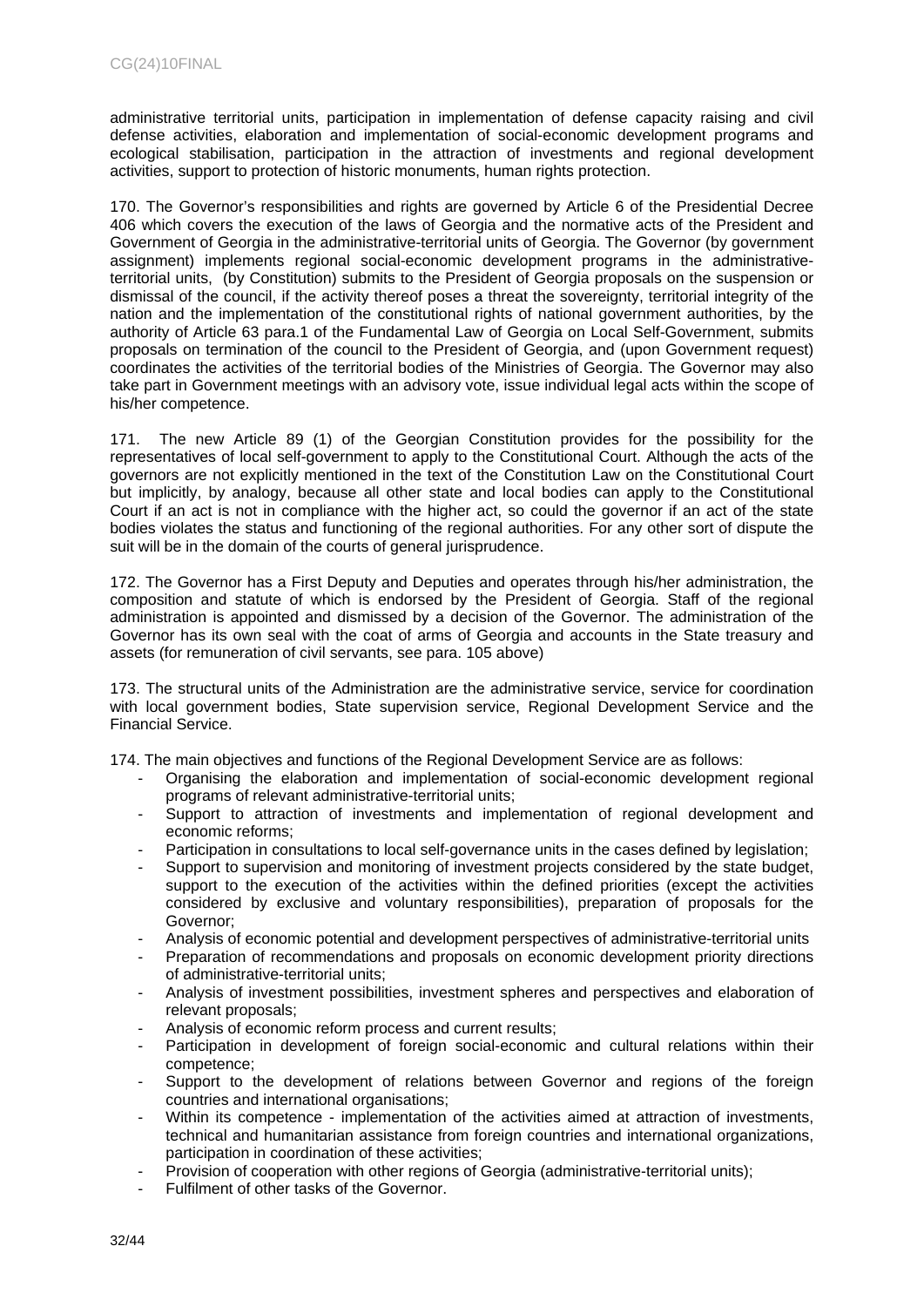# <span id="page-32-0"></span>*5.1.2 Regional Development Councils*

175. Since 2011, within the framework of the Regional Development Strategy of Georgia, Regional Development Councils have been established under the regional governors with the participation of the representatives of local self-government, heads of the regional subdivisions of the central authorities, and representatives of local business and public. The goal of these representatives is to familiarise the governor with the situation in the local government units; they serve as consultative bodies. They develop and submit to the governor the social and economic development strategy for the region.

### <span id="page-32-1"></span>*5.1.3 Finances*

176. The activities of the Governor and of the Administration are financed from the state budget. The region receives funds from delegated transfers, Village Development Fund, Regional Development Fund, the Reserve Fund, Municipal Development Fund and from subsidies. Regional authorities are composed of employees that are paid from the central budget and dispose with the funds for the development for municipalities. The regions are included in the system of financial equalisation and can use other funds and bank loans.

# <span id="page-32-2"></span>*5.1.4 Issues related to regional administration*

177. The existence of the regions is a result of various social developmental processes that shape the different characteristics of the population from one or other geographical area. The Rapporteurs are of the opinion that the regions have no large democratic capacities. They do not have representative bodies elected by citizens, but only executive and administrative bodies. Governors are appointed and dismissed by the central authority and, as such, is more dependent on the will of the central authorities than that of local governments.

178. Regional bodies have considerable central competences such as the duty to control the execution of the central legislation at local level, intervening, in case of their disobedience, even by making a proposal to the central authorities to dismiss the local bodies. They have no professional associations. It could be said on the other hand, that they help local government units to plan their socio-economic development, which is especially important for those municipalities which lack appropriate administrative capacity and articulate their interests at central level. Also, governors and their small administrations, lacking specialised agencies, cannot do much for local economic development, particularly as regards attracting investments in favour of local governments.

179. However, the obligation of the local governments to coordinate the determination of municipal priorities with the regional administration is a serious limitation to local autonomy since this puts regional centrally-appointed bodies in a position to exert influence on local priorities which constitute the core of the local democracy – it is the local authorities who are the most familiar and motivated to define their priorities by themselves.

180. The Rapporteurs are of the opinion that the obligation on local governments to coordinate their document of municipal priorities with the regional administration, needs to be reconsidered and the law revised to include a specific mention to the effect that municipal priorities should be set only by the local government bodies themselves.

181. The Rapporteurs have been following the developments concerning the declarations made by Mr Ivanishvili to abolish the Ministry for Regional development and Infrastructure, moving the regional development component to the Prime Minister's office and transferring the infrastructure component to the Ministry of Economy. The delegation received confirmation during its fact finding visit in February 2013<sup>22</sup> that the abolition was no longer an option. The Rapporteurs welcome this information which they consider to be a positive sign towards the consolidation of what has been achieved with regard to regional development strategy and policies.

<sup>&</sup>lt;sup>22</sup> The Bureau of the Congress decided, at its meeting on 3 December 2012 to carry out a fact-finding mission to Georgia. The visit took place on 27 and 28 February 2013 (see report CG/BUR(23)47).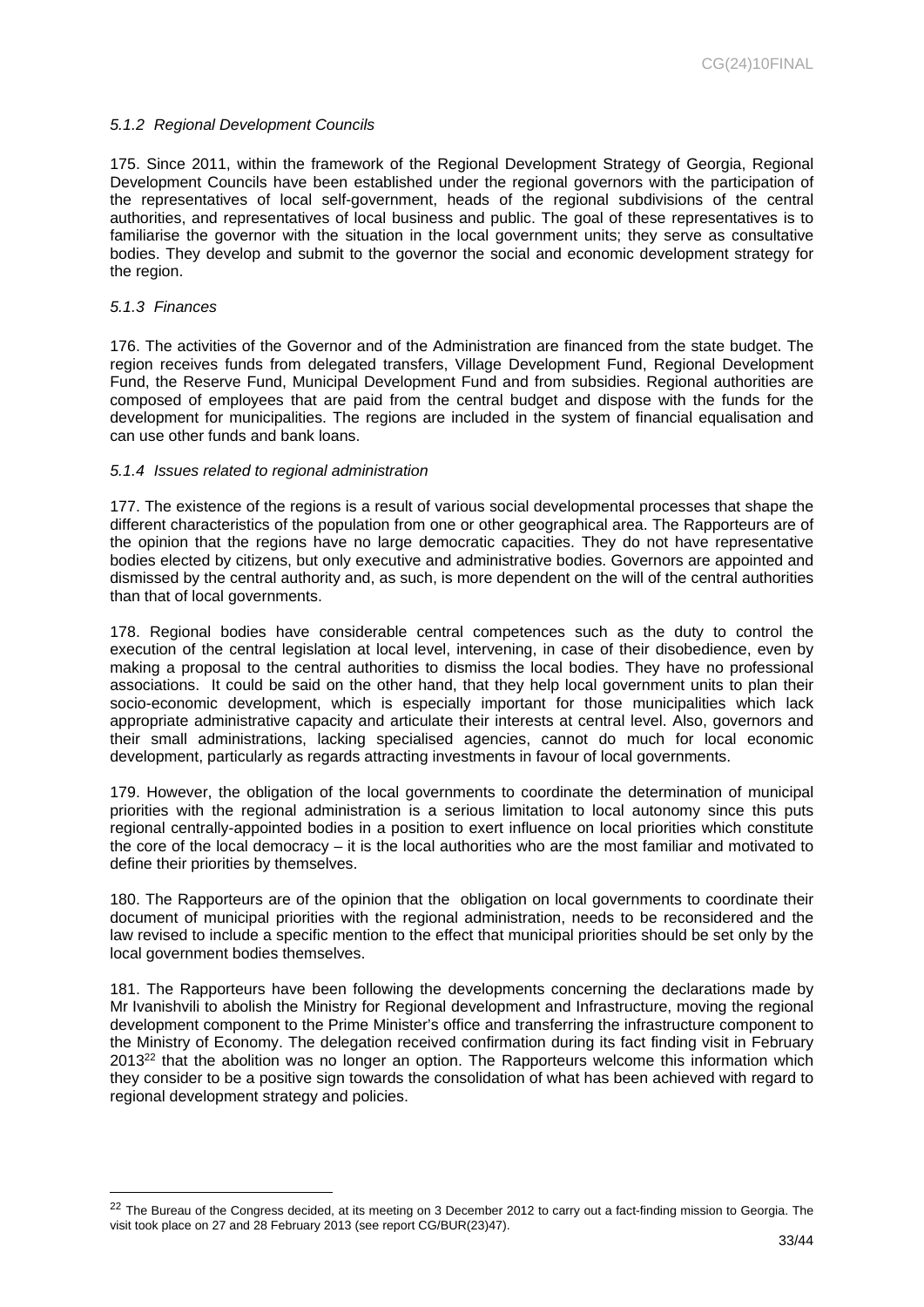# <span id="page-33-0"></span>*5.1.5 The case of Adjara*

182. Since 2004, Adjara has been the focus of serious economic development, rehabilitation and opening up to investors that have left visible traces in the region. The President of the regional government has informed the Rapporteurs that, in 2011, 1,3 million tourists came to Batumi (a town of 200,000 population) and they expect a 20% increase this year. Their budget has risen to 200 million Lari (excluding teachers). They can levy five taxes and except for the VAT and customs fees, all tax receipts remain in Adjara (as opposed to other regions which lose these to the central government).

183. A Strategic Plan 2011 – 2014 was set in motion in 2011 in order to develop the region. As an example, 100 hectares of land is now being opened to projects from all countries. The region, assisted by international donors, is setting up an unemployment agency, called "Job Centres" where employers can meet professionals (there is no system of unemployment benefits in Georgia).

184. Since 2004 the population of the region increased from 115 000 to 200 000. Apparently people are coming back to Adjara because they see a potential for development there and, also, the birth rate is rising – 6 to 7 children per family is considered an average). The Adjara government is constructing a sea promenade with hotels and hope to create 8000 jobs. Apparently there is a problem of manpower. In the above-mentioned 100 hectares opened to development, 7000 job places remain vacant. The region needs to bring part of its population living in the mountain villages to Batumi and for this they need to build social housing. The Job Centres project is linked to this need by proposing to recruit and to train the work force needed for the construction effort. For the rural municipalities, there is a "village project", whereby government grants are distributed according to a formula.

185. The Rapporteurs had the impression that Adjara is a dynamic, growing region with an important bevy of "own" powers and financial autonomy and, as such, may serve as a good example of regional development for the whole country. Adjara has representative bodies elected by the citizens with their own competencies and membership to professional associations, etc. It must be underlined however, that they are dependent on the will of the central authorities in that they can be dissolved by the latter.

# <span id="page-33-1"></span>*Competences and government structure of the regional administration*

186. The status of Adjara has been defined in the Constitutional Law of Georgia on the Status of the Autonomous Republic of Adjara and the Constitution of the Autonomous Republic of Adjara., giving the region the following competences:

- *a.* Adopting and amending the Constitution and other normative acts of the Autonomous Republic of Adjara;
- *b.* Election of the Supreme Council of the Autonomous Republic of Adjara;
- *c.* Determining of structure, authorization and the rule of conduct of the Government of the Autonomous Republic of Adjara;
- *d.* Providing support to education and science, creation and governance of the cultural and scientific institutions; maintenance of the cultural monuments of local significance;
- *e.* Libraries and museums of local significance;
- *f.* Tourism, culture and sport;
- *g.* Construction and urban development of local significance;
- *h.* Roads and other utilities of local significance;
- *i.* Participation in resolving the sanitation, health care and social insurance issues;
- *j.* Agriculture and hunting;
- *k.* Quality control of groceries and food products;
- *l.* Trade fairs, markets and exhibitions;
- *m.* According to the rules prescribed by the legislative acts of Georgia, determining and implementation of budgetary policies within the revenues of the Autonomous Republic of Adjara; elaboration, approval and control over execution of the draft budget of the Autonomous Republic of Adjara;
- *n.* Introduction and abolition of local taxes as prescribed by Georgian law;
- *o.* Management and administration of property of the Autonomous Republic of Adjara;
- *p.* Archive service required for the Autonomous Republic of Adjara;
- *q.* Forestry management;
- *r.* Fire protection.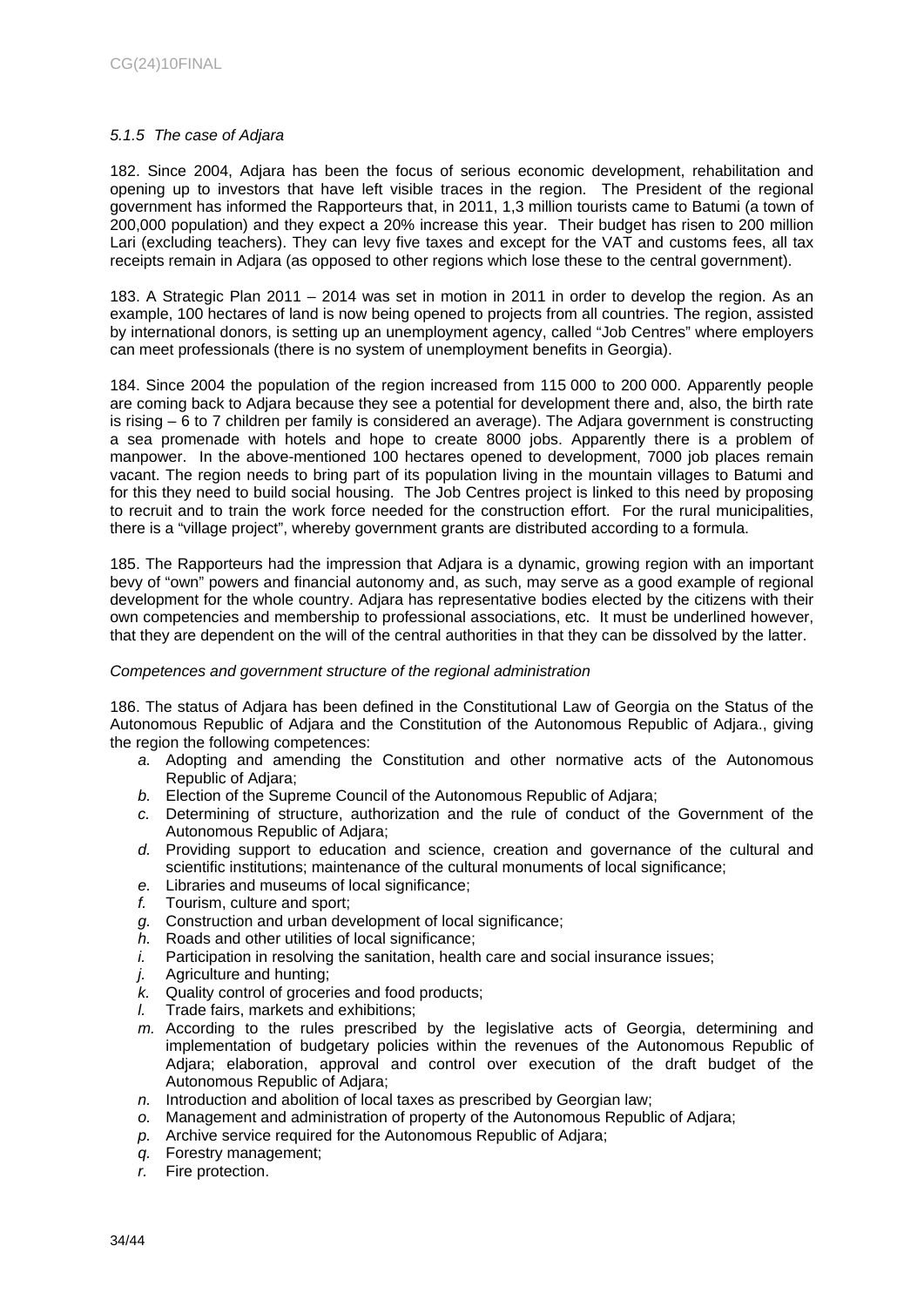187. In case Adjara does not regulate any of the items listed above, then such items may be regulated by the central government within its statutory competence limits, and according to the normative act of Georgia. The present functions show that the autonomous Republic of Adjara has the competences to support and coordinate the development of the municipalities in many social spheres. From this it is clear that the regional policy and actions are to be concentrated and co-ordinated at regional level.

188. As regards disputes, although the President of Adjara is not explicitly mentioned in the text of the Organic Law of Georgia on the Constitutional Court, since the Constitutional Court protects the constitutionality and legality of the acts passed it is bound to protect the regional self-government if an act of the state bodies violates the status and functioning of the regional authorities. For any other sort of dispute the suit will pursued be in the domain of the courts of general jurisprudence.

189. Adjara, together with three regional administrations, are members of the Association of European Regions (AER).

# <span id="page-34-0"></span>*Regional bodies*

190. The Supreme Council of Adjara constitutes the supreme representative authority of Adjara, which within its competences carries out the legislative activities and exercises control over its government. The Supreme Council of Adjara consists of 15 members elected under the proportional voting system and an additional 6 through majoritarian vote, all elected for a four-year term, on the basis of universal, equal suffrage, direct and secret ballot by the citizens of Georgia residing on the territory of the Autonomous Republic of Adjara. Elections of the Supreme Council of Adjara are convened by the President of Georgia according to the rule prescribed by the Organic Law of Georgia.

191. Subject to consent of the Parliament of Georgia, the President of Georgia is entitled to dismiss the Supreme Council of Adjara if its activity endangers the sovereignty and/or if it fails to exercise the powers prescribed by the Law and Constitution of the Autonomous Republic of Adjara and if the latter twice in a row fails to approve the nominated Chairperson of Government of Adjara.

192. The Chairperson of the Government signs and promulgates the laws. He/she is authorised to return the law with remarks to the Supreme Council which votes thereon (if voted pro by the three fifths of the entire composition of the Supreme Council). Other issues related to the law-making process and approval of the budget of Adjara are regulated by the Constitution and laws of the Autonomous Republic of Adjara, subject to observance of the requirements established by legislative acts of Georgia.

193. The Government of Adjara constitutes the executive body of the region. It is composed of the Chairperson of the Government and Ministers. The structure, authorities and rule of conduct of the Government is determined by the Law of the Autonomous Republic of Adjara. According to the constitutional law, the Chairperson of the Government of Adjara nominates ministers in consultation with the head(s) of respective central governmental authority(ies) of Georgia and submits agreed candidatures for approval to the Supreme Council of Adjara. The Chairperson of the Government is deemed as approved if supported by more than a half of the total composition of the Supreme Council.

194. The ministries of Adjara may be established only in the following fields: economy, finance and tourism, health care and social welfare, education, culture and sport, and agriculture.

195. The Government of Adjara is accountable to the President of Georgia and to the Supreme Council of Adjara. The President of Georgia is authorised to suspend or annul an act of the Government Adjara if it contradicts with the Constitution of Georgia, the Constitutional Law, international agreements and treaties of Georgia and/or legislative acts of the Presidents of Georgia.

# <span id="page-34-1"></span>*Financial resources of Adjara*

196. Adjara enjoys financial autonomy, subject to limitations prescribed by Georgian legislation. It is allowed to take part of tax and non-tax revenues in accordance with the laws of Georgia and may receive the special financing from the state budget. For the purpose of ensuring implementation of the delegated powers, Adjara administers the revenues received through collection of the levied taxes and charges. Adjara has its property, the rule of formation of which is determined by Georgian legislation.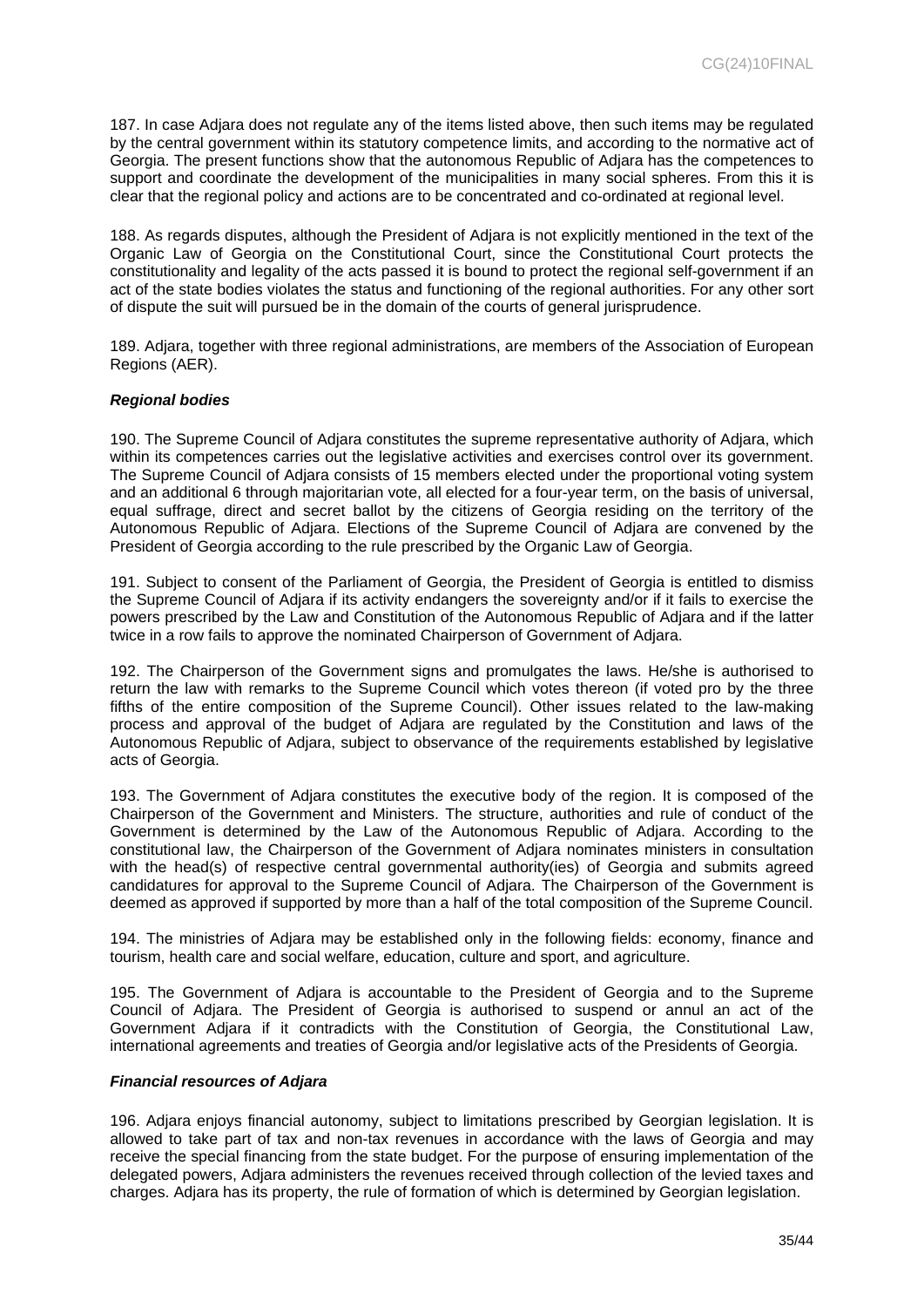# <span id="page-35-0"></span>**6. CONCLUSIONS**

197. The Rapporteurs would like to highlight that considerable progress has been made since the Congress visits to Georgia in 2003 and 2004. A big scale reform has taken place accompanied by a change in mentalities away from the Soviet era and into international cooperation and integration with Europe. The visible political will to take Congress recommendations into account, to integrate the guiding principles of local self-government into domestic legislation and, in general, to cooperate with the Council of Europe must be felicitated.

198. The analysis of the legislation passed in the period between 2004-2012 since the last report and recommendations of the Congress shows that very considerable progress has been made in regulating the status and functions of local authorities Georgia. Many new laws as well as new amendments within the existing laws have been passed. New regulation covers all areas of local government. The most relevant in this respect are the Constitutional amendments (2010), Law of Georgia on State Supervision over activities of Local self-Government Bodies, Budgetary Code of Georgia, Election Code of Georgia, Law of Georgia of Activity of the Government of Georgia, Organic Law on Georgia on Citizen Participation, and the amendments to the most important law in this field, that is the Organic Law of Georgia on Local Self-Government. They regulate issues dealing with the principle of local self-government, concept of local self-government, scope of local self-government, protection of local boundaries, administrative structuring, administrative and financial supervision, financial resources of local authorities, etc. The vast majority of these acts and amendments are in compliance with the Charter.

199. This being said, the Rapporteurs would recommend that the principle of subsidiarity be enshrined in the Georgian Constitution. They also recommend the streamlining of the legislation, giving the Organic Law a prominent role in order to avoid all contradiction with sectoral laws.

200. Consultation mechanisms work well and NALAG has good standing in negociations with the national authorities. It has signed a Memorandum of Understanding with Parliament and the Ministry of Regional Development and both in legislation and in practice enjoys the rights provided for by the Charter.

201. As regards competences, the changes wrought in the local government structure in 2009 and 2010 increased the role of the elected councils and diminished the role of the executive branch; however given the sometimes overlapping powers, a more efficient mode of functioning might be achieved by reconsidering the distribution of competences between the Mayor and the Chair of the *Sakrebulo* in order to avoid duplication of functions. Given the list of competences listed in the Organic law as exclusive competences of local authorities, the Rapporteurs would also recommend considering the inclusion of competences related to primary and secondary education, many fields of social care and protection (homeless children, care about handicapped, alcoholics, drug addicts), institutions providing primary and secondary health care, etc. for adoption in the Georgian legislation.

202. Given the popular success of the direct election of the Tbilisi mayor and to avoid any and all conflict, the Rapporteurs invite both the government and the elected representatives to launch a debate for establishing direct elections for all mayors.

203. The coordination of local government priorities with the regional administration could be improved and, although there are programs such as the Village Support Program which intends to allow local people to decide on their priorities, it would be an improvement in the right direction to include in the legislation the principle of municipal (spending) priorities being set only by the local government bodies.

204. The Rapporteurs express appreciation of the regional development efforts, and stress that a certain degree of continuity with regard to the regional development strategy and policies in existence is indispensable for consolidating what has been achieved. This is particularly pertinent in light of the government's intention to abolish the Ministry for Regional Development bringing it under the Prime Minister's office, although this action has been postponed for one year as of December.

205. Another issue is that of financial autonomy. Local authorities' own resources constitute approximately 20% of their total revenues, the rest coming from government grants. This is a serious limitation and carries with it, particularly during a financial crisis, the risk of a government cut down on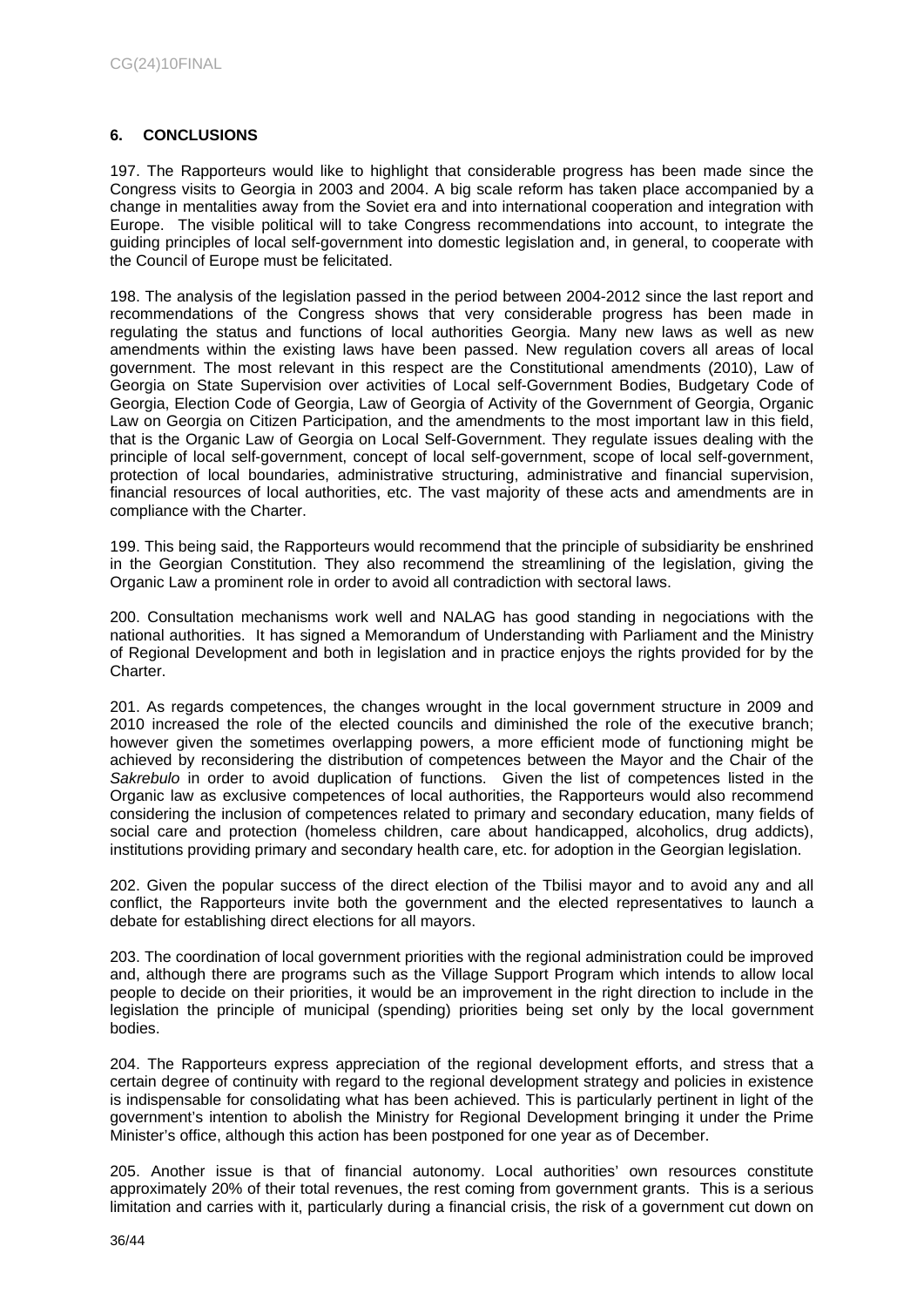grants. The financial capacity of local government units including the capacity to generate their own resources need to be enhanced by introducing more lucrative assets: it is not for the Rapporteurs to make detailed proposals in this respect but, it is conceivable to attribute some portion of important revenue source taxes such as the value added tax and/or the personal income tax, etc. These are both available and convenient as regards the more developed urban local authorities and would allow them to keep pace with the real evolution of the cost of carrying out their tasks.

206. Some changes in the equalisation formula appear necessary in order that the weaker municipalities can obtain higher ratio of allocation from equalisation funds than they receive now. Insisting only on developing "own resources" might not be the solution for such localities as they simply may not have the resources. On the other hand, the competences of the five big cities need to be strengthened to ensure both local autonomy and that the equalisation procedure does not work against them (it appears that, in fact, they finance all the other towns and cities in the country). A formula which is fair to all is needed.

207. As regards earmarked transfers, the Rapporteurs are of the opinion that some of the funds that are now allocated for specific purposes, particularly for construction of infrastructure facilities can be included in fiscal equalisation funds so as to enlarge the total amount of the equalisation funds that are treated as own municipal resources which can be spent according to the discretionary right of the local governments.

208. Following from the above-mentioned limitations on autonomy, we could say that local authorities have some limitations on their discretion to the use of their finances. Although the rapporteurs have been assured by many local authorities they interviewed that there is no problem in obtaining authorisations for their projects, this may well be a result of the absence of any opposition mayors at the present time. The procedures have not been tested in conditions of adversity.

209. In a similar vein, mayors and councillors the Rapporteurs met during the visit underlined that their relations with the central authorities work smoothly in general. This was perhaps related to the fact that, at the time, there were no mayors from the opposition in place in any locality and very few councillors from the opposition in city councils. After the elections of October 2012, the local government landscape went through a complete role reversal. The majority of local government actors became opposition members. As mentioned in paragraphs 35 – 39 above, a number of incidents directed at the opposition members gave rise to serious concern. In fact, one could say that the issue of the independence of local authorities have now been tested in conditions of adversity and found lacking. Whether this will have an incidence on the financial aspects of local government remains to be seen. The Rapporteurs once again call on all political forces in the country to give support to local authorities in their bid for autonomy, financial or otherwise.

210. Administrative control of municipalities might be an issue in so far as existing legislation does not provide for standards to apply to the auditing of local self-government entities, although international standards of auditing have been adopted. There is a lack of qualified experts specialising in local selfgovernment audit and a lack of "value for money" audits, as the existing system is based on the principle of "lowest cost offered".

211. Regarding the reservations made to the Articles of the Charter at ratification, and given the promising signs that the government may be inclined to discuss the modalities of lifting them under certain conditions, the Rapporteurs encourage the Government to lift the reservations made to the Charter. In the meantime, while awaiting a debate and decision on the subject in general, as regards prior consultation in changing administrative borders, it might also be to the benefit of the population to introduce referendum as a form of direct expression of the will of citizens in changing of administrative borders.

212. The Rapporteurs welcome the new government's intention to keep local government on its agenda and to embark upon a comprehensive reform of local government - a reform project includes, according to the Public Administration Reform Concepts Developed Under the Umbrella of the Political Coalition – 'Georgian Dream', an increase in local government competences, fiscal decentralisation, transfer of resources of local importance (land and forests) to local government, election of regional councillors by popular vote, training for local authorities and citizen participation. They recommend that a close follow-up of developments in this regard as part of the post-monitoring process.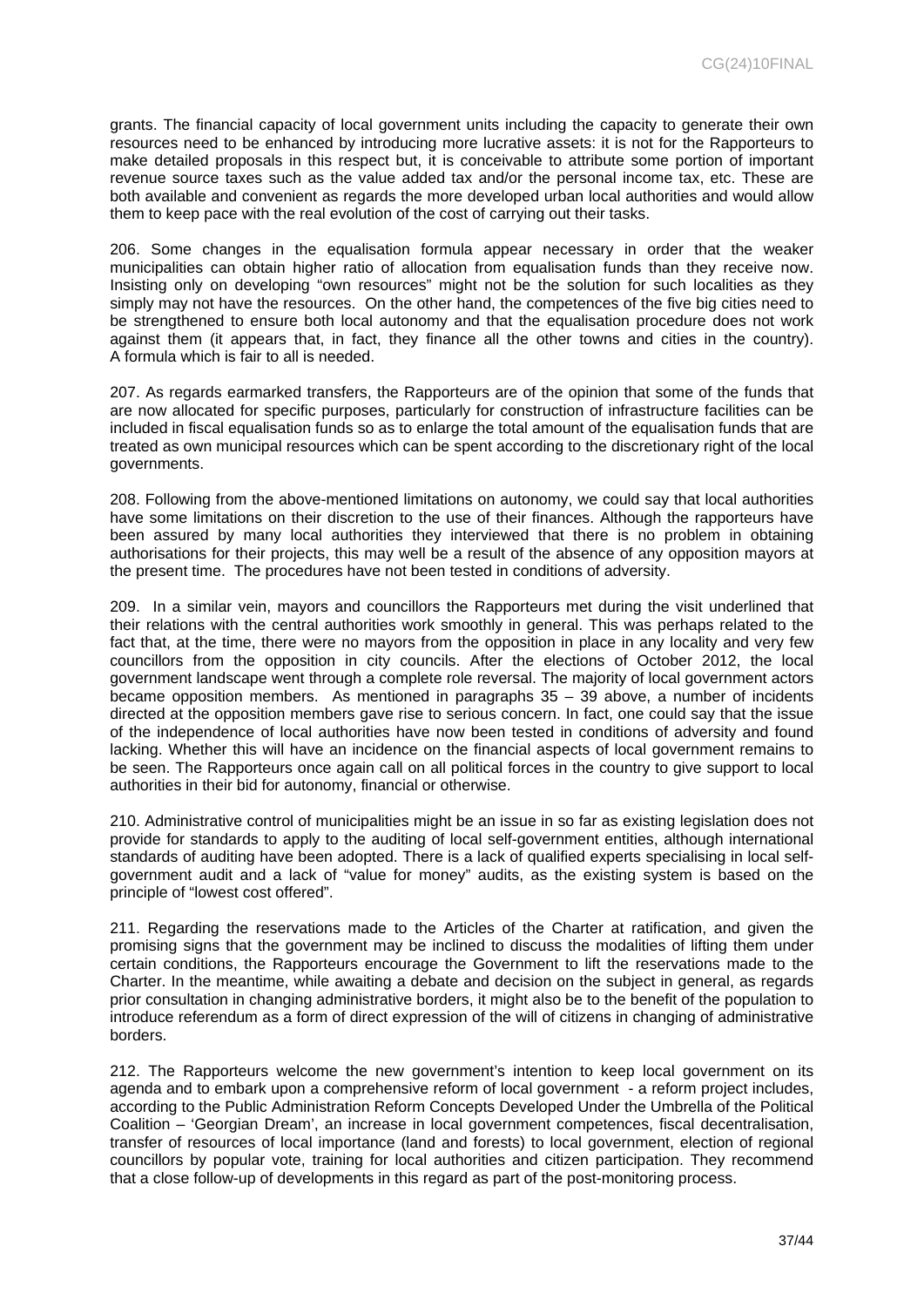213. Georgia has signed but not ratified the Additional Protocol to the European Outline Convention on Trans-frontier Co-operation between Territorial Communities or Authorities (ETS 159). It has not signed or ratified the Additional Protocol to the European Charter of Local Self-Government on the right to participate in the affairs of a local authority (CETS No. 207). The Rapporteurs invite the Georgian Government to consider ratifying the first and signing and ratifying the latter in the near future.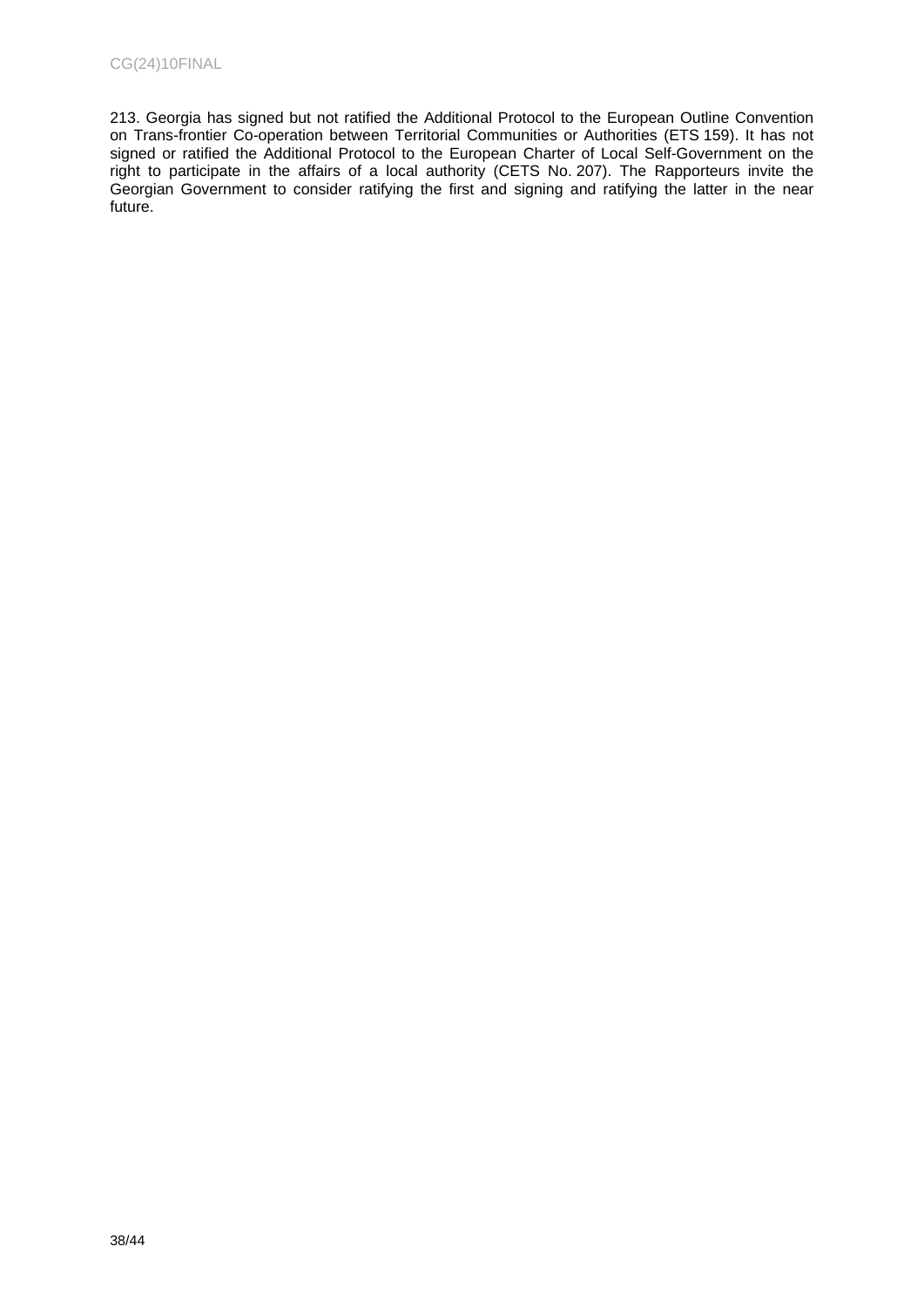# <span id="page-38-0"></span>**APPENDIX 1**

### **PROGRAMME OF THE CONGRESS MONITORING VISIT IN GEORGIA Batumi, Rustavi and Tbilisi 11 - 13 June 2012**

| <b>Congress delegation</b> |                                                                                                                                                                                                                                                            |
|----------------------------|------------------------------------------------------------------------------------------------------------------------------------------------------------------------------------------------------------------------------------------------------------|
| Mr Ian MICALLEF            | Co-rapporteur on local democracy<br>Member of the Monitoring Committee of the Congress<br>Chamber of Local Authorities, EPP/CD <sup>23</sup><br>Councillor, Gzira Local Council (Malta)                                                                    |
| Mrs Helena PIHLAJASAARI    | Co-rapporteur on regional democracy<br>Member of the Monitoring Committee of the Congress<br>Chamber of Regions, SOC <sup>24</sup><br>Chairperson of the Board of Central Finland Regional Council,<br>Vice-Chair of Municipal Council of Laukaa (Finland) |
| Dr Ilija TODOROVSKI        | Consultant ("the former Yugoslav Republic of Macedonia)<br>Member of the Group of Independent Experts of the Congress<br>on the European Charter of Local Self-Government                                                                                  |
| Congress Secretariat:      |                                                                                                                                                                                                                                                            |
| Mr Jean-Philippe BOZOULS   | Executive Secretary, Head of Department, Chamber of Local<br>Authorities, Table Office and Statutory Committees of the<br>Congress                                                                                                                         |
| Ms Sedef CANKOÇAK          | Co-Secretary of the Monitoring Committee of the Congress                                                                                                                                                                                                   |

# **Monday, 11 June 2012**

# **Head of the Adjara government and the Minister of Finance of Adjara Autonomous Republic:**

- Mr Levan VARSHALOMIDZE, Head of Government
- Ms Sophio MEGRELADZE, Deputy Minister of Economy and Finances of Adjara

# **Mayor of Batumi and members of the City Council:**

- − Mr Giorgi KIRTADZE, Head of Batumi City Council
- − Mr Robert CHKHAIDZE, Mayor

# **Heads of the City Councils of Kobulete, Khelvchauri and Shuakhevi:**

- − Mr Nicolas BERADZE, Head of Kobuleti Municipality<br>− Mr Malkhaz PHARTENADZE, Head of Khelyachauri
- − Mr Malkhaz PHARTENADZE, Head of Khelvachauri Municipality<br>- Mr Juri KATAMADZE, Head of Shuakhevi Municipality
- − Mr Juri KATAMADZE, Head of Shuakhevi Municipality

<sup>&</sup>lt;sup>23</sup> EPP/CD : European People's Party - Christian Democrats of the Congress

<sup>24</sup> SOC : Socialist Group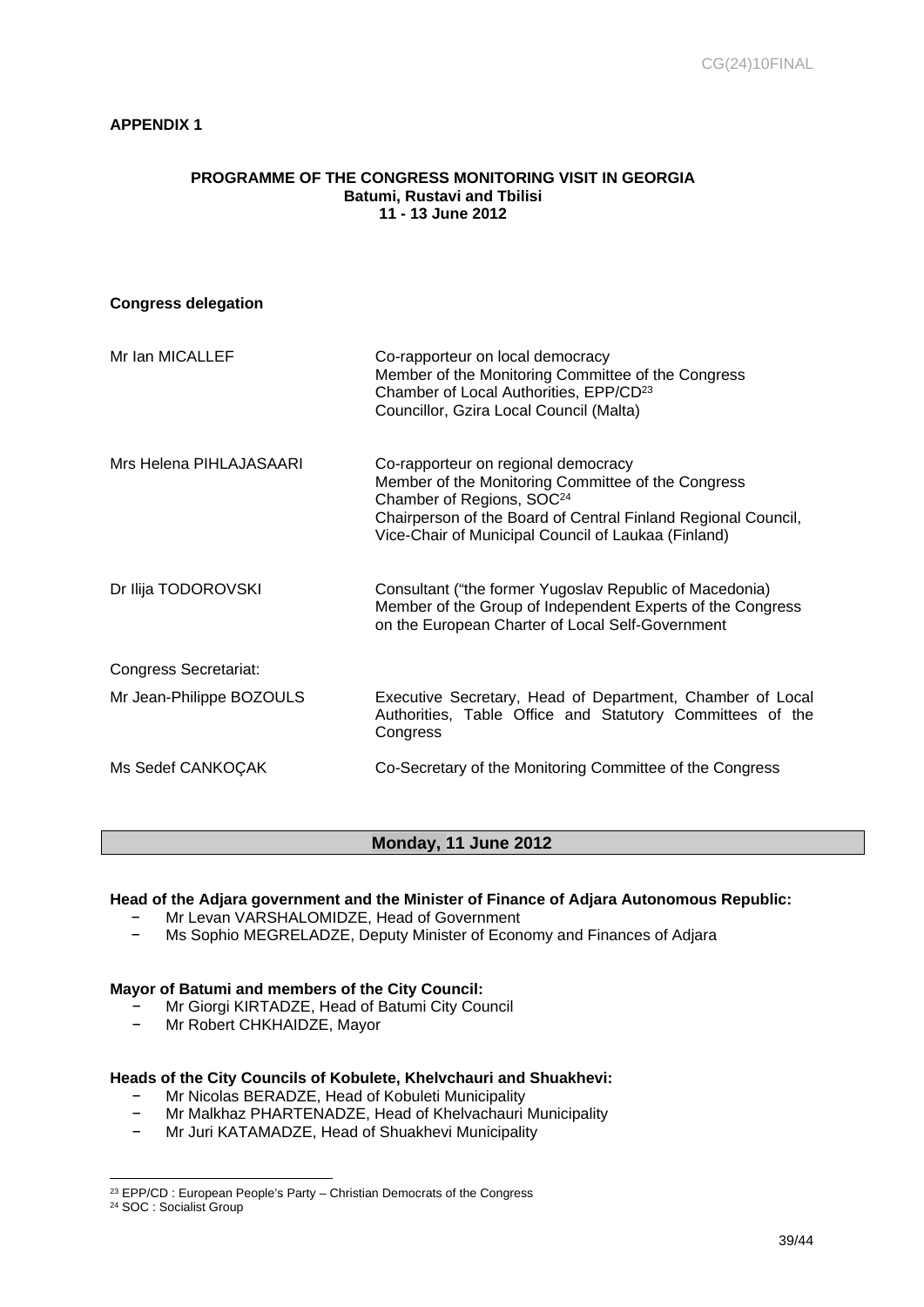# **Constitutional Court of Georgia:**

- Mr George PAPUASHVILI, Chairman of the Constitutional Court of Georgia
- − Judges

# **Tuesday, 12 June 2012**

# **Members of the Georgian National delegation to the Congress:**

- − Mr Mamuka ABULADZE, Head of the Georgian delegation to the Congress<br>- Mr David CHICHINADZE
- − Mr David CHICHINADZE
- − Mr George TKEMALADZE
- − Ms Sevdia UGREKHELIDZE
- − Ms Tatiana BOKUCHAVA, Secretary of the Georgian Delegation to the Congress

# **Joint Meeting with National Associations:**

*National Association of Local Authorities of Georgia (NALAG):*

- − Mr David MELUA, Executive Director (and GIE expert)
- − Mr David KATAMADZE, member of NALAG executive board, Head of Tkibuli Municipality
- − Mrs Tsaro SADZAGLISHVILI, Member of NALAG executive board, Head of Dusheti Municipality
- Ms Tamar BAGRATIA, Head of Gender equality program at NALAG

# *The Caucasus Institute for Peace, Democracy and Development:*

- − Dr David LOSABERIDZE, Project coordinator (and GIE Expert)
- − Mr [Lika SANIKIDZE](mailto:lia-san@cipdd.org), Project coordinator for Decentralization and participation

# **Working Lunch with members of NGOs:**

- Mr Zviad DEVDARIANI, Civil Development Agency of Kvemo Kartly
- Dr David NARMANIA, the Caucasus Institute for Social and Economic research

# **Parliament of Georgia and Chairs of the Parliament Committees concerning Local government:**

− Mr Otar KHINIKADZE, Deputy Chairman Regional Policy, Self-Government and Mountainous Regions Committee

- − Mr Shota MALASHKHIA, Chairman, Temporary Commission on Territorial Integrity Issues
- − Mr Zurab MELIKISHVILI, Chairman, Budget and Finance Committee

# **Chairs of the Parliament Committees concerning gender equality and human rights:**

- Ms Rusudan KERVALISHVILi, Gender Equality Advisory Council under the Chairperson of the Parliament of Georgia
- − Mr Tordia LASHA, Chairman of the Human Rights and Civil Integration Committee
- Ms Chiora TAKTAKISHVILI, Deputy Chairperson of the Committee on Legal Issues and the Members of the Gender Equality Council

# **Mayor of Rustavi and members of the City Council:**

- − Mr Kakha GURGENIDZE, Head of City Council
- − Mr Zakro DARCHIASHVILI, Mayor
- − Mr George TABATADZE, Deputy Mayor
- Mr Imeda VARDIASHVILI, Head of Economic Department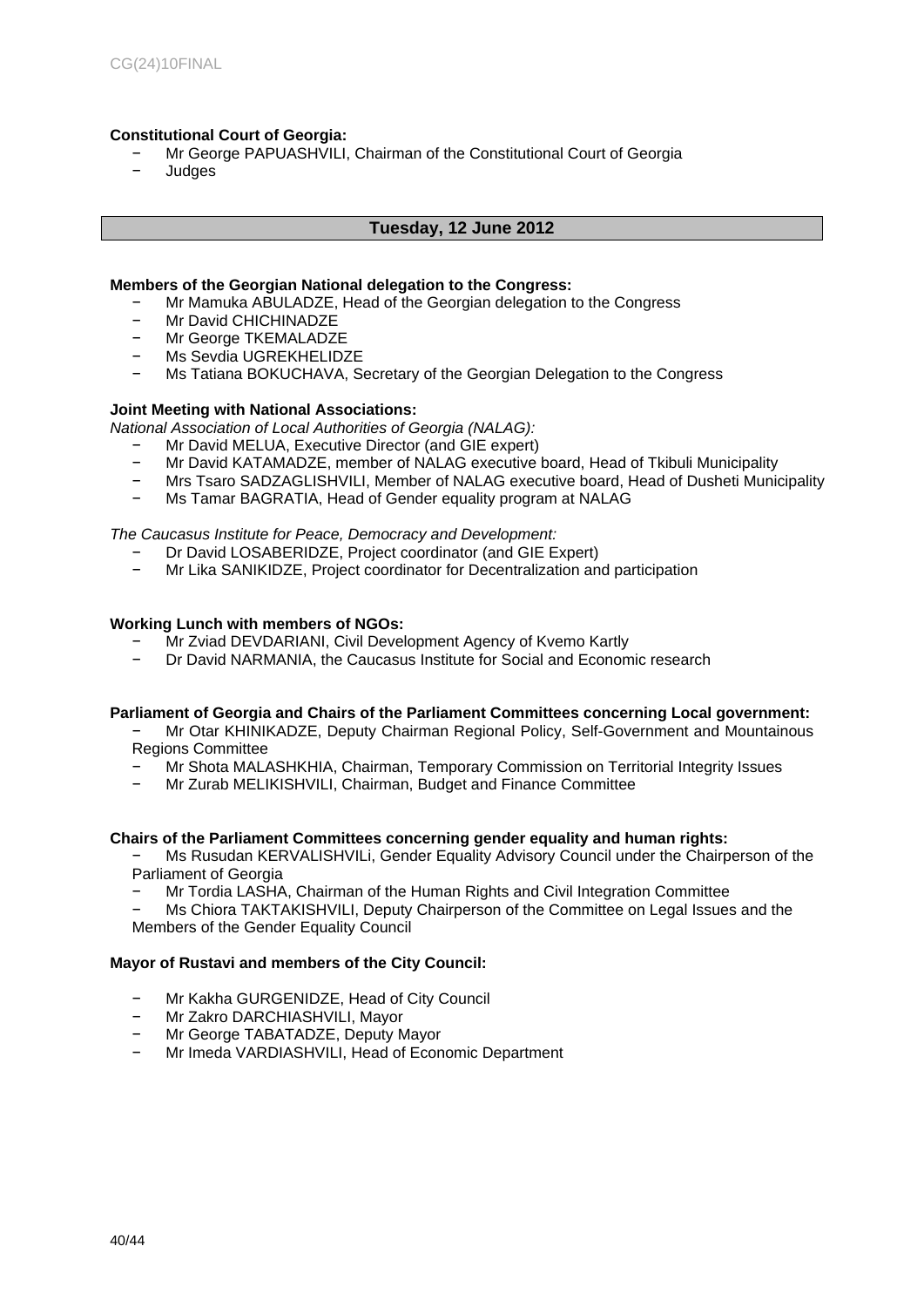# **Wednesday, 13 June 2012**

# **Mayor of Tbilisi and members of the City Assembly:**

- − Mr Zaal SAMADASHVILI, Chairman of Tbilisi City Assembly
- Ms Nino MATARADZE, Head of International Department of Tbilisi City Hall
- − Mr Koki IONOTAMISHVILI, Chair of Foreign Relations and Economic Affairs Committee

# **Chamber of Control of Georgia:**

- − Mr Shota TARKHNISHVILi, First Deputy Chairman
- − Mr Georgi ALASANIA, Head of Audit Department of Social Sphere
- − Mr Giorgi MAMRIKISHVILI, Deputy Head of Local Self-governing Entities Audit Department

# **State Ministry for Reintegration:**

− Mr Irakli PORCHKHIDZE, Deputy State Minister for Reintegration

# **Minister of Regional Development and Infrastructure of Georgia:**

- − Mr Ramaz NIKOLAISHVILI, Minister of Regional Development and Infrastructure of Georgia<br>− Mr Mamuka VATSADZE, Deputy Minister of Regional Development and Infrastructure of Geo
- − Mr Mamuka VATSADZE, Deputy Minister of Regional Development and Infrastructure of Georgia
- − Mr Levan CHICHINADZE, Executive Director of Municipal Development Fund of Georgia

# **Ministry of Finance:**

- − Mr Konstantine KINTSURASHVILI, Deputy Minister of Finance<br>- Mr Giorgi KAKALIPIDZE, Head of the Department for Budget
- − Mr Giorgi KAKAURIDZE, Head of the Department for Budget

# **Meeting with the Ombudsman:**

− Mr George TUGUSHI, the Public Defender of Georgia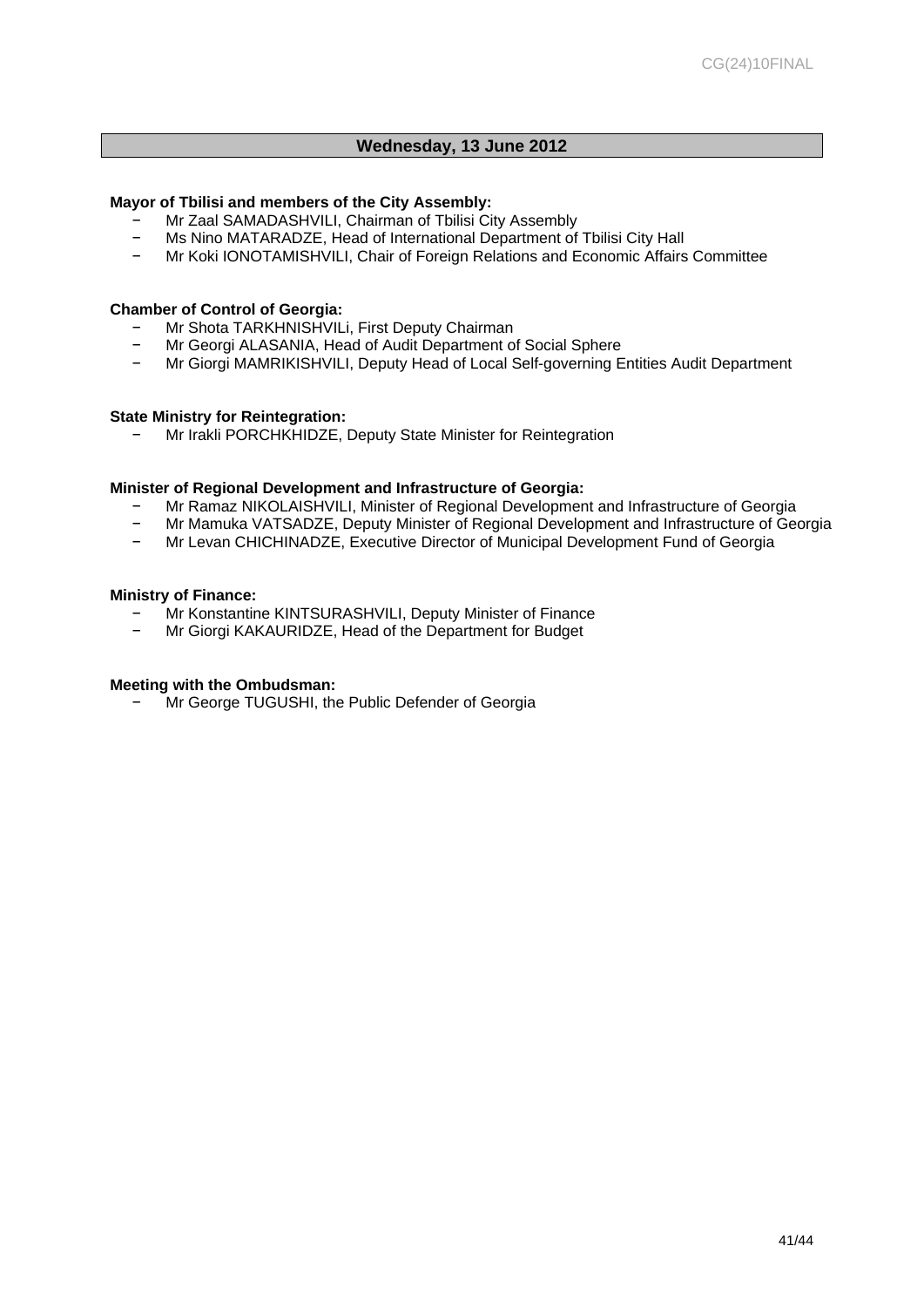# <span id="page-41-0"></span>**APPENDIX 2**

# **INFORMATION NOTE ON HUMAN RIGHTS**

1. There are many articles in the Georgian Constitution dealing with human rights: Article 1 (freedom of belief and religion), 2 (relations between the state of Georgia and the Apostle Autocephalous Orthodox Church of Georgia), 14 (freedom and equality before the law), 38 (equality in social, economic, cultural and political life), 43 (Ombudsman's responsibility to defend human rights).

2. The basic rights of the citizens in respect to the freedom of expression are stipulated in the Constitution of Georgia under Articles 19 (right to freedom of speech, thought, conscience, religion and belief; prohibition of persecution; no-restriction unless infringing upon the rights of others), 24 (free access to information, expression of opinion; free mass media, prohibition of censorship; no monopoly of mass media), 34 (unrestricted participation of citizens in cultural life, protection of cultural heritage).

# **Internally displaced people (IDPs)**

3. There are 267 265<sup>25</sup> displaced persons in Georgia (Abkhazia and South Ossetia). In a country with a total population of 4,5 million, this is a high number and has strained the country's resources and finances particularly at the local government level.

4. The Municipal and Internally Displaced People Infrastructure Rehabilitation Project (2011-2014) funded by the government and implemented by the Municipal Development Fund aims i) to develop and rehabilitate municipal infrastructure in certain municipalities affected by the 2008 conflict, including significant irrigation infrastructure; ii) to upgrade the homes constructed by the Government of Georgia for persons displaced during the August 2008 conflict and iii) redevelop buildings for use as durable housing for IDPs from previous conflicts; and help ensure overall sustainability of interventions

# **Gender equality and participation**

5. While there are no legal obstacles to women's participation, Georgian politics are essentially dominated by men. In 2010 only 10.9% of the candidates in single mandate constituencies and 18.2% on the proportional lists were women.<sup>26</sup> 169 out of 1695 councillors were women (10%).

6. A parliamentary mechanism, the Gender Advisory Council under the Chairperson of the Parliament of Georgia, has been set up, bringing together non-governmental and governmental representatives to discuss and issue recommendations on gender issues, to help ensure an equal voice to women when formulating public policy and national and local level. It is composed of members of parliament, NGOs and representatives of the executive branch of the government. It also has a special working group on Roma issues.

# **Minorities**

7. National minorities enjoy full (political) rights under the Constitution, and make up 16.2% of Georgia's population. The two largest national minorities in the country are the Azeris and the Armenians. There are also a variety of smaller groups living within the state borders. Due to the fact that minorities often do not speak Georgian, their level of political participation is relatively low. There are no ethnic political parties; however, several parties have included members of national minorities in lists and as majoritarian candidates, nominating them in districts where minorities form a substantial part of the population.

8. There are many welcome initiatives by the authorities to address the integration of national minorities in Georgian society. The outstanding issues include, *inter alia*, improving the participation of national minorities in national and local public life, improving the system of language education for national minorities including the teaching of minority languages and Georgian as a second language, strengthening measures against religious intolerance and providing for a proper legal status for minority religions.

<sup>&</sup>lt;sup>25</sup> Figures given by the Ministry of Foreign Affairs of Georgia.

<sup>42/44</sup> <sup>26</sup> <http://www.osce.org/odihr/elections/georgia/32017>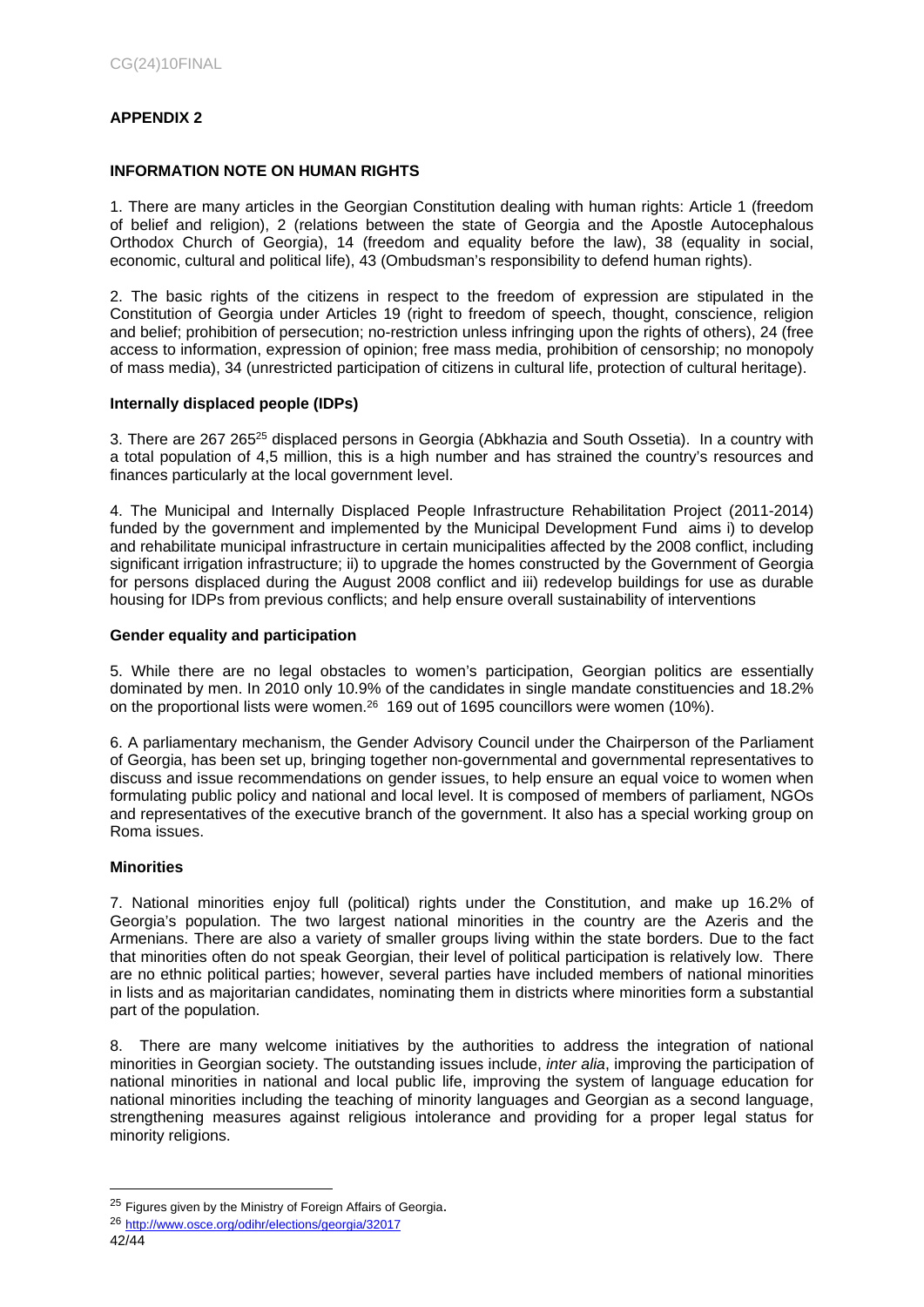9. Georgia ratified the Framework Convention for the Protection of National Minorities on 22 December 2005. The Advisory Committee, which monitors the implementation of the Charter in the signatory states, adopted its first opinion on 19 March 2009. Since that time, there have been a number of positive developments, such as the adoption, in April 2009, of the National Concept for Tolerance and Integration, which provides a framework for policies on national minorities. As mentioned in the report (para. 11), the recognition of Armenian as a regional language in the Samtskhe-Javakheti region has been subject to debate. It should be noted that all legislation on minority rights has been translated into minority languages. There are free of charge legal aid services (bilingual lawyers).

10. As part of its accession commitments to the Council of Europe, Georgia agreed to sign the European Charter on Regional and Minority Languages within one year of joining. More than 10 years after its accession, Georgia has yet to fulfil this commitment. The legislation provides safeguards regarding the use of the minority languages in working with the Administration, but it insists that documents must then be translated into Georgian. In the two autonomous regions of Georgia, there is *de facto* use of minority languages; however, legal documents have to be bilingual. The Government has plans to introduce "bilingual learning" in schools with minority populations so that after graduation, they can be competitive in the labour market and enjoy equal access to higher education.

11. The Council for Civic Integration and Tolerance established in 2009, composed of representatives of national minorities, deals with issues related to minorities' political participation, education, access to media etc. They supervise the translation of school textbooks into minority languages, give information on electoral law, ballots etc.

# **The Public Defender (Ombudsman) and other complaint mechanisms**

12. The Public Defender's Office  $(PDO)^{27}$ , a constitutional institution, functions in accordance with the Organic Law of Georgia on the Public Defender of Georgia. It carries out functions of a national preventive mechanism and examines the situation with regard to the protection of human rights and freedoms in custody and pre-trial detention facilities. It has specialised centres for women and children, for disabled people and a Tolerance Centre for the protection of the rights of religious and ethnic minorities, and promoting their integration.

13. The PDO deals with general human rights issues originating from state instances and with maladministration. It monitors penitentiary institutions (its most visible work) and civic education, receives complaints against state authorities, makes recommendations, publishes special reports (5-6 reports per year) and one annual report published in March every year in English. Individuals can apply to the PDO when their rights and freedoms are violated under the Georgian Constitution and/or law and/or international treaties to which Georgia is the party, against actions of government officials, representatives of state authority, local authorities, NGOs, enterprises, legal entities. The service is free of charge. The PDO can make recommendations to the relevant state body, official or legal person, submit materials to investigating units in criminal cases, submit proposals to relevant agencies regarding disciplinary or administrative procedures of its employees whose action(s) have violated a citizen's rights and freedoms, inform the media about such violations. It publishes information on violations of human rights in special reports and annual reports.

14. The PDO employs 75 well-trained staff members. It receives an important amount of EU funding. It makes use of modern technology. 6-7% of complaints are received on-line and hundreds of questions are treated online, through the PDO Mailbox. All requests are answered. On Facebook, 16000 people follow the OMB. The PDO has a YouTube channel.

15. The PDO receives around 5000 – 6000 complaints a year; 10% thereof come from regional offices and 20% from Tbilisi. Regional offices were created for easy access but people use the Tbilisi office nevertheless. The Office's outreach is high. Media outlets often (once a week on average) ask the Pubic Defender to comment on various issues on radio and television, including regional and local television. He has certain popularity and a high level of trust among the citizens. The PDO is considered to be among the top five state institutions in this respect. Awareness of its activities varies according to regions. Areas with minority populations are more aware. The PDO publishes information

<sup>27</sup> <http://www.ombudsman.ge/index.php?page=1001&lang=1&id=1546>